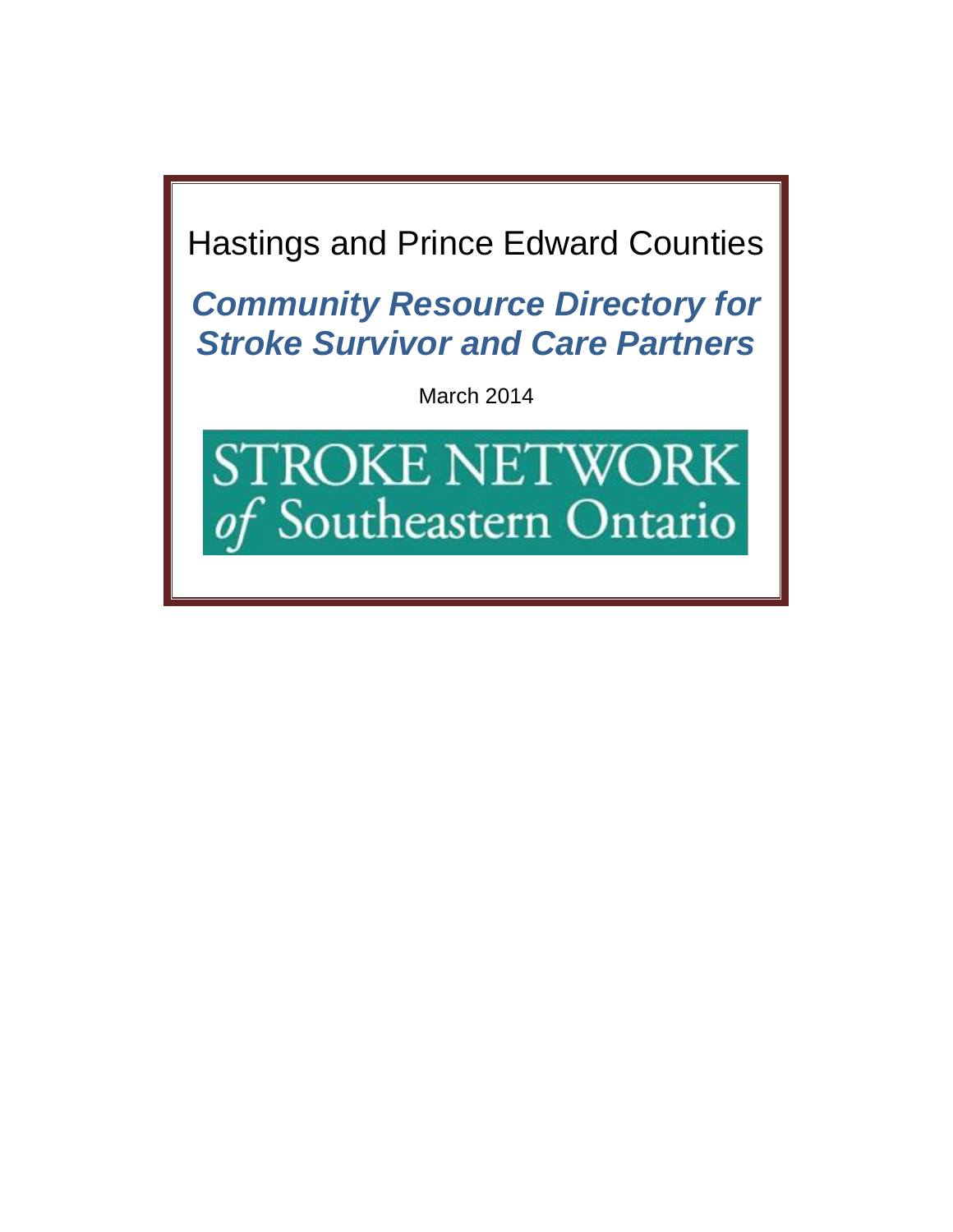## Table of Contents

| <b>Personal Care and Home Help</b><br>Non-Profit Service Providers<br><b>Private Service Providers</b>    | 4<br>4<br>7 |
|-----------------------------------------------------------------------------------------------------------|-------------|
| <b>Meal Services and Grocery Delivery</b><br>Meals on Wheels and Diner's Clubs<br><b>Grocery Delivery</b> | 8<br>8<br>9 |
| Equipment                                                                                                 | 10          |
| Funding for equipment                                                                                     | 13          |
| Funding and Support for Home and Vehicle Modification                                                     | 14          |
| <b>Income Assistance</b>                                                                                  | 15          |
| <b>Funding Assistance for Prescription Medications</b>                                                    | 18          |
| <b>Tax Benefits</b>                                                                                       | 19          |
| <b>Community Income Tax Clinics</b>                                                                       | 19          |
| <b>Transportation</b>                                                                                     | 21          |
| Accessible/Escorted Transportation                                                                        | 21          |
| <b>Driver Examination Centres</b>                                                                         | 26          |
| Accessible Parking Permit                                                                                 | 27          |
| <b>Medical Transportation</b>                                                                             | 28          |
| Respite Care and Day Programs                                                                             | 29          |
| <b>Community Rehabilitation Resources</b>                                                                 | 30          |
| <b>Publicly-funded Providers</b>                                                                          | 30          |
| <b>Private Service Providers</b>                                                                          | 33          |
| Leisure and Recreation                                                                                    | 35          |
| <b>Friendly Visiting and Telephone Reassurance Programs</b>                                               | 37          |
| <b>Support, Counselling and Advocacy Services</b>                                                         | 38          |
| <b>Vocational Rehabilitation</b>                                                                          | 40          |
| <b>Information Resources</b>                                                                              | 43          |
| <b>Fraud Prevention Resources</b>                                                                         | 43          |

Stroke Community Resource Directory – Hastings and Prince Edward Counties Page 2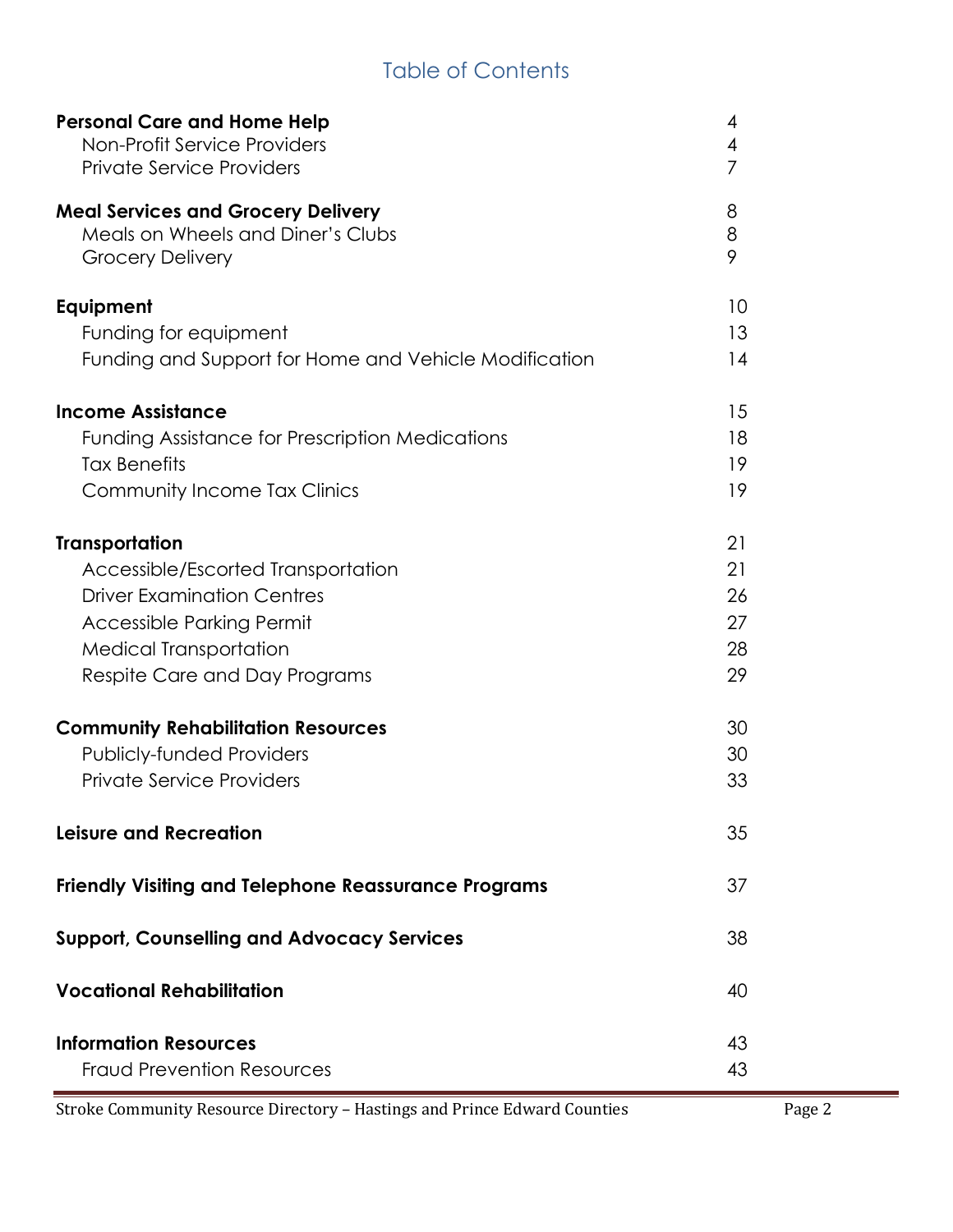| Information Resources                     | 44 |
|-------------------------------------------|----|
| <b>On-Line Resources</b>                  | 47 |
| Non-Profit Housing and Seniors Apartments | 48 |
|                                           |    |
| <b>Retirement Residences</b>              | 50 |
|                                           | 54 |
| <b>Long-Term Care Facilities</b>          |    |
| <b>Appendix</b>                           | 57 |
|                                           |    |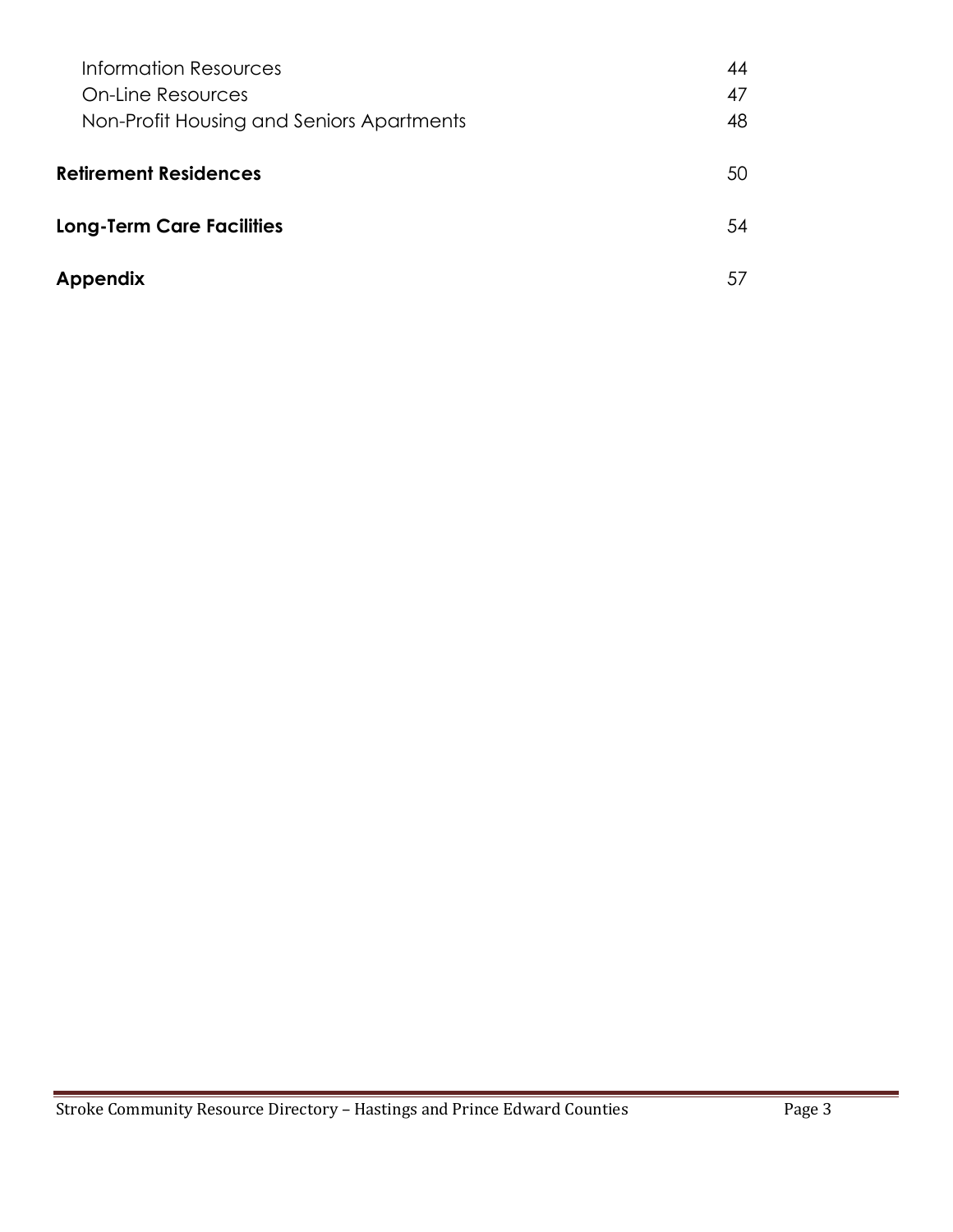## **Personal Care and Home Help**

The organizations listed below provide help with activities such as bathing, dressing, housekeeping, meal preparation, shopping and escorts to appointments. They may also have registered nursing staff that can provide nursing care or foot care. Some organizations provide other services that are listed in other sections of this directory.

In some cases services are provided at no cost to the recipient. If you require personal care or home help, your first step is to call your local **Community Care Access Centre (CCAC)** (310-2222) to determine if you are eligible for services. If you or your spouse is a veteran, check with **Veteran's Affairs Canada** (see p.19 for contact information) to find out if the services you need can be covered. If you have an extended health insurance plan, check with the company to see if your policy will cover any part of the cost for services you pay for. Remember to keep receipts for any care that you pay for; if you qualify for the *Disability Tax Credit* (see p. 19), you may be able to claim these expenses on your income tax.

## **Non-Profit Service Providers**

#### **Ontario Community Support Association**

[www.ocsa.on.ca](http://www.ocsa.on.ca/) **– please follow the 'carefinder' link 1-800-267-OSCA**

The Ontario Community Support Association represents not-for-profit agencies in the province. These agencies provide a wide variety of services to help people continue to live in their homes.

### **South-East Community Care Access Centre (CCAC)**

[www.se.ccac-ont.ca](http://www.se.ccac-ont.ca/) 470 Dundas Street East, Belleville ON, K8N 1G1 229 Hastings Street North, Box 1449, Bancroft, ON K0L 1C0

**310-2222 (CCAC)** Toll free number, no area code required. This will call the office nearest to where you are calling from.

- In home and community based health care and personal support.
- Admission and placement into all Long-Term Care Homes
- Information and Referral to health and related support services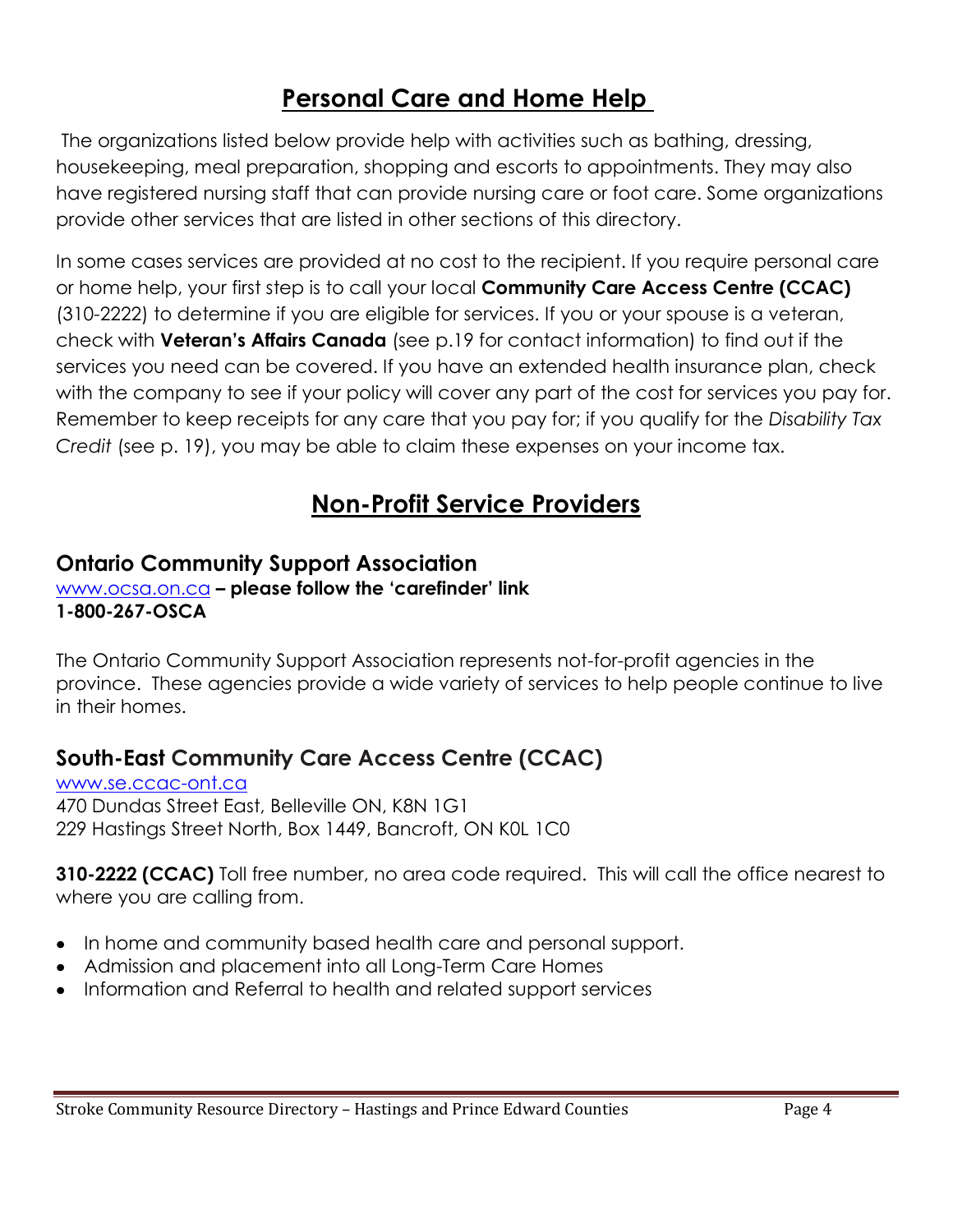## **Canadian Red Cross**

[www.canadianredcross.ca](http://www.canadianredcross.ca/) 88 Parks Drive Belleville, ON K8N4Z5 **613-966-0730**

- Provides personal care and home support services, including meal preparation, housecleaning, laundry, light yard work and caregiver respite.
- Fee for service although there may be financial assistance available.

#### **Cheshire Homes**

#### [www.cheshirehpd.ca](http://www.cheshirehpd.ca/)

41 Pinnacle St S, Harbourview Plaza, Belleville, ON K8N 3A1 **613-966-2941**

- Serves Hastings & Prince Edward
- Provides attendant care services to individuals 16 years and older who live with a permanent physical disability and require assistance with their personal care.
- Services are provided either in the person's own home or in our supportive housing sites in Belleville and Picton.
- Referrals may be made by the individual, an agency, doctor etc.

### **Community Care for Centre Hastings**

[www.ccch.ca](http://www.ccch.ca/) 115 Durham St N, Box 310 Suite A, Madoc ON, K0K 2K0 **613-473-9009 or toll free: 1-800-554-1564**

- Non-profit volunteer based agency for seniors and adults with physical disabilities
- Provides programs and services that assist our clients to reside in their own homes and improve the quality of life by assisting them in better utilizing community resources.

### **Community Care for South Hastings**

[www.ccsh.ca](http://www.ccsh.ca/) 470 Dundas St E, Belleville, ON K8N 1G1 **613-969-0130**

- Community Care for South Hastings is a non-profit agency for seniors and adults with physical disabilities
- We provide programs and services that assist our clients to remain in their own homes  $\bullet$ with dignity and respect for as long as possible.
- Volunteers are the heart and soul of our agency. Our programs succeed because of our volunteers.

**Who is Eligible:** Seniors aged 60+  $*$  adults 18+ with physical disabilities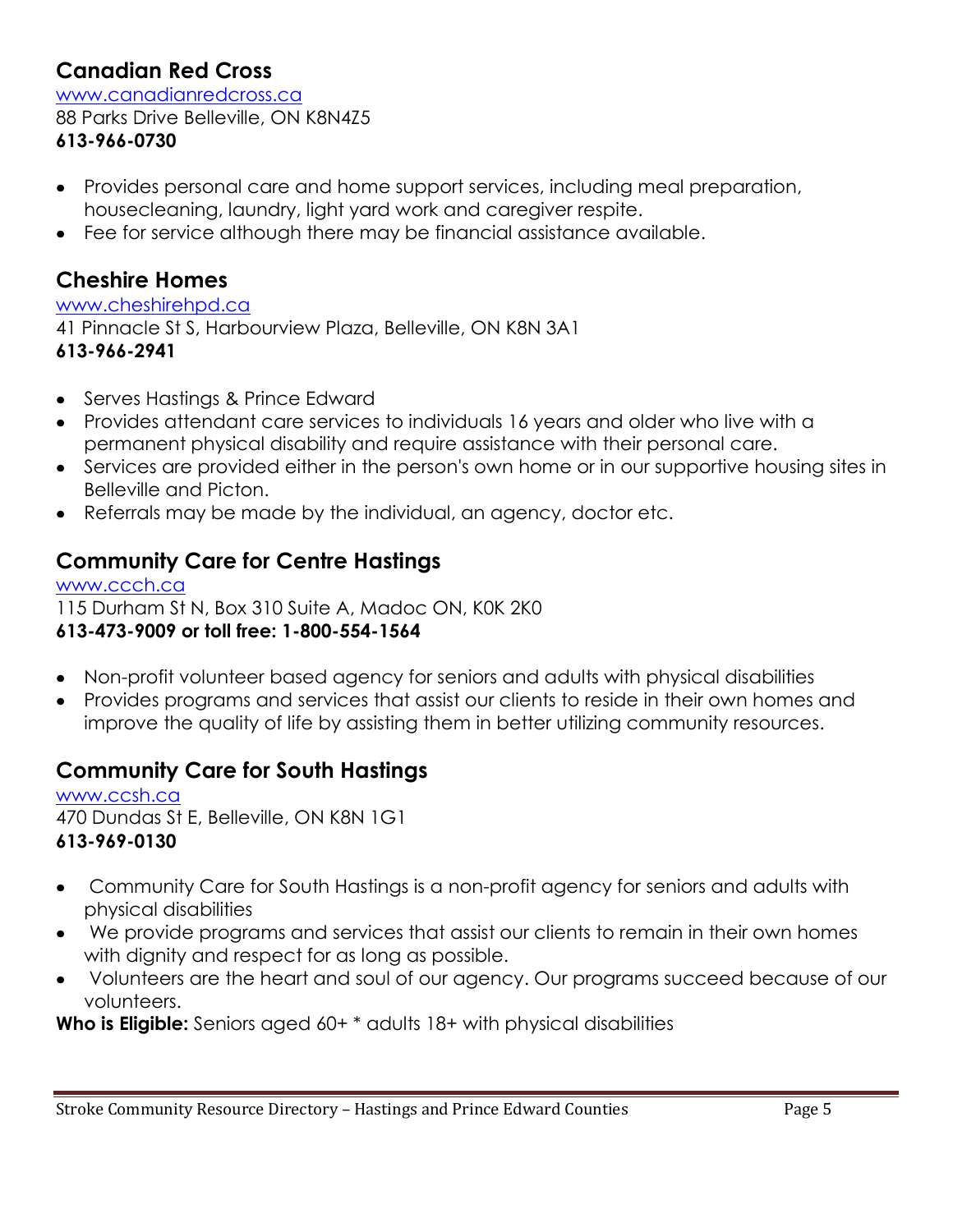#### **Pathways to Independence**

[www.pathwaysind.com](http://www.pathwaysind.com/)

289 Pinnacle Street St, Belleville, ON K8N 3B3 **613-962-2541**

- Supported living non-profit agency
- Offers residential and vocational support, 24 hour staffing or staffing assistance, supported employment, counselling, respite care for families under stress, and a psychiatric clinic on site once a month.

## **Prince Edward County Community Care for seniors Association**

[www.communitycareforseniors.org](http://www.communitycareforseniors.org/)

The Armoury, Suite 3A, 206 Main Street, Picton, ON K0K 2T0 **613-476-7493** 

- Non-profit agency for seniors and adults with a physical disability  $\bullet$
- Mission is to assist older adults to live in a home environment in reasonable independence.
- Services include delivery of hot and frozen meals; escorted transportation; foot care clinics; home maintenance; respite; homemaking; reassurance programs; and social/recreational programs.
- Serves the entire County of Prince Edward.

### **Victorian Order of Nurses**

[www.von.ca](http://www.von.ca/) 80 Division St, Trenton, ON K8V 5S5 **613-392-4181 or toll free: 1-888-279-4866**

Services provided include: Community and visiting nurse services, foot care, Community Assisted Respite and Enrichment (CARE) Program, Adult Day, homemaking, wellness and flu clinics, SMART seniors exercise program, meals on wheels, congregate dining, volunteer transportation, volunteer visiting, and telephone reassurance.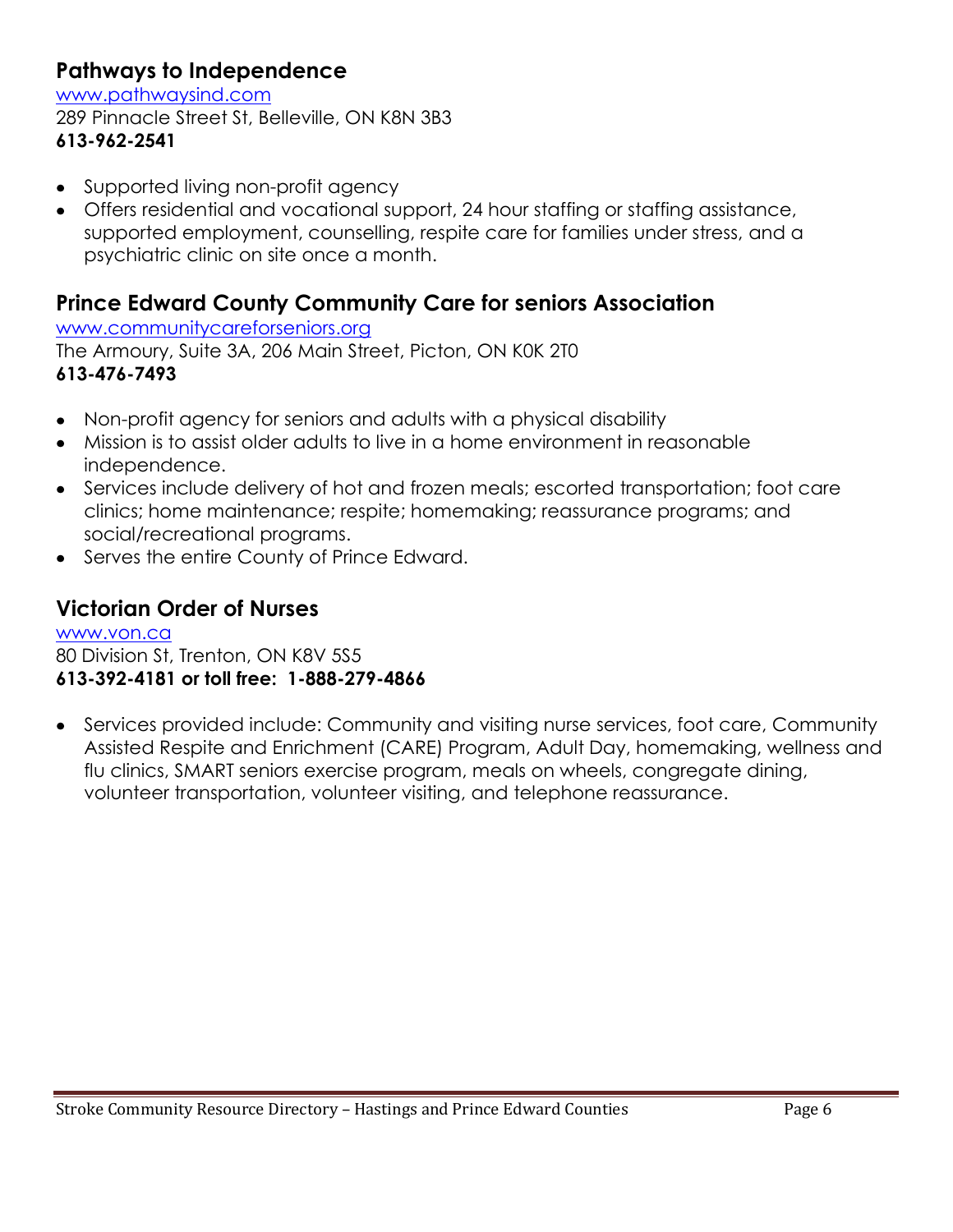## **Private Service Providers**

All private service providers charge a fee, which can vary widely between providers. If you are hiring a health care service provider privately, you may wish to ask the following questions:

- 1. Ask if the health care agency is accredited with [Accreditation Canada,](http://www.accreditation-canada.ca/) which sets rigid national quality standards.
- 2. Ask if the health care agency is a member of the [Ontario Home Care Association](http://www.homecareontario.ca/)  [\(OHCA\).](http://www.homecareontario.ca/)
- 3. Ask if the health care agency's staff are bonded, insured, criminal record and referenced checked, and covered by the [Workplace Safety and Insurance Board](http://www.wsib.on.ca/)  [\(WSIB\).](http://www.wsib.on.ca/)
- 4. Ask about staff qualifications and training. You may wish to see copies of certification.
- 5. Is there access to 24 hour service?

### **Bayshore Home Health**

#### [www.bayshore.ca](http://www.bayshore.ca/)

81 Millennium Parkway, Unit 3**,** Belleville ON, K8N 4Z5 **613-962-7229 or toll free: 1-866-986-0097**

- Home health care provider, Licensed/Regulated, visit nursing services, assisting clients with activities of daily living,
- assisting clients to attain their highest level of independence,
- Assisting the family/caregiver to sustain or expand their capability to care for their client.
- Apply through the South East Community Care Access Centre \*for those not covered by the CCAC, apply directly\*

### **ParaMed Home Health Care**

[www.paramed.ca](http://www.paramed.ca/) Quinte Mall Office Tower, 100 Bell Blvd, Unit 330, Belleville, ON K8P 4Y7 **613-969-5258 or toll free: 1-800-267-4354**

• Services offered include: Nursing Services, personal support services, foot care, wellness, clinics, flu clinics, CPR, respite.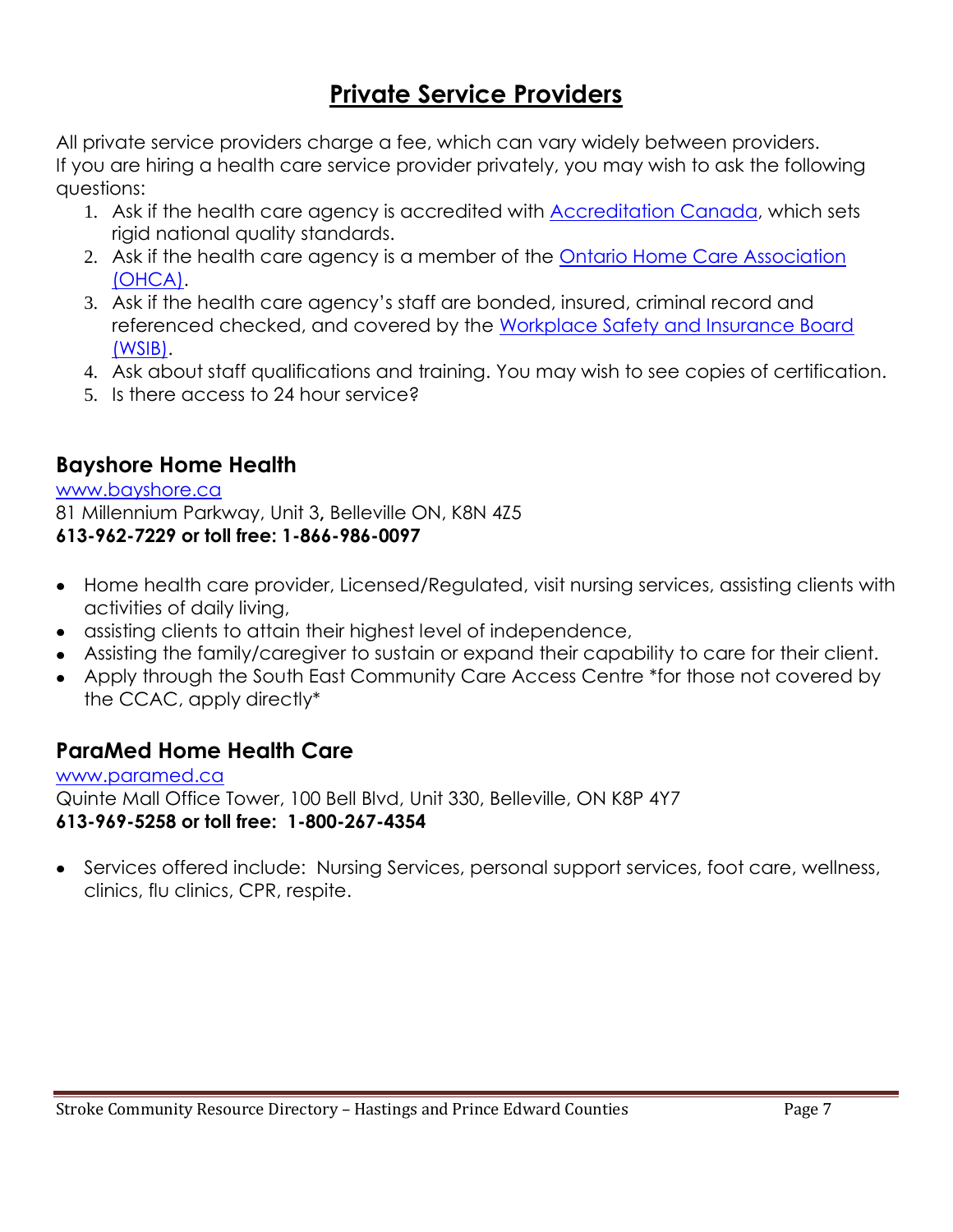#### **Rivera** [www.riveraliving.com](http://www.riveraliving.com/) 106 Pinnacle St., Belleville, ON K8N 5P5 **613-968-3477 or toll free: 1-877-929-9222**

Services include (but not limited to): Home & Personal Support, Nursing, Physiotherapy, Occupational Therapy, Social Work and Speech Language Pathology.

## **Meal Services and Grocery Delivery**

In general, there are two kinds of programs that provide meals: community support organizations may deliver hot or frozen meals to your home or you can attend a group dining program that provides a healthy meal and social activity on a pre-arranged day. Some community support and private home support organizations will provide meal preparation and grocery shopping services for a fee – see section on *Personal Care and Home Help* (p. 4-8) for a complete listing. If you are a Veteran, you may qualify for funding assistance for these services through **Veterans Affairs Canada** (see p.18 for contact information).

### **Meals on Wheels and Diner's Clubs**

**Community Cares- Meals on Wheels**  Belleville – **613-969-0130**, [www.ccsh.ca](http://www.ccsh.ca/) Bancroft – **613-332-4700**, [www.ccch.ca](http://www.ccch.ca/) Prince Edward County – **613-476-7493**, [www.communitycareforseniors.org](http://www.communitycareforseniors.org/) Sidney/Frankford – **613-392-5369** Quinte West - **613-392-4181**, [www.von.ca](http://www.von.ca/) 

A hot or frozen, nutritious meal delivered to your own home. Volunteers deliver at noon. Restricted or special diets are accommodated if possible. Call for delivery days in your area. These agencies also offer **congregate dining meals** in central locations throughout the geographical area. Transportation to the location can be arranged. Call for days in your area.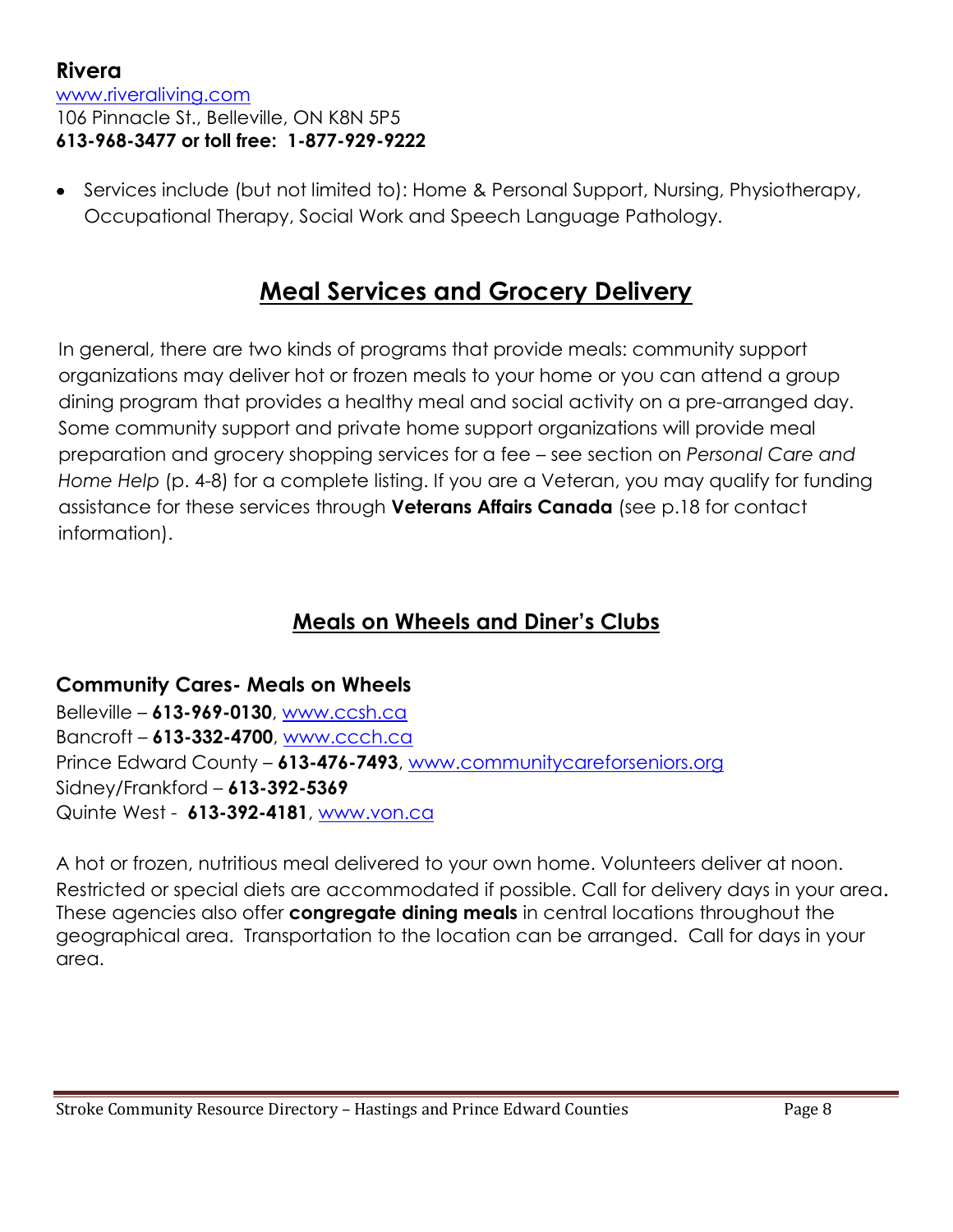#### **Quinte Helping Hands**

[www.quintehelpinghands.ca](http://www.quintehelpinghands.ca/) Kevin Martin RR#5 , Trenton, ON K8V 5P8 **613-394-9944**

- Offering services to busy families, seniors and people with special needs in the Quinte area.
- Services include (but are not limited to): transportation and accompaniment to appointment, shopping and social activities; errand running services; light housekeeping; respite care and caregiver relief; home and yard maintenance; and meal preparation.
- Individualized service plans available to meet each client's specific needs.

#### **Grocery Delivery**

Done Right Deliveries, Belleville ON **613-827-5349**

Foodland, Madoc ON **613-473-4240**

Foodland, Stirling, ON **613-395-2493**

Foodland, Wellington, ON **613-399-2076**

Reids Dairy, Belleville, ON **613-969-1700**, [www.reidsdairy.com/aboutdairy\\_delivery.cfm](http://www.reidsdairy.com/aboutdairy_delivery.cfm)

Smylies, Your Independent Grocery Store, Trenton, ON **613-392-0297**

Sobeys Grocery Store, Picton, ON **613-476-3246**, [www.sobeys.com](http://www.sobeys.com/)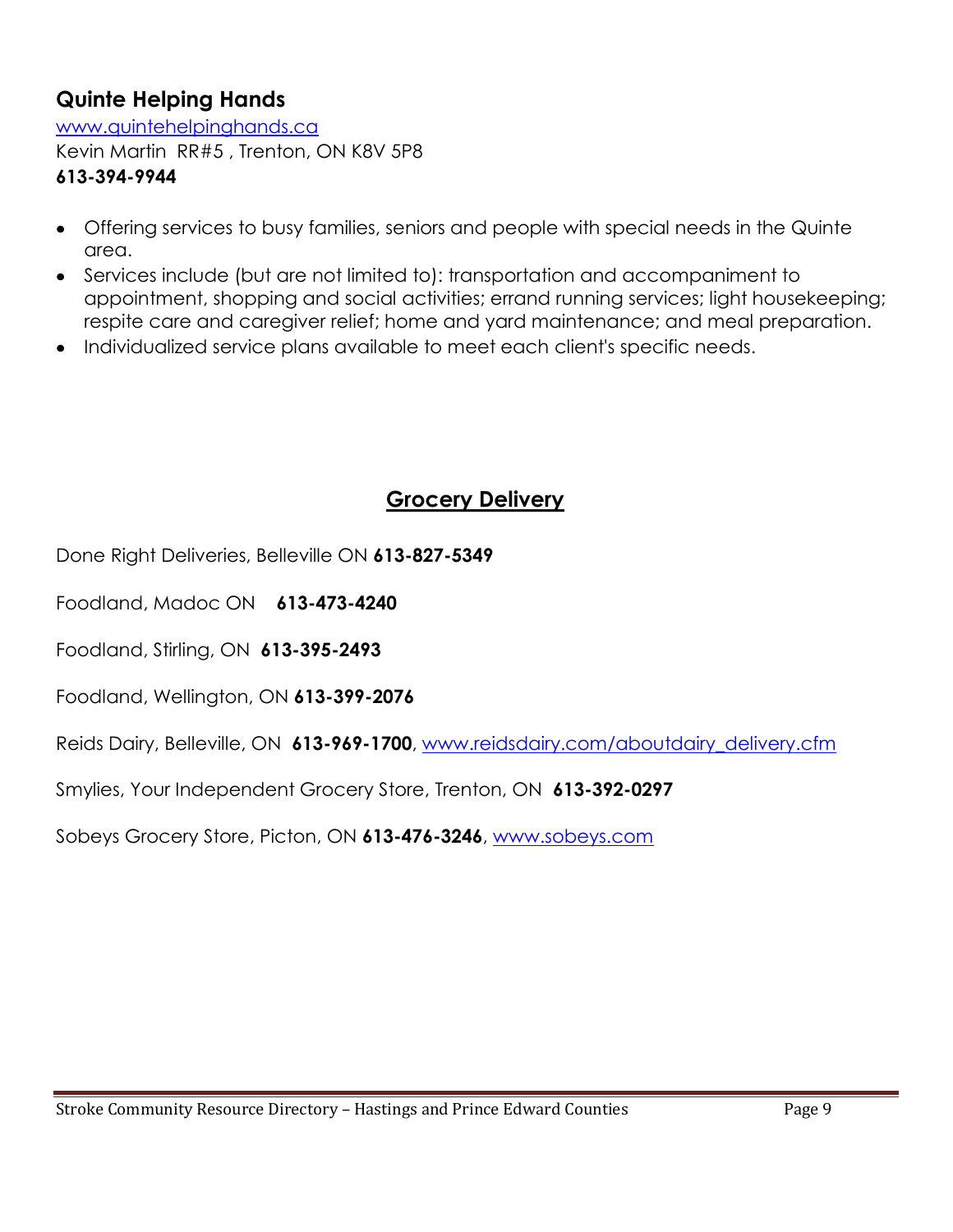## **Equipment**

Special equipment can be borrowed, rented or purchased, new or used. Some non-profit organizations loan or give away used equipment. It is important that equipment meets the specific needs of the person using it. For assistive devices (e.g. walkers and wheelchairs), that are required on a long-term basis, an assessment by a physiotherapist or occupational therapist is recommended and may enable you to access government funding (through the *Assistive Devices Program* – Ministry of Health and Long Term Care) for the purchase of equipment. Funding for equipment may be available; Refer to funding resources listed at the end of this section.

Call your local **Community Care Access Centre** (see p. 4) to inquire if you qualify for CCAC services and short-term equipment rentals.

### **Adaptive Clothing by Silverts**

[www.silverts.com](http://www.silverts.com/) 18-3280 Steels Ave. W, Concord, ON L4K 2Y2 **1-800-387-7088**

- Supplies clothing and footwear designed for people with physical disabilities
- Order through catalogue or online: retail store in Concord

#### **Bell Canada**

[www.bell.ca](http://www.bell.ca/) Special Needs **1-800-268-9243**

Provides a list of suppliers of adaptive telephone equipment e.g. special handsets

#### **Canadian Medic Alert Foundation**

[www.medicalert.ca](http://www.medicalert.ca/) 2005 Sheppard Ave E, Suite 800, Toronto, ON M2J 5B4 **1-800-668-1507** 

- A registered charity that provides emergency responders with 24-hour immediate access to members' medical information
- Membership provides a custom-engraved bracelet or necklet and a membership card that outlines additional vital medical information and emergency contacts
- Register on-line or obtain a registration form from a doctor's office, hospital, pharmacy or by calling the toll-free number.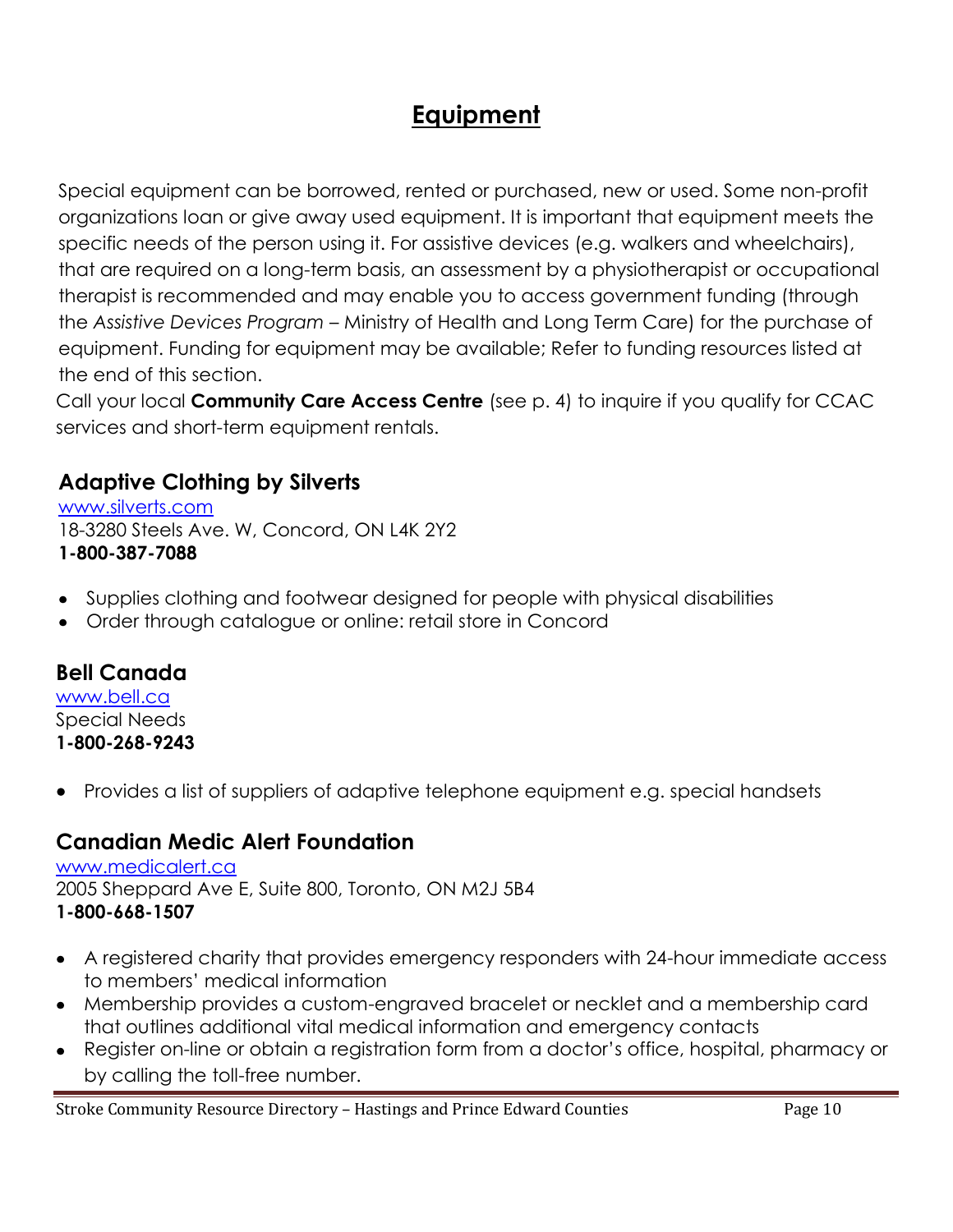There is a one-time registration fee and annual membership fee. Cost depends on the  $\bullet$ level of membership purchased as well as the cost of the bracelet or necklet. Fee assistance available for eligible applicants through the Member Assistance Program.

#### **Canadian Red Cross**

[www.redcross.ca](http://www.redcross.ca/) Belleville Branch **613-966-0730**

- Home health equipment (e.g. wheelchairs, walkers, crutches, bath benches, commodes etc.) available for short-term loan
- A doctor's note or prescription is required before items can be rented
- Fee for service

### **Life Call**

[www.lifecall.c](http://www.lifecall.ca/)a 228 Matheson Blvd E, Mississauga, ON L4Z 1X1 **1-800-661-5433**

- Personal help button is worn around the neck or wrist ,  $\bullet$
- Whenever help is needed, simply touch the button on the pendant, A signal is sent  $\bullet$ through the two-way voice communicator in the client's home to one of the trained professionals at the 24-hour Emergency Response Centre , Clients can hear them and they can hear the client, The help needed will be dispatched whether it's a family member, a neighbour, paramedics, police or fire fighters,
- Installation is done through local authorized dealers and LifeCall also offers a complimentary self-install for those who have a family member to assist.

#### **Medigas**

[www.medigas.com](http://www.medigas.com/) 125 Church St S, Belleville, ON K8N 5E8 **613-969-4450**

Dealing in oxygen, sleep therapy and home medical equipment $\bullet$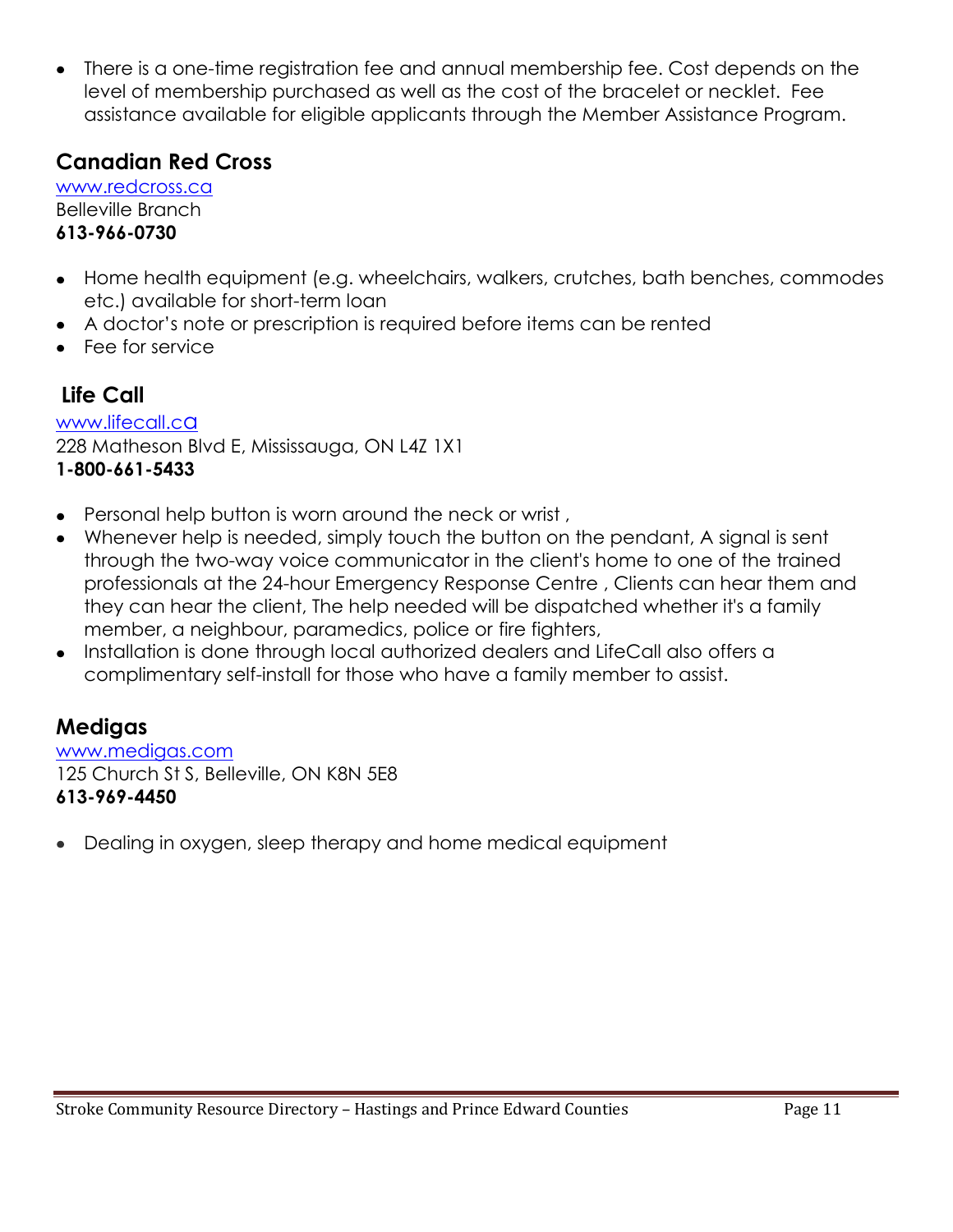#### **Motion Specialties**

[www.motionspecialties.com](http://www.motionspecialties.com/) 479 Dundas St., Belleville, ON K8P 1B6 **613-966-6300**

- Provides mobility and respiratory services that maintain/improve mobility and  $\bullet$ independence for daily living.
- Services include in home assessments to determine client requirements, equipment demonstrations, 24/7 on-call service technicians, private assessment and fitting rooms and CPAP and Oxygen therapy.
- Offers a large selection of new, used and rental equipment.

#### **Ontario March of Dimes**

DesignAbility® Program [www.marchofdimes.ca](http://www.marchofdimes.ca/) **1-866-765-7237**

- Assists individuals with physical disabilities to increase their personal mobility and community accessibility through provision of devices
- provides financial assistance for device repair and equipment purchase and brokerage  $\bullet$ services to help consumers acquire appropriate equipment, devices include wheelchairs, braces, mobility aids and communication aids for non-verbal consumers

#### **Philips Lifeline Medical Alarm Service**

[www.lifeline.ca](http://www.lifeline.ca/)

#### **1-866-784-1992**

- Personal response system that is available and easy to use 24 hours/day
- Users have a device attached to their phone and wear a button on a cord around their neck or on their wrist which allows them to call for help
- Installation and monthly monitoring fee

#### **Shoppers Home Health Care**

[www.shoppershomehealthcare.ca](http://www.shoppershomehealthcare.ca/) 150 Sydney St, Belleville, ON K8P 5E2 **613-967-0782**

- Sales, rentals and repairs
- Wide variety of mobility equipment and devices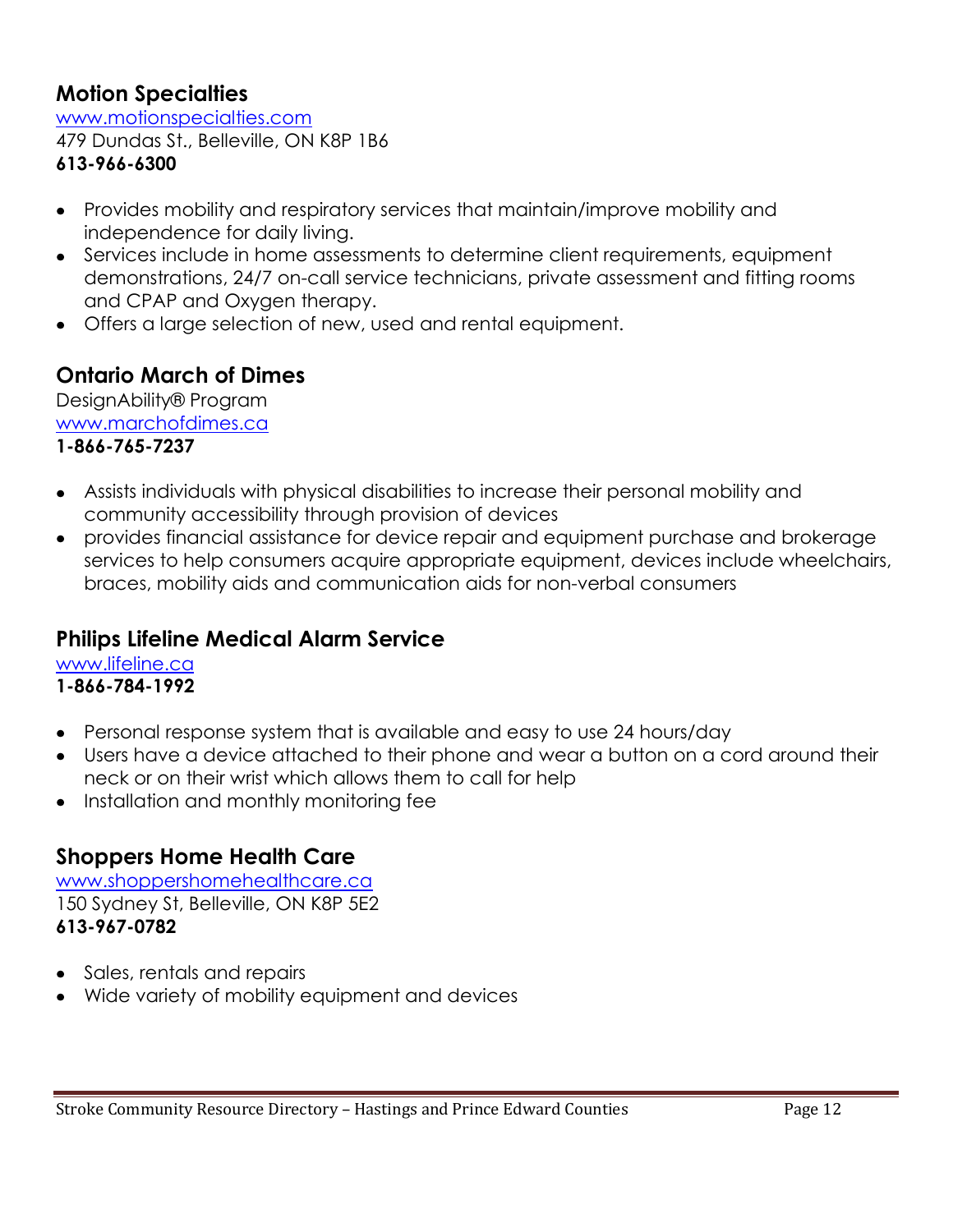## **Funding for Equipment Needs**

- There is funding in Ontario to help purchase certain types of equipment through the **Ministry of Health and Long Term Care's Assistive Devices Program;** information listed below
- Remember to check your personal health insurance policy for funding for rehabilitation and equipment needs.
- If you are employed, check with your employer about workplace disability insurance program and equipment purchase through your insurance.
- If you are a veteran, contact the **Department of Veterans Affairs** for possible assistance: 1- 866-522-2122.
- If you are receiving disability benefits through a government program (i.e. CPP, ODSP), check with the program to see if your equipment needs are covered.

#### **Ministry of Health and Long-Term Care, Assistive Devices Program**

[http://www.health.gov.on.ca/english/public/program/adp/adp\\_mn.html](http://www.health.gov.on.ca/english/public/program/adp/adp_mn.html)

5700 Yonge Street, 7<sup>th</sup> Floor, Toronto, Ontario, M2M 4K5 **1-800-268-6021**

- Funds up to 75% of the cost of necessary equipment and supplies for people with physical disabilities, regardless of income
- Applicants must have had a physical disability for at least six months and be assessed by a physiotherapist or occupational therapist.
- You must be approved before you can purchase equipment from an ADP Registered Vendor.

## **Ontario March of Dimes**

**Assistive Devices Program** [www.marchofdimes.ca/EN/programs/adp/Pages/Adp.aspx](http://www.marchofdimes.ca/EN/programs/adp/Pages/Adp.aspx) 291 King St., 3rd Floor, London, ON N6B 1R8 **1-866-765-7237**

- Provides partial funding for the purchase and maintenance of specified equipment
- Eligibility is based on income as well as the impact the device will have on a person's independence
- Application form can be downloaded from the MOD website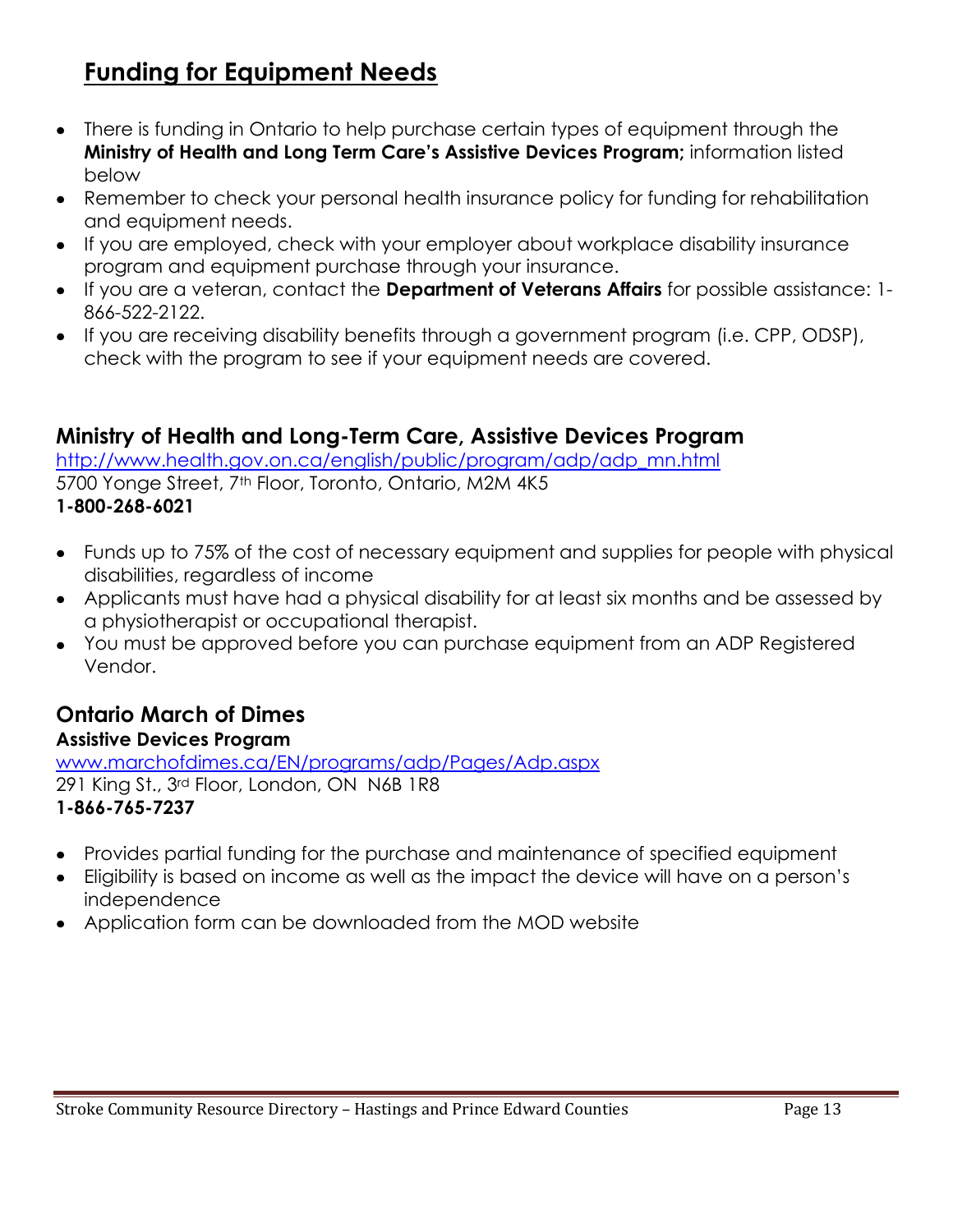## **Funding and Support for Home or Vehicle Adaptations**

#### **Canada Revenue Agency**

[www.cra-arc.gc.ca](http://www.cra-arc.gc.ca/) **1-800-959-8281**

Cost of home renovation, purchase of an adapted vehicle or vehicle modification may qualify as medical expenses on your income tax return

#### **Canada Mortgage and Housing Corporation- Home Accessibility Assistance Programs**

[www.cmhc.ca](http://www.cmhc.ca/) 100 Sheppard Ave E, Suite 300, Toronto, ON M2N 6Z1 **1-800-668-2642**

#### **RRAP FOR PERSONS WITH DISABILITIES (RRAP-D):**

Financial assistance to modify the home for people with disabilities

#### **HOME ADAPTATIONS FOR SENIORS' INDEPENDENCE (HASI):**

Financial assistance for minor changes to the home for older people

#### **HOMEOWNER RESIDENTIAL REHABILITATION ASSISTANCE PROGRAM (Homeowner RRAP):**

Financial assistance to low-income homeowners for essential home repairs.

- Financial assistance in the form of a loan, which does not have to be repaid if the person  $\bullet$ stays in their home for the term of the loan
- Homeowners or landlords may apply
- Eligibility depends on the income/house value of the tenant or homeowner
- Pre-application tool is available on-line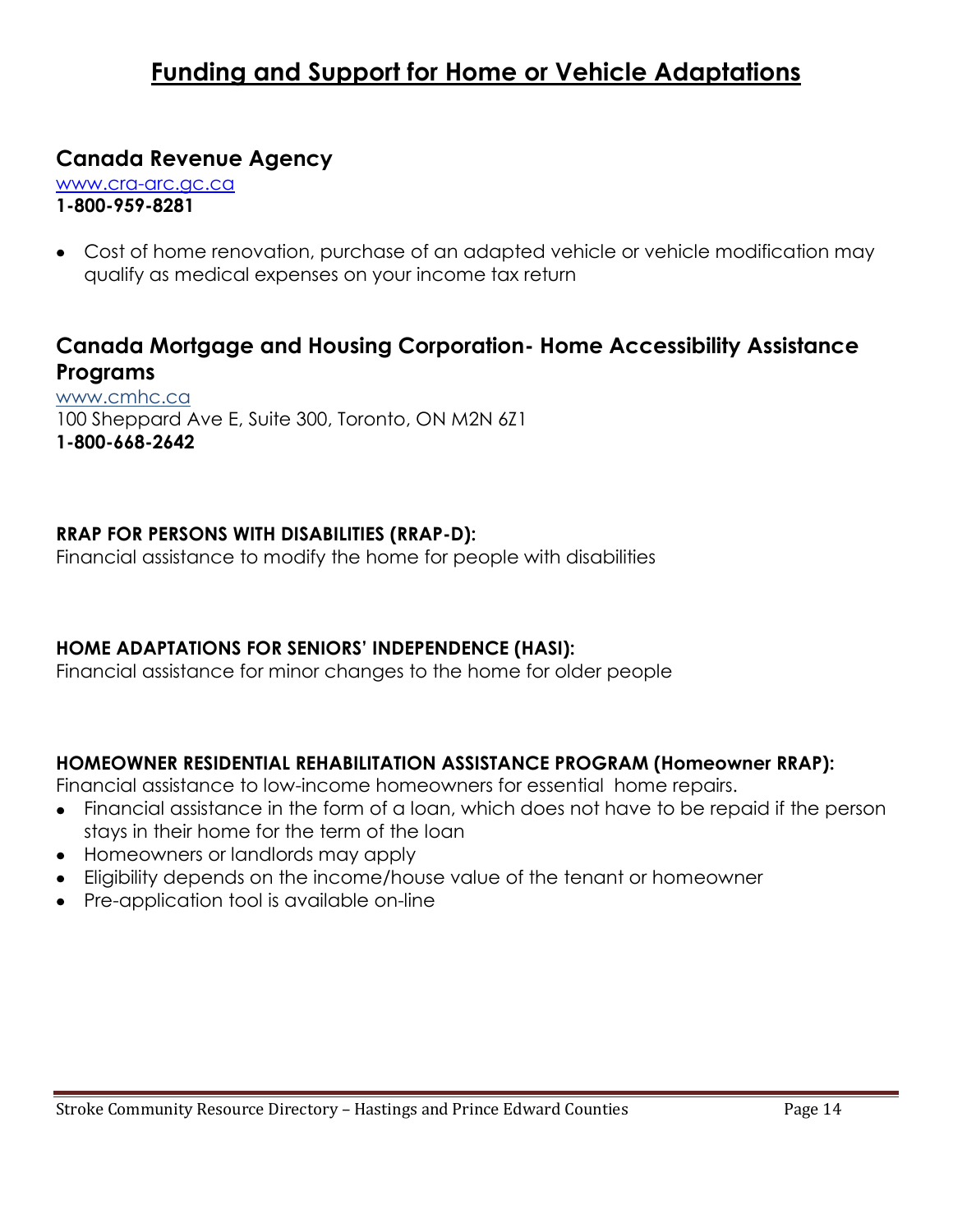#### **Ontario March of Dimes - Home and Vehicle Modification Program**

[www.marchofdimes.ca/EN/programs/hvmp/Pages/HomeandVehicle.aspx](http://www.marchofdimes.ca/EN/programs/hvmp/Pages/HomeandVehicle.aspx)

#### **1-877-369-4867, press "2" to speak with an Intake Counsellor**

- One-time grants of up to \$15,000 for basic home modifications and up to \$15,000 every ten years for vehicle modifications
- Complete Applicant Assessment for
- m on-line or request by telephone

## **Income Assistance**

Financial assistance is delivered by different levels of government. Federal and provincial governments have service centres to provide one-stop access to information and applications for assistance, in addition to other government programs.

#### **Service Canada**

#### **Canada Pension Plan (CPP), Toronto and Area Office**

**Old Age Security (OAS) Programs**

#### **Guaranteed Income Supplement**

[www.hrsdc.gc.ca/eng/oas-cpp](http://www.hrsdc.gc.ca/eng/oas-cpp)

PO Box 5100, Station D, Scarborough, ON M1R 5C8

**1-800-277-9914** (basic recorded information 24/7; Press "0" to speak to an agent)

- **CPP** is a monthly retirement pension available at 65 years (or between 60 and 64 years if earning requirements met during initial qualifying period) CPP disability benefits for under 65, plus allowance for dependent children
- **Old Age Security (OAS)** Monthly pension to persons 65 or over regardless of income, must be a legal resident of Canada for at least 40 years to receive full pension or meet other requirements for residency
- **Guaranteed Income Supplement (GIS)** is added monthly to Old Age Security for those with limited or no income, amount of supplement is adjusted quarterly, reapply when income taxes are filed (end of April), not payable outside Canada beyond a period of 6 months
- Apply 6 months before becoming eligible (not automatic), application forms available online, by phone or in person at Service Canada sites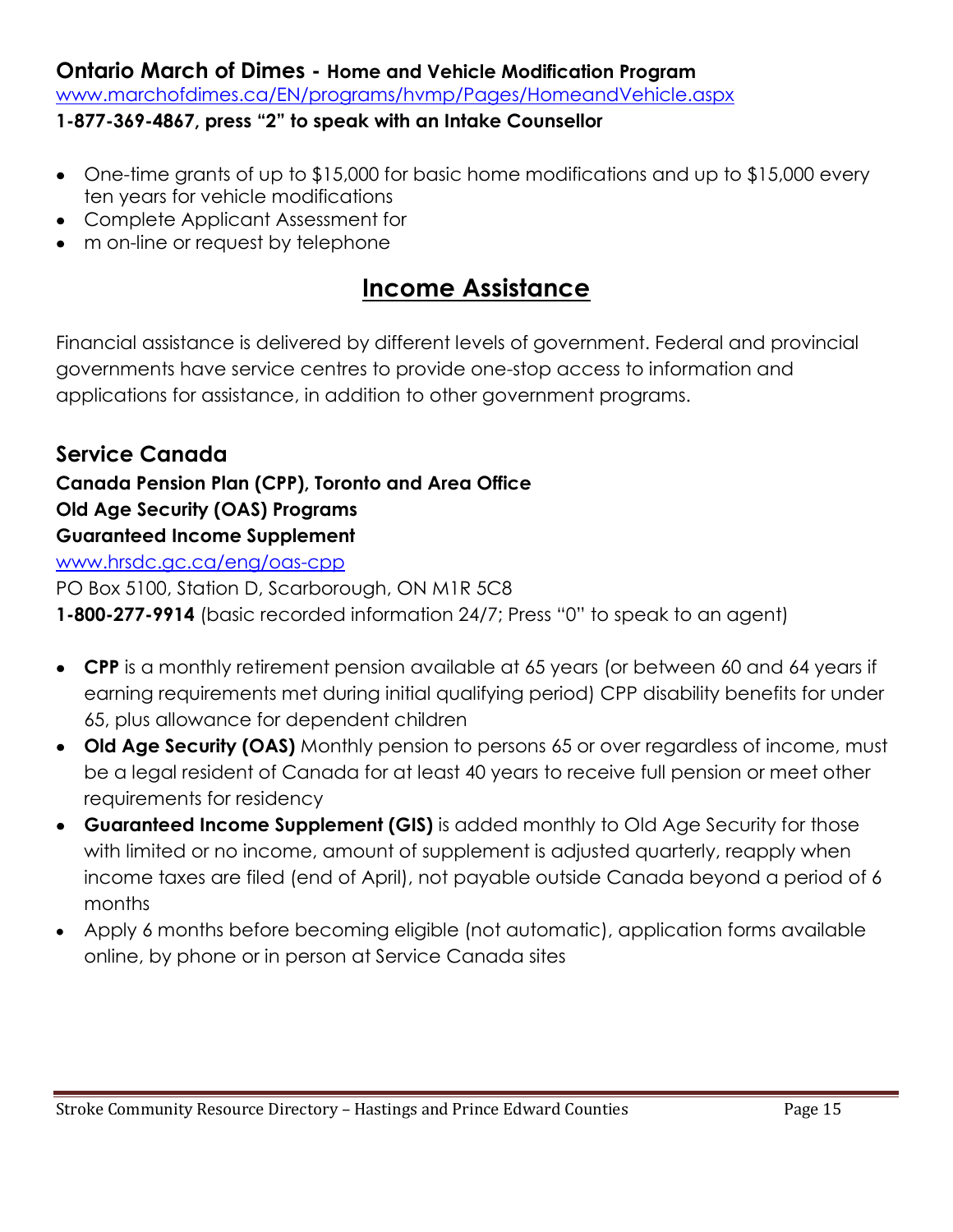### **Employment Insurance**

[www.servicecanada.gc.ca/eng/sc/ei](http://www.servicecanada.gc.ca/eng/sc/ei)

#### **1-800-206-7218**

- Temporary financial assistance due to unemployment for specific reasons, including illness
- Claimants must have worked a minimum number of hours in a specified time frame to qualify for benefits
- Benefit rate is a percentage of maximum insurable earnings
- Records of Employment from previous employers should be submitted immediately after  $\bullet$ employment has ended , the first 2 weeks of the claim are a waiting period for which no benefits are paid
- Application forms available online, by phone or in person at Service Canada sites  $\bullet$

## **Local Social Service Offices**

Belleville - **613-966-8032** Bancroft - **613-332-3410** Madoc - **613-473-5258** Trenton - **613-392-1387** Picton - **613-476-2842**

#### **Services include:**

 $\bullet$ **Employment supports:** including training and skills development, academic upgrading and work placements

**Employment Start-Up Benefit --** covers costs related to starting a job or work placement, **Community Start-Up Benefit** -- help with housing or moving costs

- **Families with Children** -- newborn child allowance, back to school allowance for dependent children, child care start-up costs, basic dental care for children,
- **Health-Related Benefits** -- may include dentures, emergency dental services, eyeglasses, special diet allowance, health care supplies, medical transportation funds, prosthetic devices, funerals and burials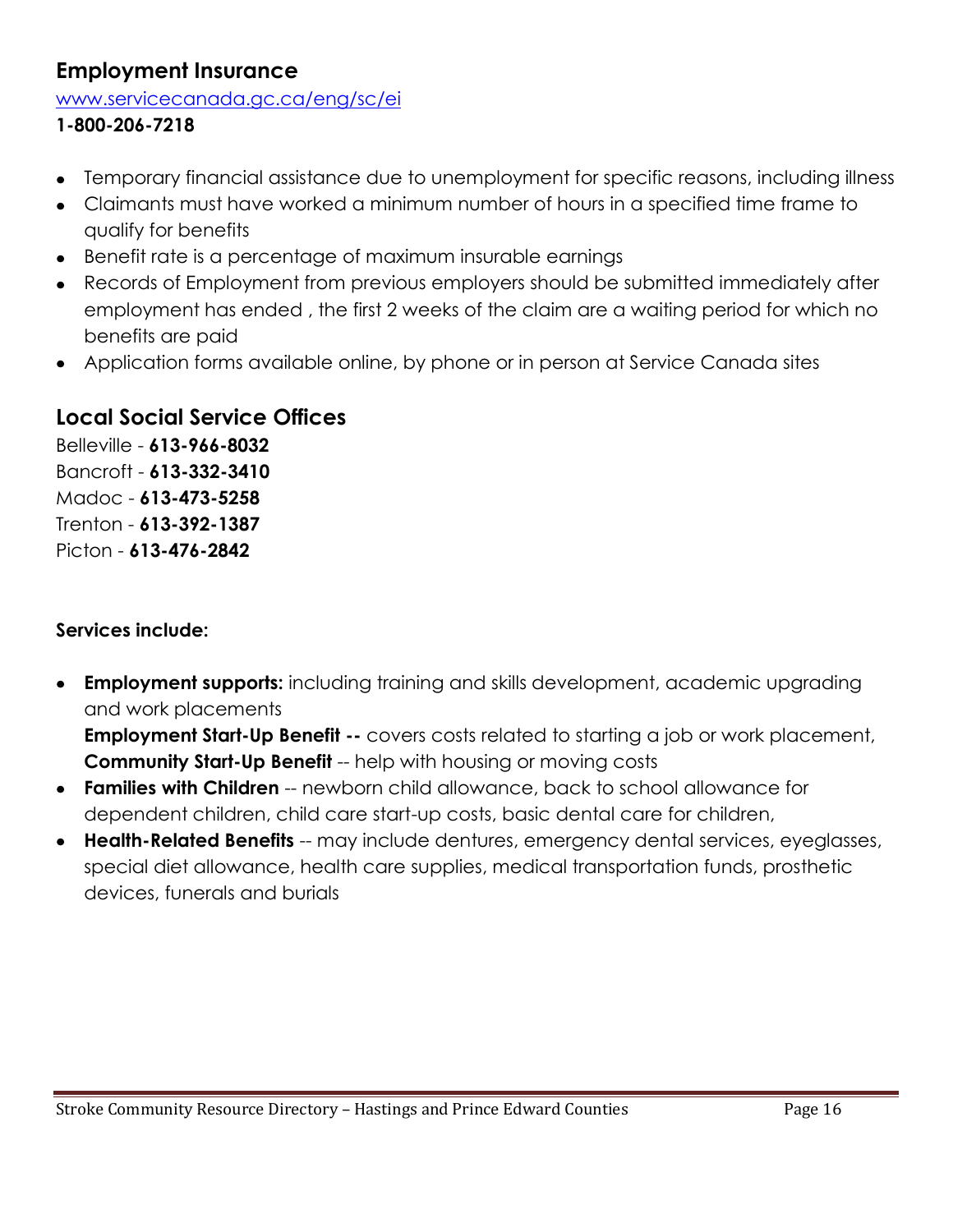## **Outreach Program**

<http://www.servicecanada.gc.ca/>

Centre Hastings **1-800-622-6232**

One-stop service delivery for a wide range of federal programs and services, Internet access, labour market information, assistance locating and applying for Employment Insurance, Social Insurance Numbers, Canada Pension Plan, Old Age Security, passports (see separate entries for program details), Apprenticeship Incentive Grant, Canada Education Savings Grant, Pleasure Craft Licences and others

#### **Ontario. Ministry of Community and Social Services Ontario Disability Support Program (ODSP) Ontario Works (OW)**

[www.mcss.gov.on.ca](http://www.mcss.gov.on.ca/)

#### **416-326-1234 or toll free: 1-800-267-8097**

- ODSP provides Income and Employment support to persons with disabilities. Income support is for adults who are in financial need and have also been determined to be disabled under the Ontario Disability Support Program Act. Eligible persons receive a monthly living allowance, drug, dental and other basic benefits.
- Apply by phone, letter or in person, applications for Employment Support are also available on web site. Persons in need of immediate financial assistance should apply for Ontario Works.
- Financial interview with ODSP or Ontario Works will submit referral to Disability Adjudication Unit

#### **Ontario. Ministry of Revenue**

**Client Accounts and Services Branch, Guaranteed Annual Income System** [www.ontario.ca/revenue](http://www.ontario.ca/revenue) PO Box 624, 33 King St W., Oshawa, ON L1H 8H5 **1-866-668-8297**

- Open to seniors 65+ who qualify for both the Guaranteed Income Supplement (GIS) and the Old Age Security (OAS) Pension
- Seniors do not have to apply for GAINS benefits; if the OAS/GIS residency and other eligibility requirements are met, the senior will be automatically eligible for GAINS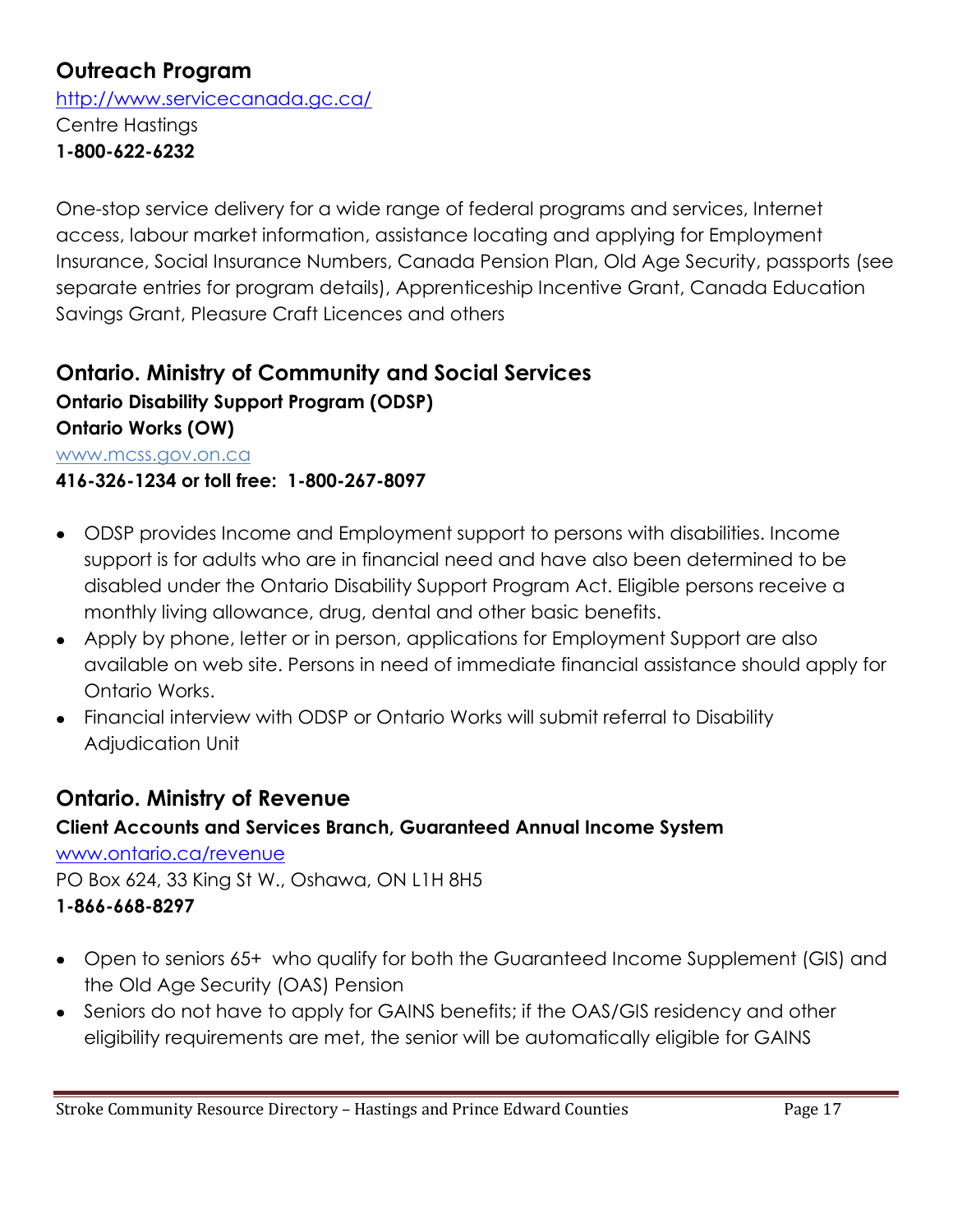#### **Veterans Affairs Canada**

#### [www.veterans.gc.ca](http://www.veterans.gc.ca/)

#### **1-866-522-2122**

- Provides services to veterans and their dependents which include disability pensions, allowances, and health care
- Open to qualified Veterans, Canadian Forces members, serving and discharged members of the RCMP, certain civilians; and their families
- Assessment required for some benefits

## **Funding Assistance for Prescription Medications**

#### **Ontario. Ministry of Health and Long-Term Care Ontario Drug Benefits (ODB) Program**

[www.health.gov.on.ca](http://www.health.gov.on.ca/) 5700 Yonge St, 3rd floor, Toronto, ON M2M 4K5 General Information: **1-866-811-9893** Seniors Information Line: **1-888-405-0405**

- Financial assistance for approved drug products, some nutrition products, diabetic testing agents, certain allergy products. Items must be prescribed by an authorized prescriber. See website for list of items
- Open to Ontario residents with a valid Ontario Health Card and belong to one of the following groups:
	- \* people 65 years of age and older
	- \* residents of long-term care facilities
	- \* people receiving professional services under the Home Care program
	- \* social assistance recipients (Ontario Works or Ontario Disability Support Program)
- Seniors do not need to apply for this benefit. With receipts, they can be reimbursed for any listed drug expenses as of that date (not including the co-payment fees). Others who meet the conditions can apply but are NOT AUTOMATICALLY slotted into the \$2 copayment plan. Forms are available at local pharmacies.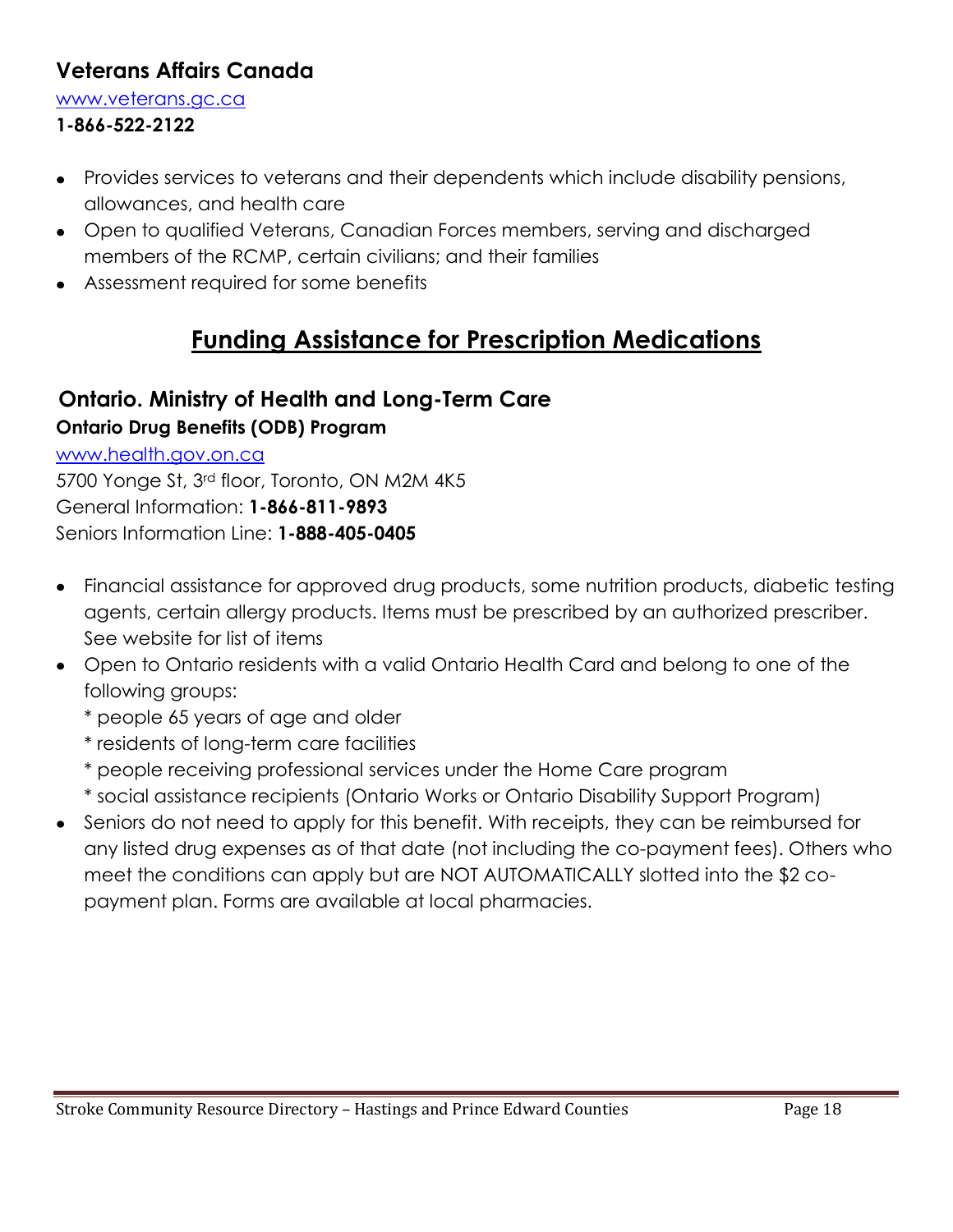### **Ontario. Ministry of Health and Long-Term Care**

[www.health.gov.on.ca](http://www.health.gov.on.ca/)

Trillium Drug Program

#### **1-800-575-5386**

- People who are not otherwise eligible for the Ontario Drug Benefits (ODB) program and who have high drug costs in relation to their income may qualify to receive Ontario drug benefits through this program. Applicants pay an annual deductible (paid in quarterly instalments) based on their household net income and number of household members before becoming eligible, and then pay up to \$2 per prescription.
- Open to people who: A) have a valid Ontario Health Card, B) do not have an insurance plan that covers prescription drugs or does not cover all of their prescription drugs AND C) spend a large part of their income on prescription drugs
- Application forms are available at local pharmacies or online

## **Tax Benefits**

You may qualify for non-refundable tax credits or deductions due to a disability. You must have your doctor complete a form to apply for the *Disability Tax Credit***.** If you are deemed eligible, you may be able to claim attendant care and other medical expenses that require certification. In addition, a family caregiver may qualify for the *Caregiver Tax Credit.* Detailed information is available in Revenue Canada's (CRA) "Medical and Disability-Related Information" guide that includes the Disability Tax Form at: <http://www.cra-arc.gc.ca/tx/ndvdls/sgmnts/dsblts/menu-eng.html>

#### **Canada Revenue Agency**

[www.cra-arc.gc.ca](http://www.cra-arc.gc.ca/) **1-800-959-8281** 

## **Community Income Tax Clinics**

Trained volunteers assist low-income households with their income tax return during tax season. Appointments are required. There is no fee for the service, but donations are accepted.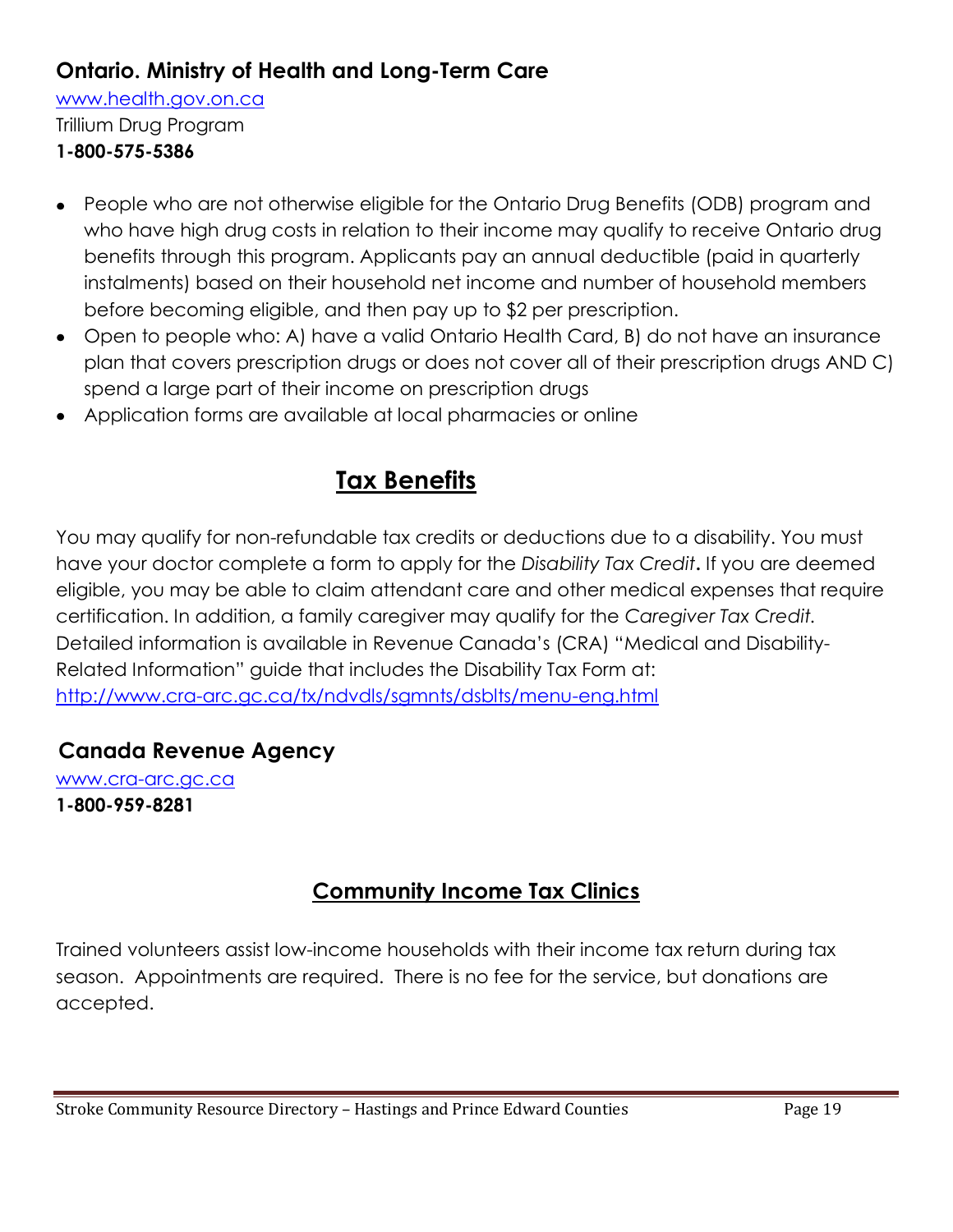#### **Pensioners Concerned**

[www.pensionersconcerned.ca](http://www.pensionersconcerned.ca/) 470 Dundas Street East, Unit 38, Belleville, ON K8N 1G1 **613-962-6657**

Pensioners Concerned is an established organization of volunteers who provide tax return preparation and other assistance to senior citizens, physically, academically, developmentally challenged and low income people

### **Prince Edward County Community Care for Seniors Association**

[www.Communitycareforseniors.org](http://www.communitycareforseniors.org/) The Armoury, Suite 3A, 206 Main St., Picton, ON K0K 2T0 **613-476-7493**

Community Care has participated in the Canada Revenue agency Volunteer Income Tax Program since 1981, completing income tax returns for seniors and people on low income who live in Prince Edward County. There is no charge, however, donations are accepted. Home visits can be arranged for people who are shut in.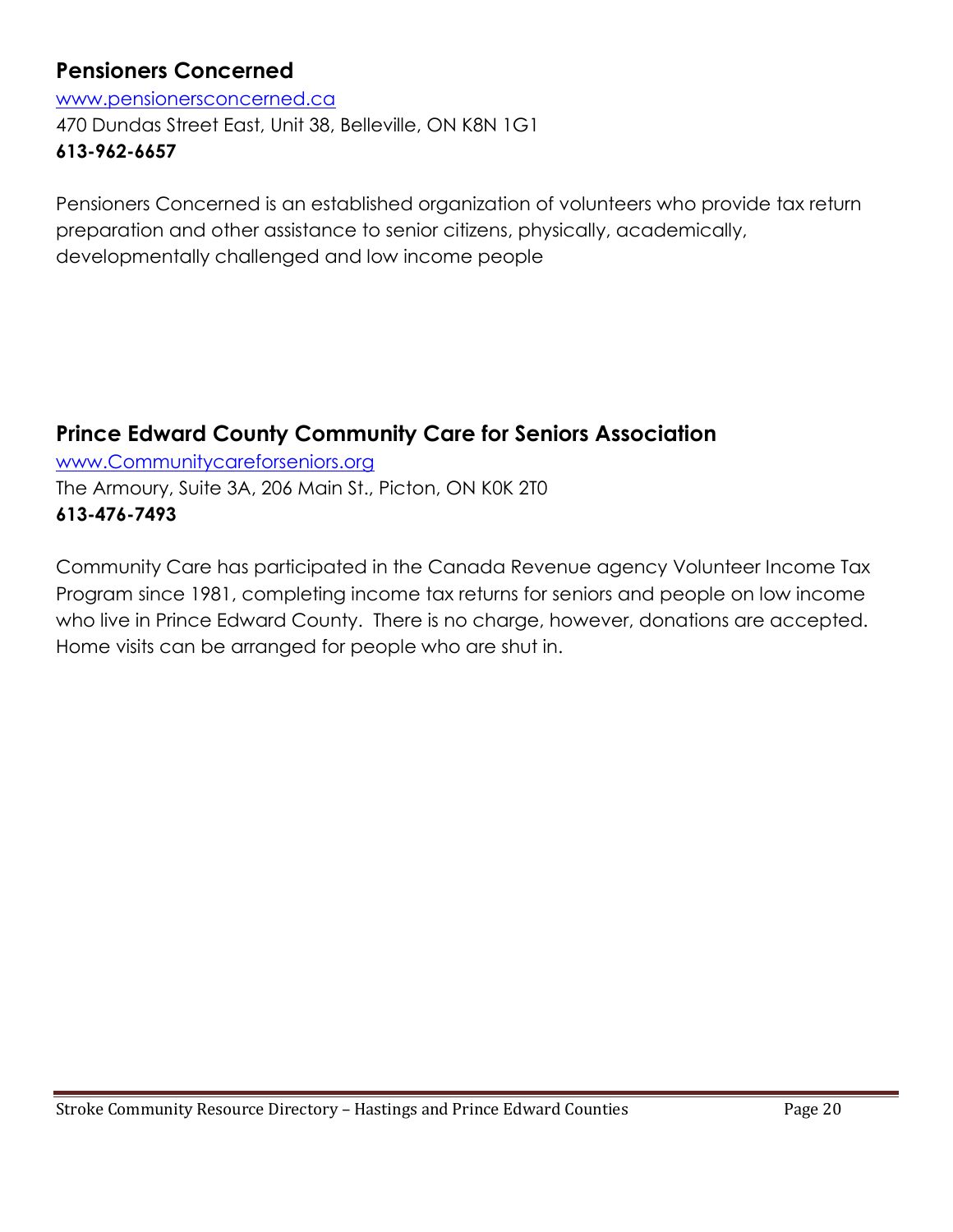## **Transportation**

#### Accessible/Escorted Transportation – by Region

#### **Centre Hastings**

#### **Community Care for Central Hastings**

[www.ccch.ca](http://www.ccch.ca/) 115 Durham St N Box 310, Madoc, On K0K 2K0 **613-473-9009 or toll free: 1-800-554-1564**

#### *Serves Madoc, Stirling, Tweed and surrounding area*

Volunteer drivers are available for long distance and local trips. Escorted transportation includes kitchen table to kitchen table service. If needed, volunteers will wait with you during your appointment. A nominal cost applies. Volunteers generally are not able to manage wheelchairs. They will assist with other mobility aids.

**Escort Mobility Van** – is available and compliments the existing service but is capable of transporting wheelchairs, other devices and passengers.

- Riders must register for these services in advance information to match the correct driver and vehicle.
- Rides must be booked at least 2 business days in advance.

#### **Centre Hastings Support Network - Public Transit**

[www.chsninc.ca](http://www.chsninc.ca/) 108 Russell St. N, Madoc, ON K0K 2K0 **613-473-5255**

#### **North Hastings**

#### **Bancroft Community Transit**

[www.bancroftcommunitytransit.com](http://www.bancroftcommunitytransit.com/) 33 Station St. Unit B, Bancroft, ON K0L 1C0 **613-332-2732 or 1-866-787-4907**

- Non-profit organization dedicated to providing transportation to individuals in need.
- For a small, pre-arranged fare, they will drive eligible people to important things like business meetings, medical appointments, work placements and daycare, but they will not offer transportation to liquor stores or hotels.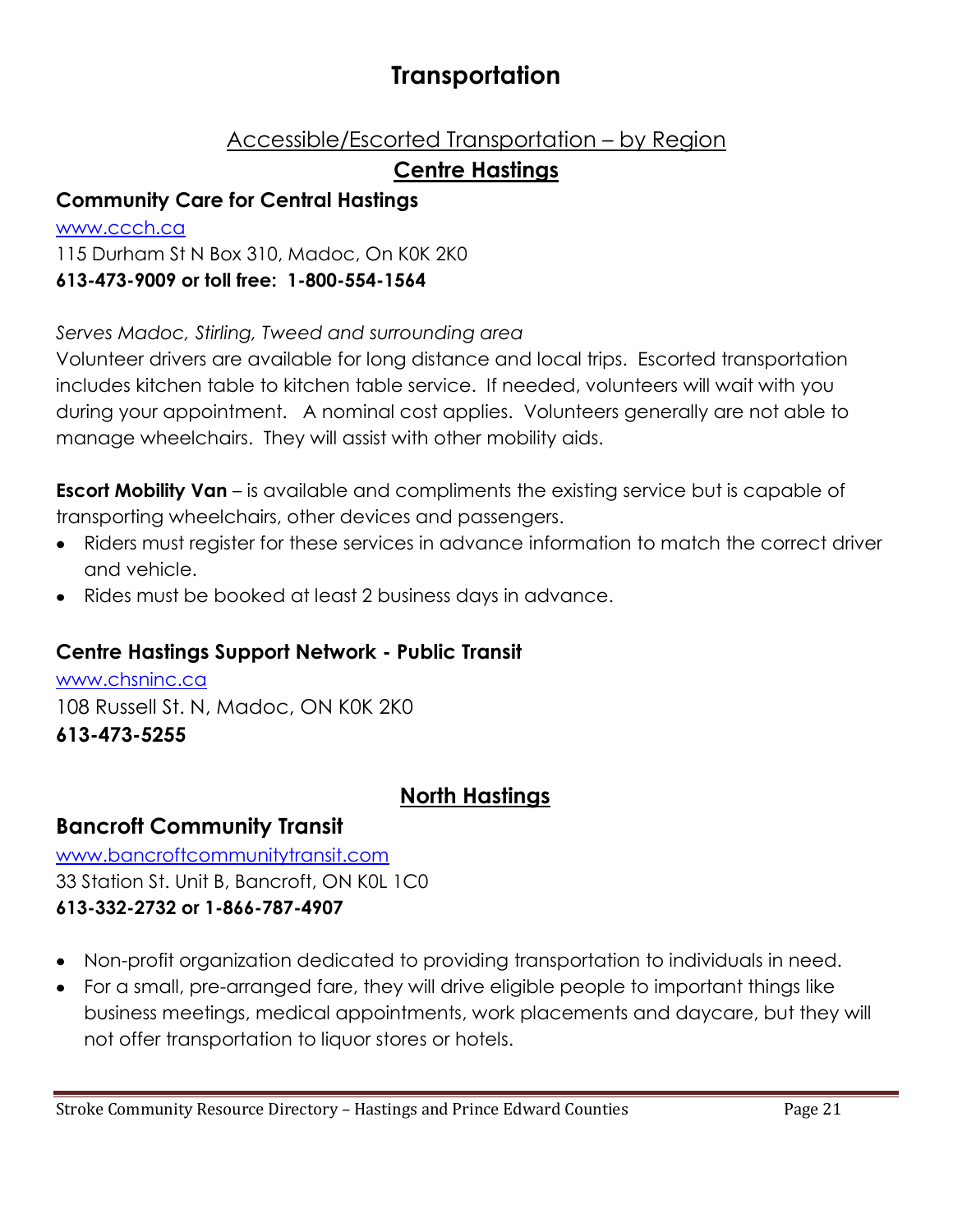#### **Bancroft – Trout**

[www.catchthetrout.ca](http://www.catchthetrout.ca/) 1 Manor Lane, Bancroft, ON L0L 1C0

#### **613-332-4700 ext.28**

Fully accessible public transit service which provides: scheduled regional routes, door to door pickup and drop off, special destination rides and individualized service.

We urge you to **'Catch the TROUT'** and experience rural public transportation. Whether you are without your own wheels; want to spend more time viewing the beautiful landscape; are environmentally conscious or want to travel in a more social setting, the TROUT will get you where you need to go safely, efficiently and affordably.

### **Quinte West**

#### **Quinte Access Public Transit System**

[www.quinteaccess.org](http://www.quinteaccess.org/) 97 Front St., Trenton, ON K8V 3P7 **613-392-9640 or 1-855-283-9640**

- Transportation service for seniors and persons with disabilities within the City of Quinte West, and Brighton areas.
- Service is available to people who are unable to climb or descend stairs; walk a distance of 175 meters; are physically and/or mentally challenged or those who need assistance.
- Fares depend on point of pick up and drop off.
- Accommodates wheelchairs and other walking devices.
- Offer both curb to curb and door to door service.
- Please contact with as much notice as able to arrange transit.

### **VON Community Care Quinte West**

[www.von.ca](http://www.von.ca/) 80 Division St., Trenton, ON K8V 5S5 **613-392-4181 or 1-888-279-4866**

- Volunteer drivers are available for long distance and local trips.
- Escorted transportation includes kitchen table to kitchen table service.
- If needed, volunteers will wait with you during your appointment.
- A nominal cost applies.
- Volunteers generally are not able to manage wheelchairs. They will assist with other mobility aids.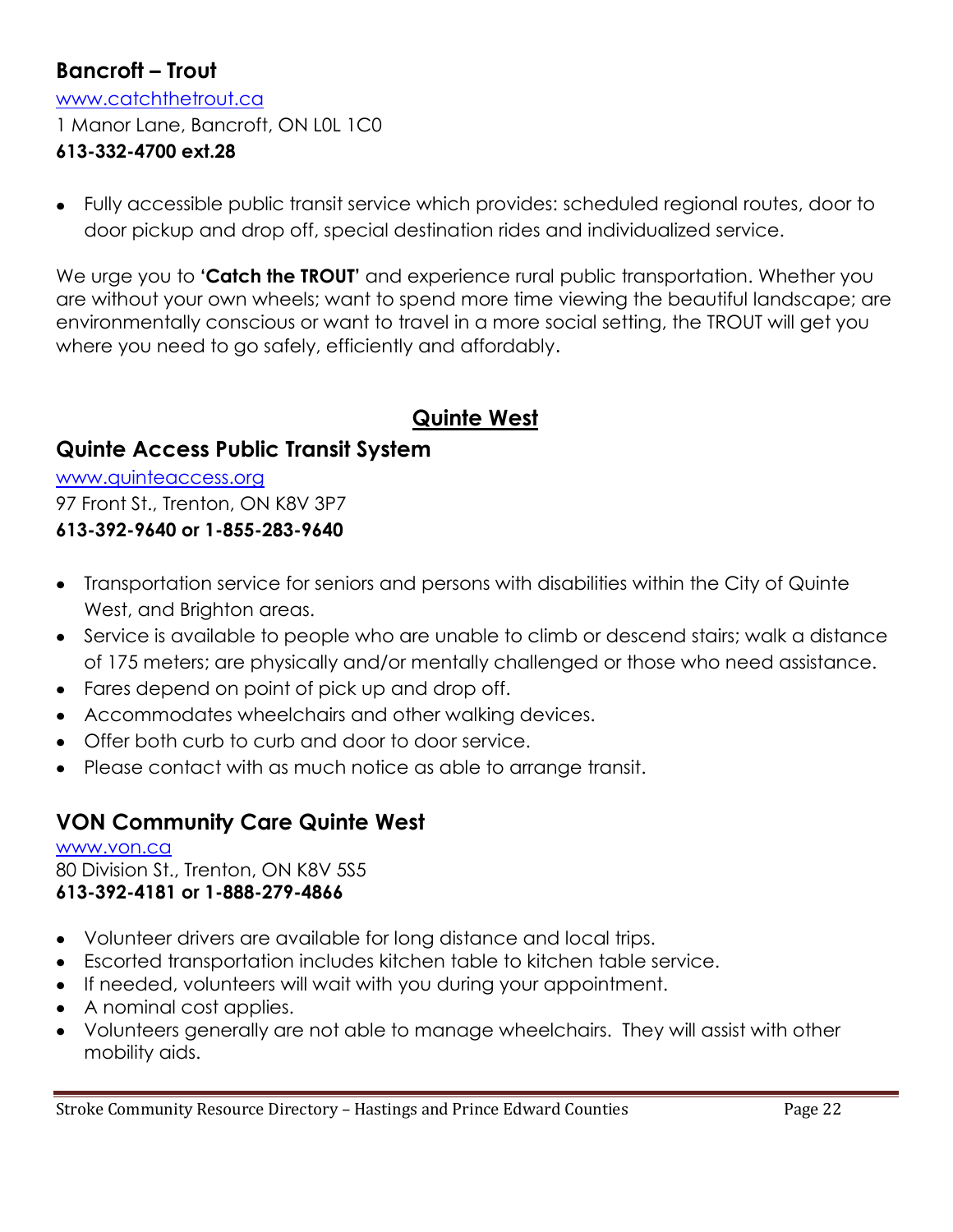- **Escort Mobility Van** is available and compliments the existing service but is capable of transporting wheelchairs, other devices and passengers.
- Riders must register for these services in advance information to match the correct driver and vehicle.
- Rides must be booked at least 2 business days in advance.

### **South Hastings**

#### **Community Care for South Hastings**

#### [www.ccsh.ca](http://www.ccsh.ca/)

470 Dundas St. E, Belleville, ON K8N 1G1 **613-969-0130**

**613-396-6591** – Deseronto office

- A support service that provides escorted transportation to medical appointments, and essential shopping. Volunteer drivers are available to provide long distance and local transportation to medical, dental and therapy appointments, for those who qualify. A nominal cost applies.
- Riders must register for these services in advance information to match the correct driver and vehicle.
- Rides must be booked at least 2 business days in advance.
- Volunteers generally are not able to manage wheelchairs. They will assist with other mobility aids.

#### **Belleville Transit**

#### [www.belleville.ca](http://www.belleville.ca/)

Robert E. Ladoucier Transit Centre, 165 Pinnacle St., Belleville, ON K8N 3A5

#### **613-967-4938**

Buses in the Belleville area are accessible

### **Mohawks of the Bay of Quinte Home Support Program and Transportation Program**

#### [www.mbq-tmt.org](http://www.mbq-tmt.org/)

Community Wellness Centre 50 Meadow Drive, Tyendinaga Mohawk Territory, Deseronto, ON K0K 1X0 Home Support: **613-967-0122** Medical Transportation: **613-967-3603** 

## **Prince Edward County**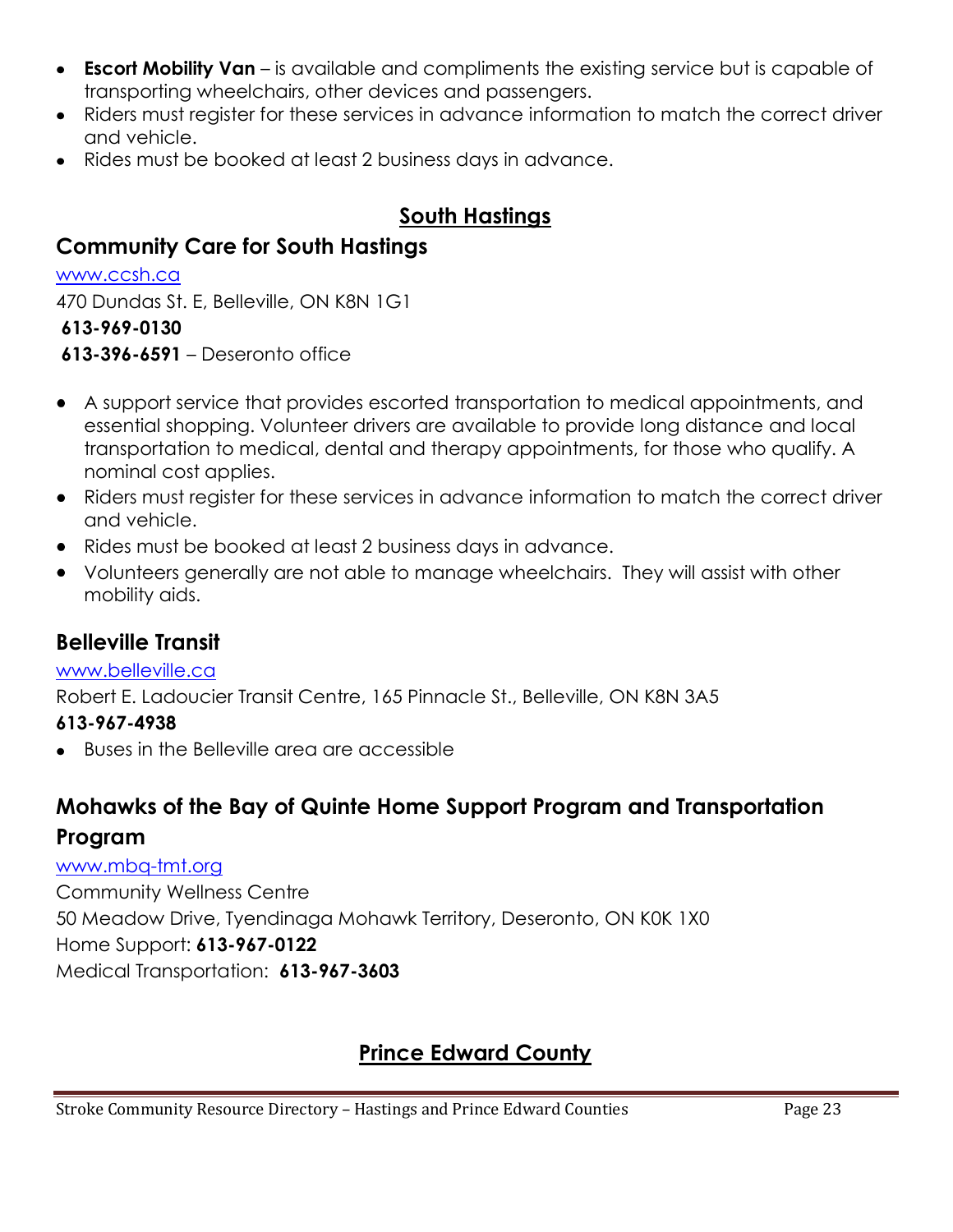#### **The Prince Edward County Community Care for Seniors Association**

[www.communitycareforseniors.org](http://www.communitycareforseniors.org/)

The Armoury, Suite 3A, Picton, ON K0K 2T0 **613-476-7493**

- Community Care provides escorted transportation for seniors to medical appointments and essential shopping.
- Volunteer drivers are available to provide long distance and local transportation.
- A nominal cost applies.
- Riders must register in advance so as to match the rider and the driver/vehicle.
- Volunteers will assist with other mobility aids.
- 2-3 days notice required.

#### **Specialized Transit in Prince Edward County**

[www.pecounty.on.ca](http://www.pecounty.on.ca/)

#### **1-866-992-9640 or 1-855-283-9640**

Services for those in Prince Edward County, who have physical disabilities and seniors who require assistance. Service operates 4 days/week and fares depend on point of drop off and pick up.

- An application form is required before scheduling service. Forms are available online.
- Accommodates wheelchairs and other walking devices.
- Offer both curb to curb and door to door service.
- Please contact with as much notice as able to arrange transit.

#### **All Regions**

#### **Via Rail Canada Inc**

[www.viarail.ca](http://www.viarail.ca/) Tickets and Information: **1-888-842-7245**

- Offers special services for travellers with disabilities, including priority boarding, staff assistance and in certain circumstances, free travel for a companion.
- Must call train station 24 hours in advance to book use of a Via Rail wheelchair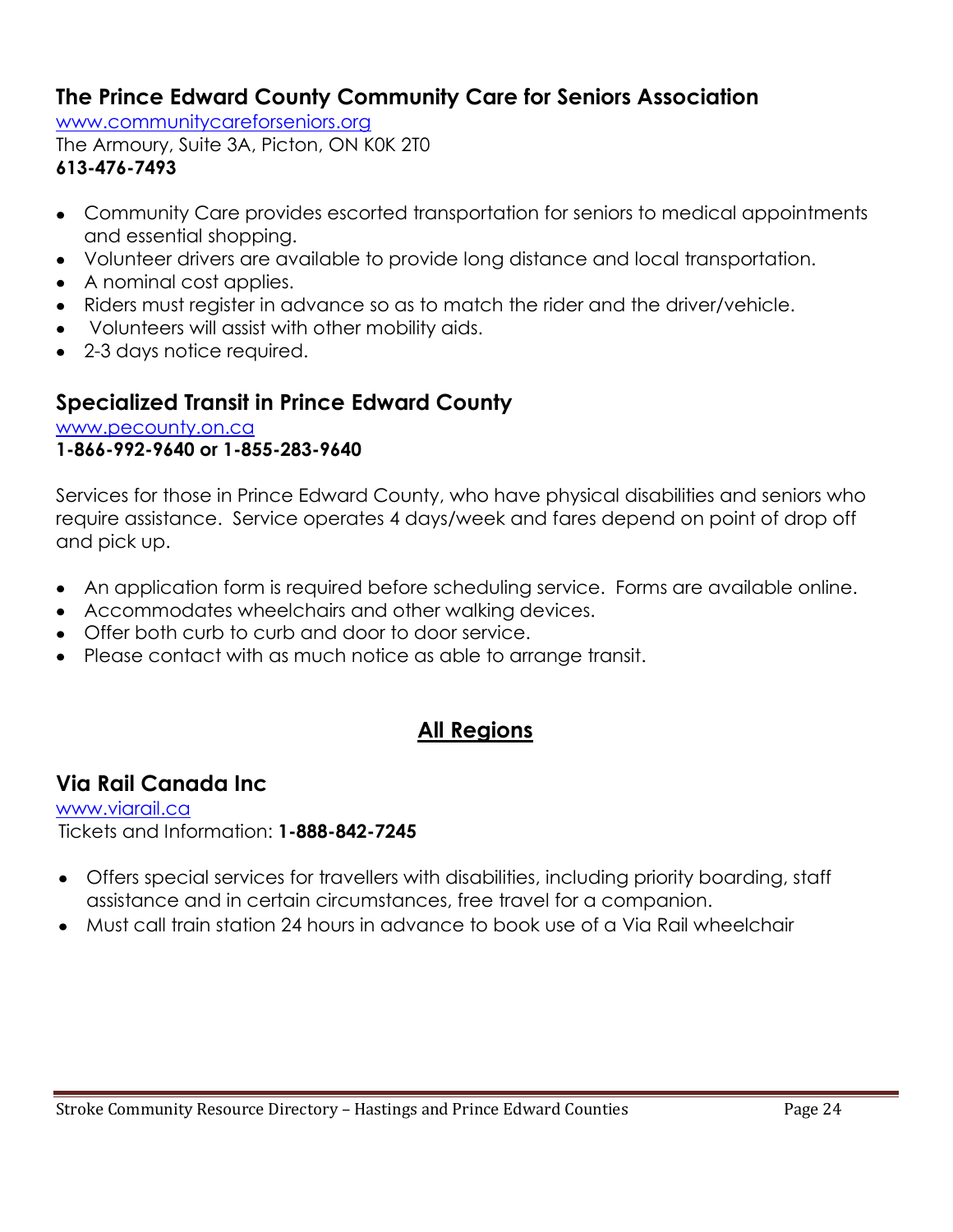#### **Quinte Patient Transfer Services**

[www.qpts.ca](http://www.qpts.ca/)

P.O. Box 1255, Trenton, ON K8V 5R9 **613-968-1945**

- Offers transportation for appts., clinics, hospitals, residence, cottage, out of province,  $\bullet$
- Patients are accompanied throughout appt, and never left unattended.  $\bullet$
- Fees are generally covered by the individual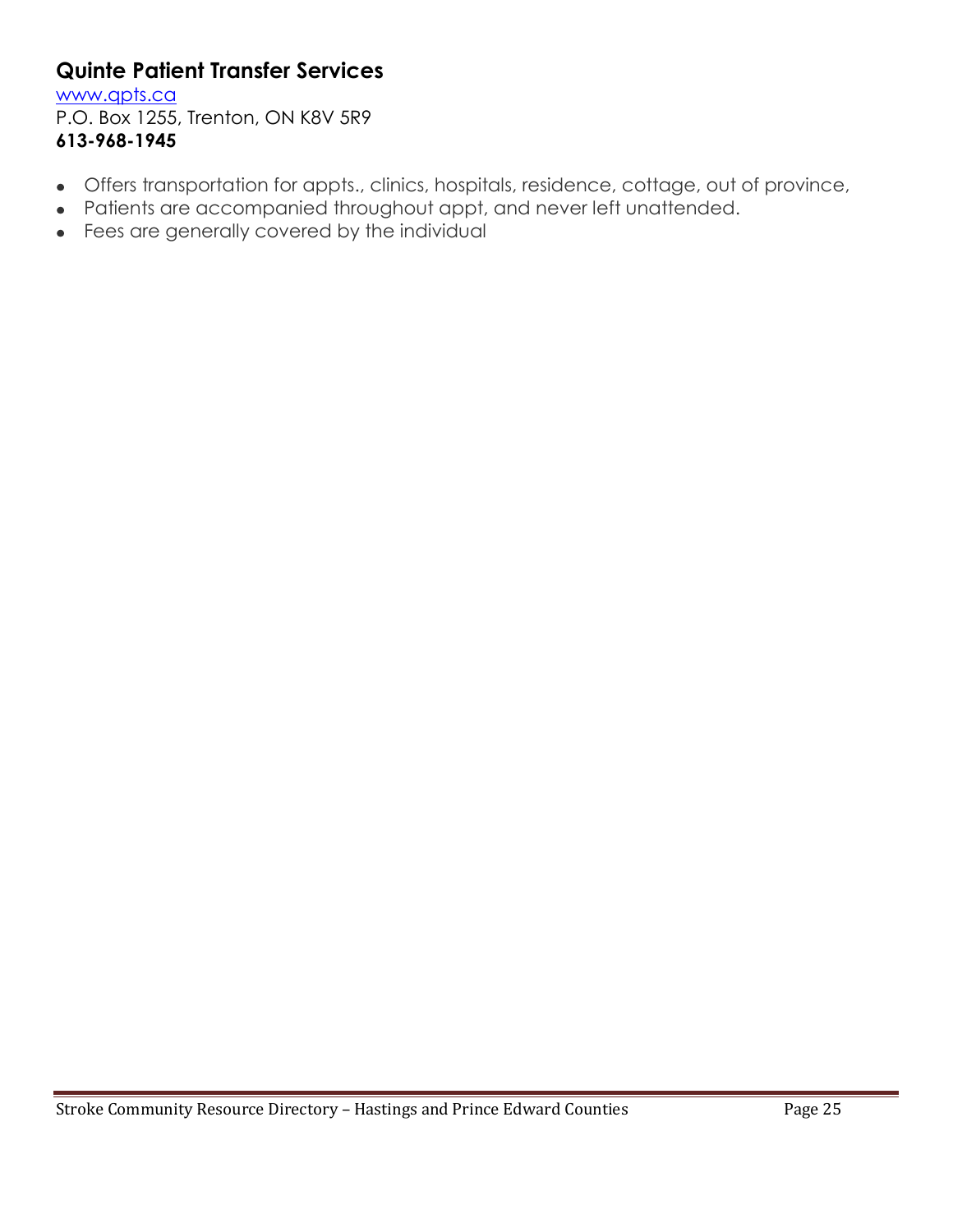## **Driver Examination Centres**

If your driver's licence was suspended for medical reasons and you want to get it back, you must follow the instructions in the letter that the Ministry of Transportation (MTO) sent to you. This could involve either submitting an updated Medical Report or being re-examined in order to have your licence reinstated. If you need to take a driver's test, you must attend an MTO approved driver assessment centre. The cost of the driving evaluation is set by the assessment centre and ranges between \$500 and \$800, which is not covered by OHIP. Detailed information about the MTO's Medical Review Section and link to a complete list of approved Ontario driver assessment centres is available on-line at: <http://www.mto.gov.on.ca/english/dandv/driver/medical-review/faq.shtml>

#### **Driver and Licence Bureau:**

Bancroft - **613-332-3500** Belleville - **613-962-3121** Brighton – **613-475-2641** Madoc - **613-473-5611** Marmora - **613-472-2114** Picton - **613-476-6598** Trenton - **613-965-1261** Stirling – **613-395-5273**

#### **Driver Assessment Centres**

CBI Early Treatment Centre - Belleville Physiotherapy [www.cbi.ca](http://www.cbi.ca/) 81 Millennium Parkway, Suite 4, Belleville, Ontario K8N 4Z5 **613-967-9675 or 1-800-463-2225**

Services Offered: Medical Assessments

#### **Centric Health Physiotherapy and Wellness**

[www.centrichealth.ca](http://www.centrichealth.ca/) 790 Blackburn Mews, Unit 12, Kingston, Ontario K7P 2N6 **613-389-2350 or 1-888-997-2298**

Services Offered**:** Medical Assessments, Vision Waiver Assessments

#### **DriveAble DAC Medical – Vision**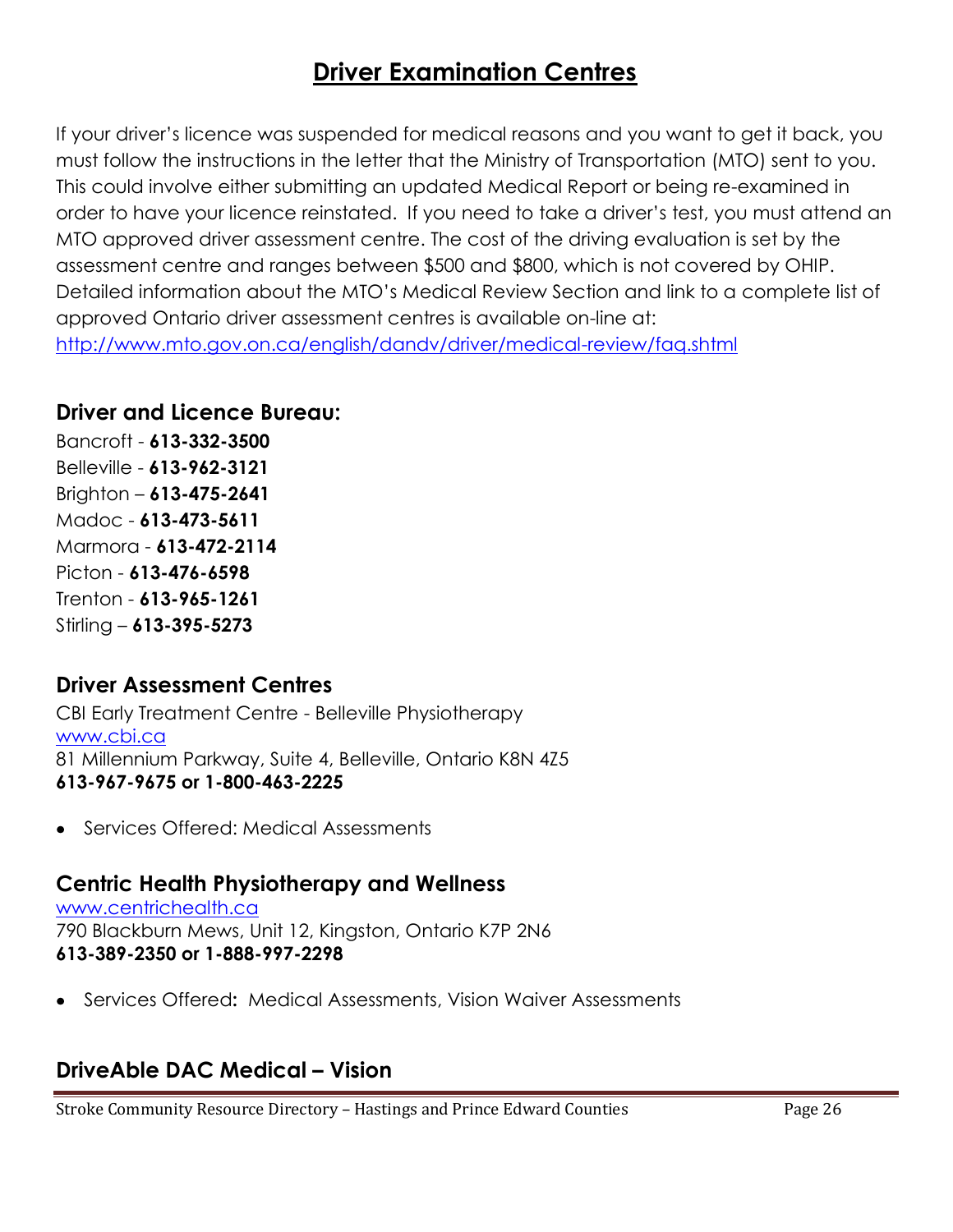#### [www.dacmedicalvision.org](http://www.dacmedicalvision.org/) 101-11 Princess Street Kingston, Ontario K7L 1A1 **613-544-0034 or 1-866-434-1122**

Services Offered:Medical Assessments, Vision Waiver Assessments

#### **St. Elizabeth's Healthcare Driver Assessment & Training including DriveAble** [www.saintelizabeith.com](http://www.saintelizabeith.com/) 1471 John Counter Blvd, Suite 410, Kingston, Ontario K7M 8S8 **416-398-1035 or 1-877-397-1035**

Services Offered**:** Medical Assessments

## **Accessible Parking Permit**

#### **Ontario Ministry of Transportation**

#### **Accessible Parking Permit Program**

c/o Service Ontario Licence Renewals Unit [www.mto.gov.on.ca](http://www.mto.gov.on.ca/)

PO Box 9800, Kingston, ON K7L 5N8

#### **1-800-387-3445**

- Individuals with a physical disability can obtain a special parking permit that can be used in any vehicle in which they are travelling. A health care professional (specified on application) must certify the applicant's condition.
- Applications can be downloaded from the website, picked up at any Driver and Vehicle Licence Issuing Office (see website for office addresses), or requested by mail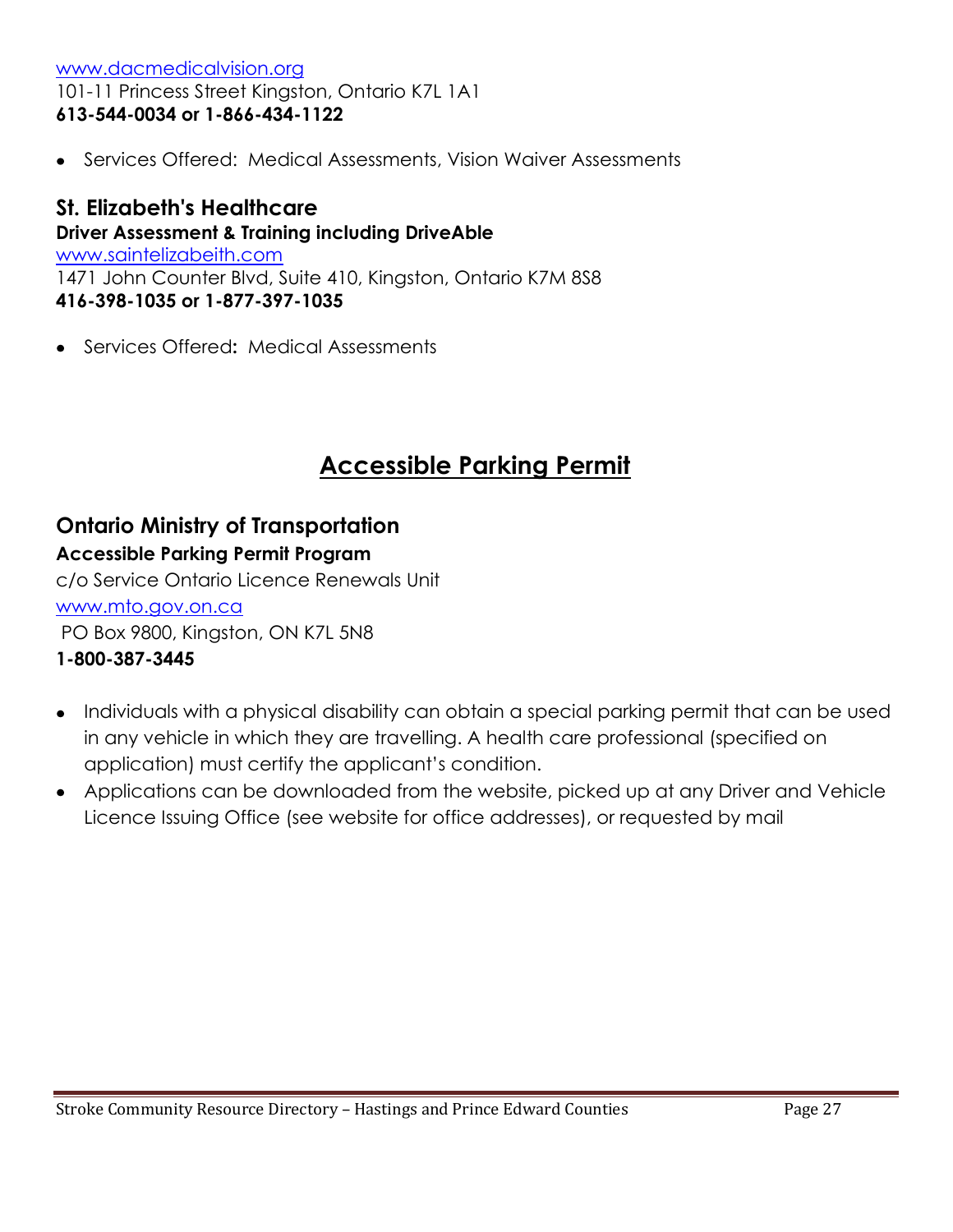## **Medical Transportation**

These companies provide non-emergency transportation by wheelchair or stretcher, and can monitor oxygen.

#### **Quinte Patient Transfer Service**

[www.qpt.ca](http://www.qpt.ca/) PO Box 1255, K8V 5R9, Trenton, Ontario **613-968-1945**

- QPT Service accompanies patients throughout the whole appointment and will accommodate a family member or escort. Patients are never left unattended.
- Fees for this service are generally covered by the individual.  $\bullet$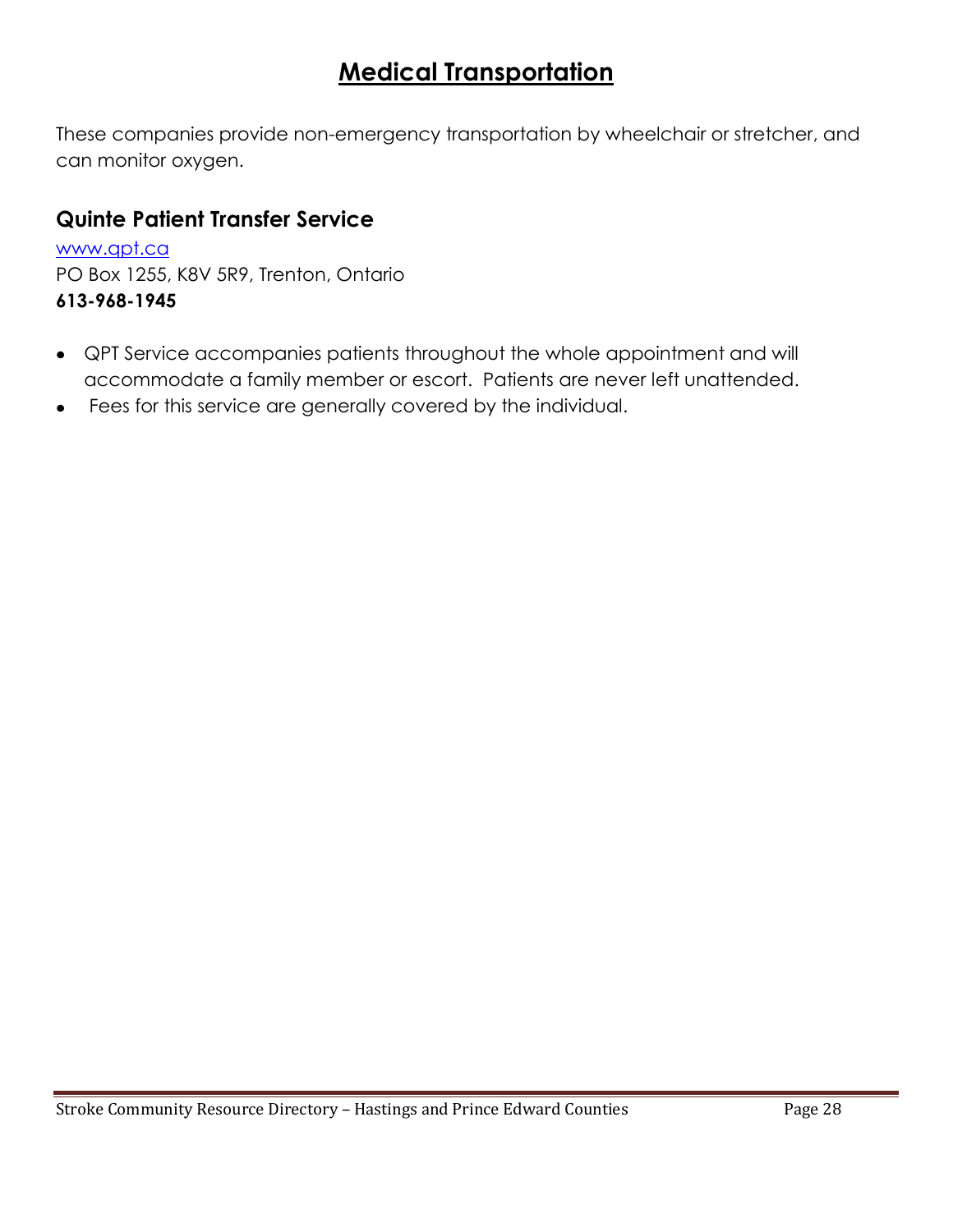## **Respite Care and Day Programs**

A number of Community support organizations and private home health companies offer respite care, which is intended to give caregivers a rest and time away from their caregiver responsibilities. Some respite programs, including day programs, provide additional benefits to the stroke survivor (or person with a disability) such as social and mental stimulation, physical exercise, meals/snacks or personal care. Respite care can be for a few hours, or include overnight care, in-home or in a long-term care or retirement home. Please refer to the sections in this guide that pertain to long-term care homes and retirement homes for information about these respite options.

The cost of respite care varies, and in some cases, services are provided at no cost to the recipient. If you require respite care, your first step is to call your local **Community Care Access Centre (CCAC) (**p. 5). CCAC will give you information and determine if you are eligible for in-home respite, short-stay respite in a long-term care home or a day program (CCAC referral is required for some day programs). If you or your spouse is a veteran, check with **Veteran's Affairs Canada** (see p.17 for contact information) to find out if the services you need can be covered. If you have an extended health insurance plan, check with the company to see if your policy will cover any part of the cost for services you pay for. Remember to keep receipts for any care that you pay for; if you qualify for the *Disability Tax Credit*, you may be able to claim these expenses on your income tax. For a listing of private service providers that provide respite care, refer to listing under *Personal Care and Home Help* p. 4

### **VON-Adult Day Program**

[www.von.ca](http://www.von.ca/) 80 Division St, Trenton ON K8V 5S5 **613-392-4181 or toll free – 1-888-279-4866**

- Provides respite care for family caregivers and supports client health, ability and independence.
- Program sites in: Bancroft, Belleville, Brighton, Campbellford, Cobourg, Madoc, Picton,  $\bullet$ **Trenton**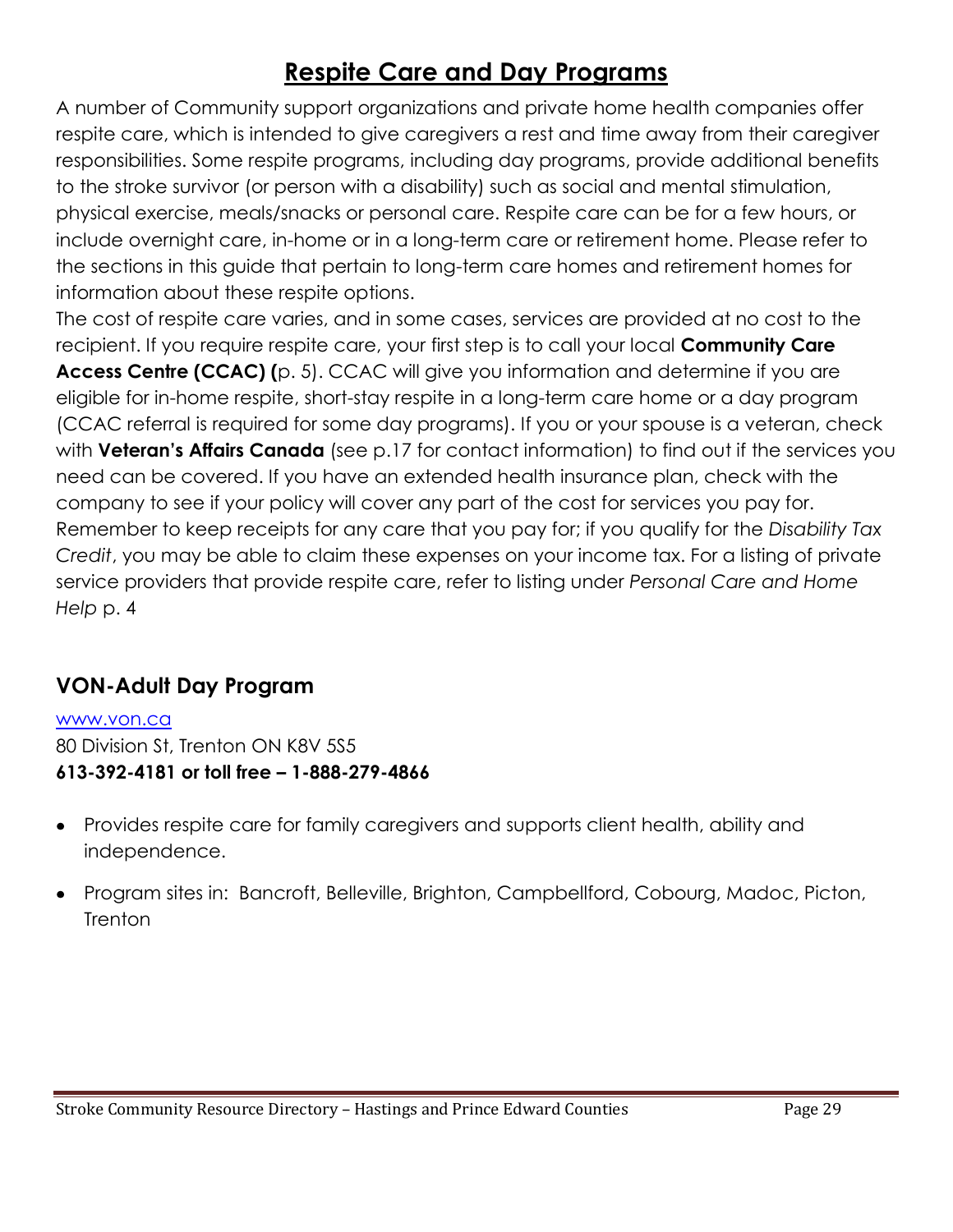## **Community Rehabilitation Resources**

Rehabilitation services may be covered by OHIP with a doctor's referral, but material and administrative costs may be extra. Call your local CCAC to find out if you are eligible to receive rehabilitation services through CCAC (see p. 5/6 for contact information). Some extended health insurance plans provide additional coverage for rehabilitation needs. If you or your spouse is a veteran, call Veteran's Affairs to inquire about coverage.

## **Publicly-Funded Providers**

### **Achieva Health-Quinte Physiotherapy Clinic**

[www.achievahealth.ca](http://www.achievahealth.ca/) 77 College St W, Belleville, ON K8P 2G3 **613-962-9999**

- Physiotherapy clinic
- Assessment and treatment of problems such as chronic conditions, and work injuries
- Medical referral required for OHIP insured services.

#### **Bancroft PhysioNorth**

#### [http://physionorth.ca](http://physionorth.ca/)

237 D Hastings St. N, Bancroft, ON K0L 1C0

#### **613-332-1010**

- Physiotherapy treatments include exercise prescription, manual therapy, taping, modalities, myofascial techniques
- Other services include acupuncture, laser, custom orthotics, arthritic hand treatments, COPD education classes, ergonomic assessments

#### **Brighton Sport and Wellness Centre**

[www.brightonsportandwellness.com](http://www.brightonsportandwellness.com/) 92 Main St., Brighton, ON K0K 1H0 **613-475-0606**

- Physiotherapy clinic provides one on one assessment and treatment services
- Also offers chiropody, advanced foot care and massage therapy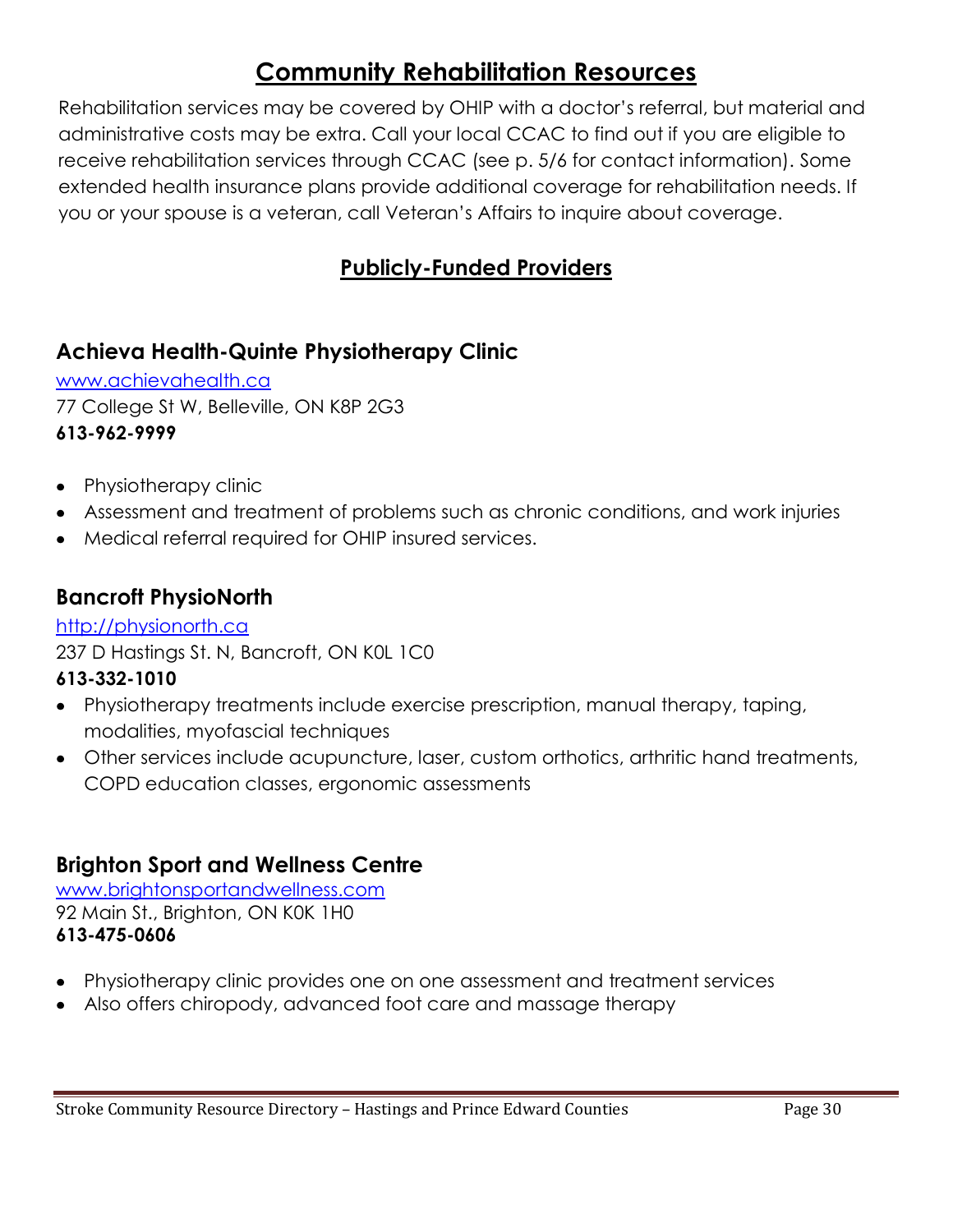### **Quinte and District Rehabilitation Services**

#### **[www.quinterehab.com](http://www.quinterehab.com/)**

Harbourview Business Centre 106 - 11 Bay Bridge Rd. Belleville, ON K8P 3P6

#### **613-966-5015**

- Provides assessment, treatment and education of movement problems that result from pain, disease, accident, injury, aging or life long disabilities.
- Includes pain management strategies for acute and chronic movement disorders, as well as functional mobility assessments.
- Through the use of exercises and modalities (such as heat, ice, TENS, laser and ultrasound), our Physiotherapists will help you re-turn or adapt to regular daily activities.
- Other services include dieticians, social work, occupational therapy, speech/language pathology

### **Quinte Health Care: Belleville General Hospital**

[www.qhc.on.ca](http://www.qhc.on.ca/) 265 Dundas St. E., Belleville, ON K8N 5A9 **613-969-7400 ext. 2633**

**Rehab Day Hospital** (Occupational Therapy, Physiotherapy, Recreational Therapy, Speech and Language Therapy, Nursing)

- For outpatient occupational therapy and physiotherapy, a doctor's referral is needed.
- Quinte Health Care offers rehabilitation in the form of an outpatient therapy setting. Therapies offered include individual and/or group physiotherapy, occupational therapy, speech and language therapy and recreational therapy.
- Patients who are able to make their way into the hospital either by driving, having a caregiver drive them or by using a transfer service are referred to Rehab Day Hospital following discharge from hospital if therapy is required.
- The number of therapy visits per week and length of stay depends upon each individual's case and requirements.
- Authorized Assistive Devices Program (ADP) equipment assessments for walkers and wheelchairs
- Free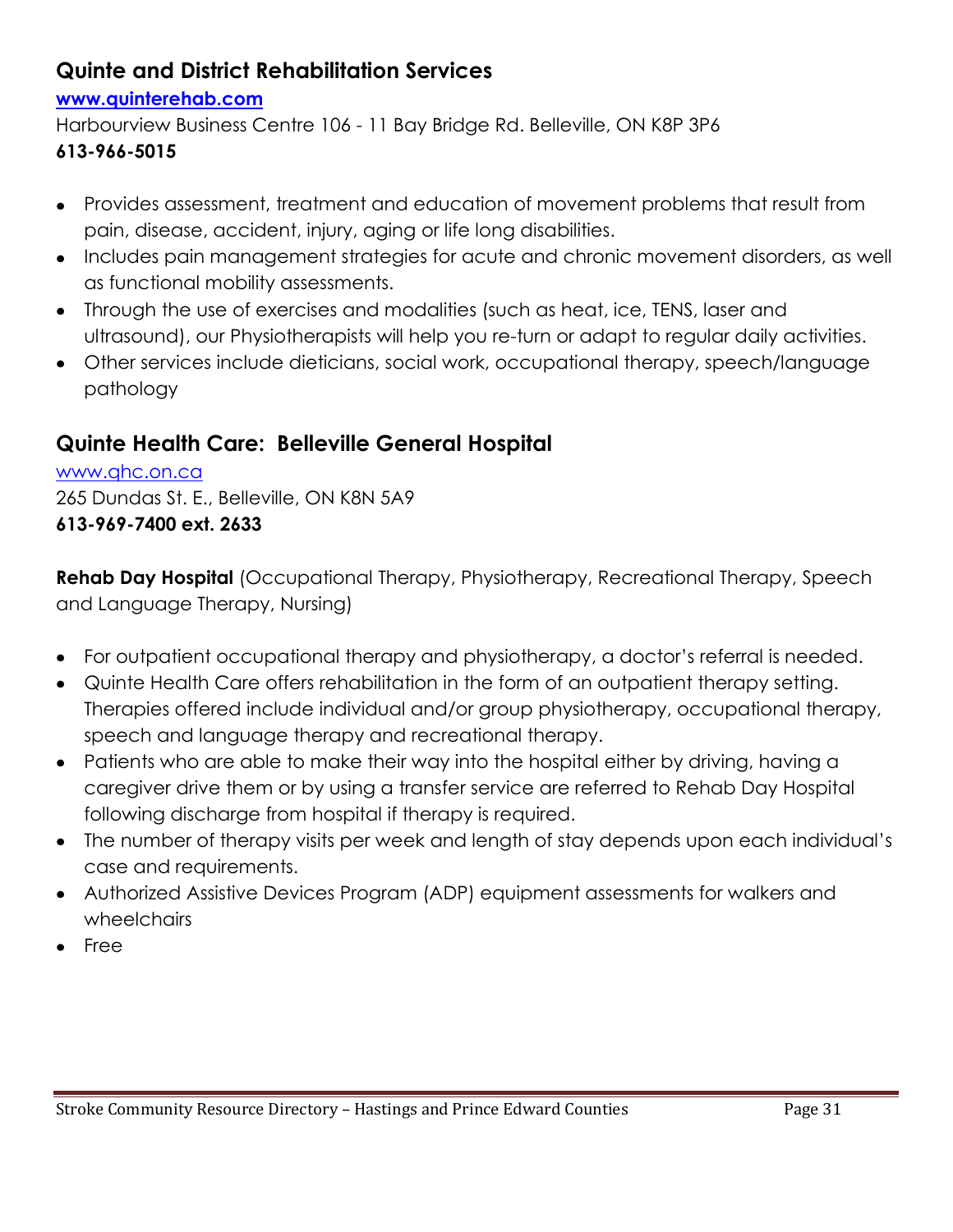## **Quinte Physiotherapy Clinic**

[www.achievahealth.ca/clinics.html](http://www.achievahealth.ca/clinics.html) 77 College St. W, Belleville, ON K8P 2G3 **613-962-9999**

• Specific programs for stroke rehabilitation

#### **Stroke Prevention Clinic**

[www.qhc.on.ca](http://www.qhc.on.ca/) **613-969-7400 ext. 2871**

- Specialized clinic that provides instruction to patients on stroke prevention including dietary, physical and other lifestyle changes.
- Doctor's referral required.
- Program fees for non-OHIP insured services.
- Timely medical assessment of stroke risk factors, case management and treatment/counselling to prevent stroke for those at high risk, e.g. those who have sustained transient ischemic attack (mini-stroke) or a mild stroke. Referrals to dietician for nutrition counselling and rehab day hospital if rehabilitation services are required.

#### **Trenton Physiotherapy, Sports Medicine and Massage**

[www.pthealth.ca](http://www.pthealth.ca/) 241 RCAF Road, Suite 160, Trenton, ON K0K 3W0 **1-888-996-4776**

Physiotherapy, occupational, massage, chiropractic and naturopathic therapies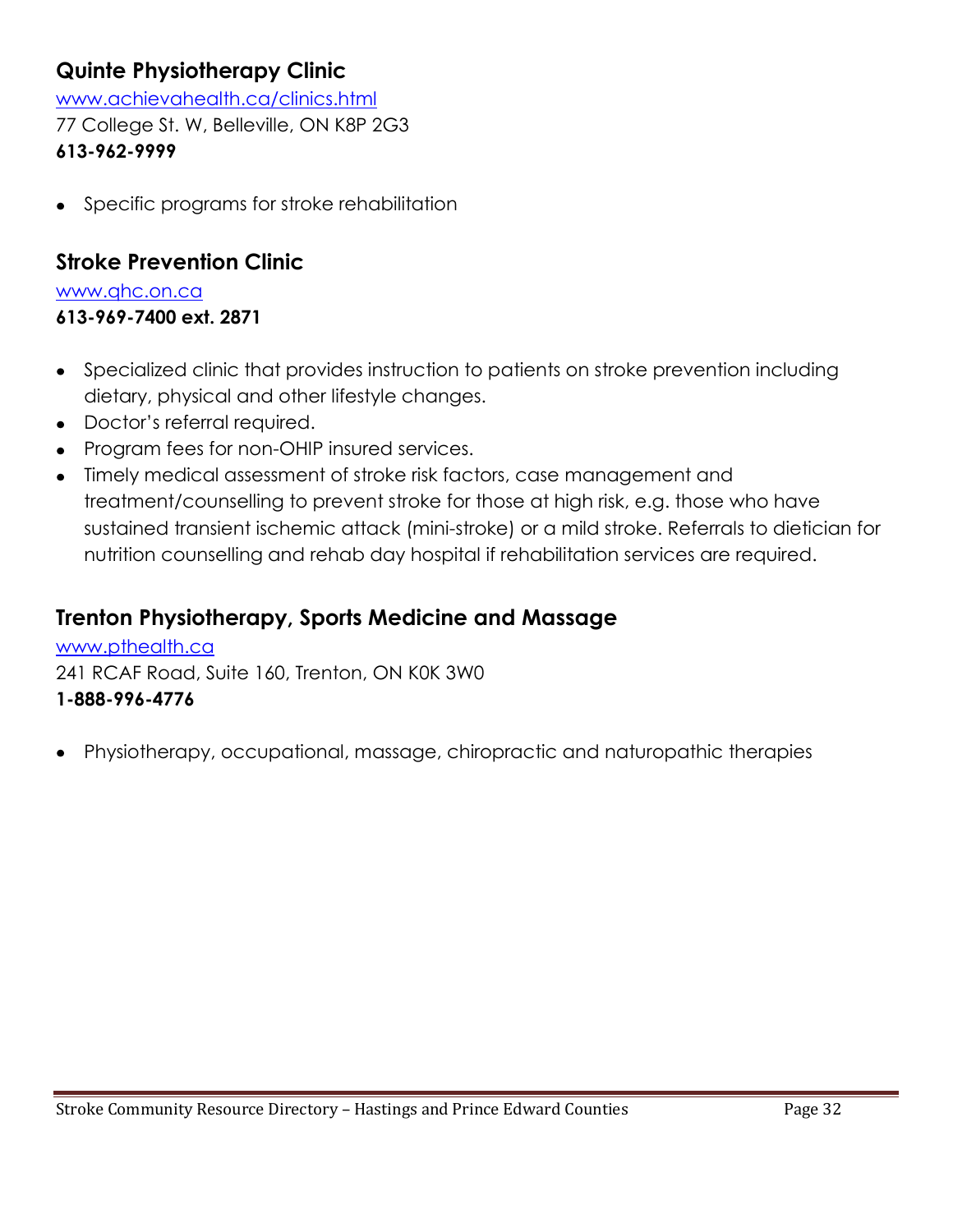## **Private Service Providers**

All of the services listed below provide physiotherapy services to stroke survivors, and additional services are listed. In selecting a private physiotherapist, you may wish to inquire about extra clinical course work and experience in neurological physiotherapy. If you have benefits through an extended health insurance plan or Veteran's Affairs, check for physician referral requirements and coverage for rehabilitation needs including: physical therapy, occupational therapy, massage therapy, kinesiology, chiropractic treatments, and orthotics and prosthetics services. Fees vary. If you qualify for the *Disability Tax Credit* (p. 20), you may be able to claim some therapy services as a medical expense on your income tax.

#### **Back 2 Function**

[www.back2functionphysio.com](http://www.back2functionphysio.com/) 30 College St W, Belleville, ON K8P 0A9 **613-962-1612**

Physiotherapy, manual therapy, acupuncture, aqua-therapy, exercise prescription and massage therapy.

#### **CBI-Early Treatment Centre-Belleville Physiotherapy**

[www.cbi.ca](http://www.cbi.ca/) 81 Millennium Pkwy, Suite 4, Belleville, ON K8N 4Z5 **613-967-9675**

Provides Physiotherapy and Occupational therapy in a clinic setting

## **Hitchon Physiotherapy**

[www.hitchonsphysiotherapy.com](http://www.hitchonsphysiotherapy.com/) 320 Sidney St Bellville, K8P 3Z3 **613-967-7991**

Physiotherapy services include manual, shockwave, and hydro therapies, exercise and active gym programs, acupuncture, traction and education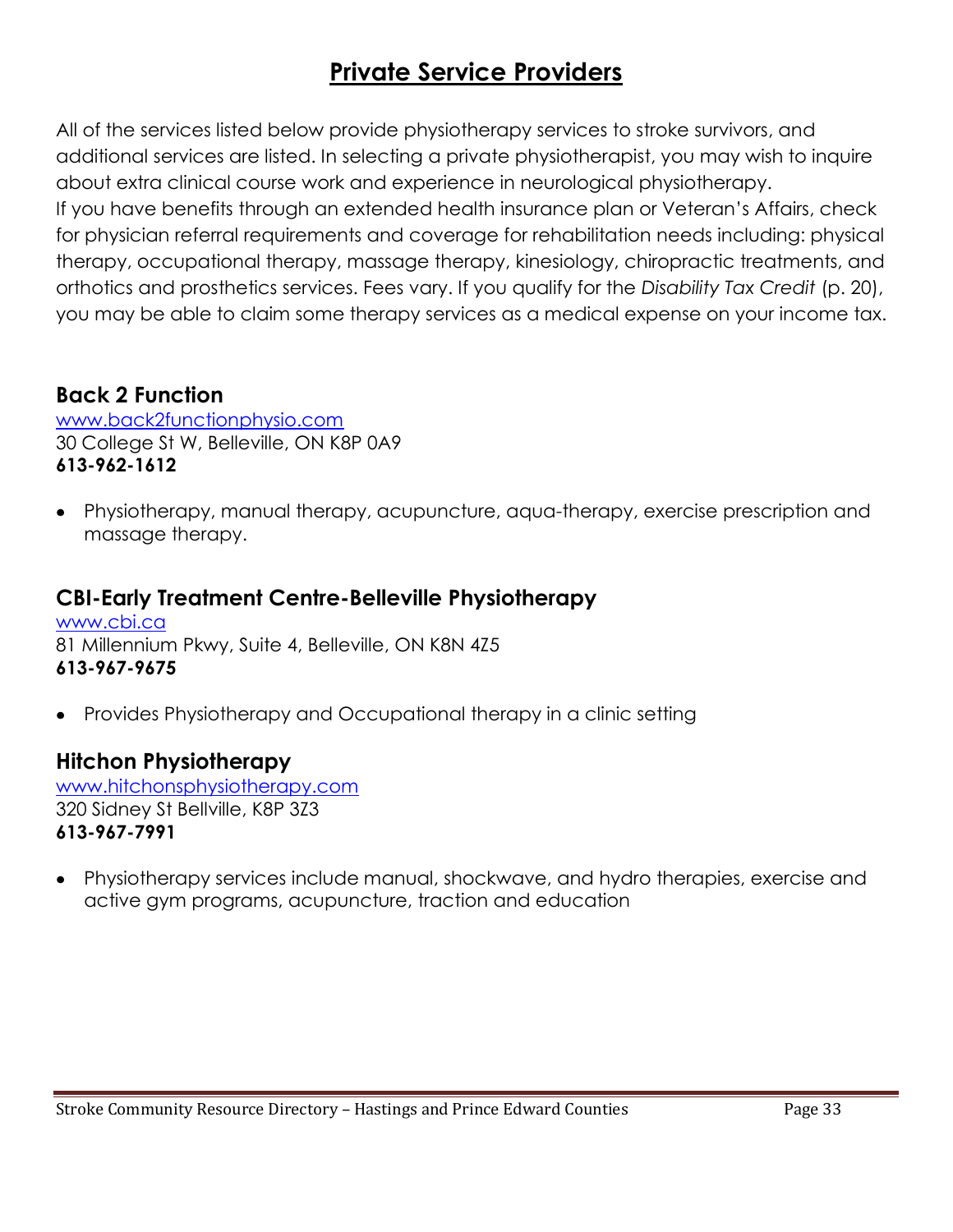#### **Joint Effort Rehabilitation**

[www.jointeffort.ca](http://www.jointeffort.ca/) 163 Moira St E, Belleville, ON K8N 0A5 **613-962-9738**

- Physiotherapy assessment and treatment, functional capacity evaluations and ergonomic assessments
- Treatment is provided either in clinic or at clients residence
- Saturday hours

#### **The Physio Centre**

[www.thephysiocentre.ca](http://www.thephysiocentre.ca/) 30 King St, Suite 205 Trenton, ON K8V 6B1 **613-392-7835**

Physiotherapy, musculoskeletal assessment and treatment, acupuncture, electrical and  $\bullet$ intramuscular stimulation, manual manipulation and massage therapy

#### **Wellington Physiotherapy and Sports Injury Clinic**

283 Main St., Wellington, ON K0K 3L0 **613-399-3332**

Out patient Physiotherapy in a clinic setting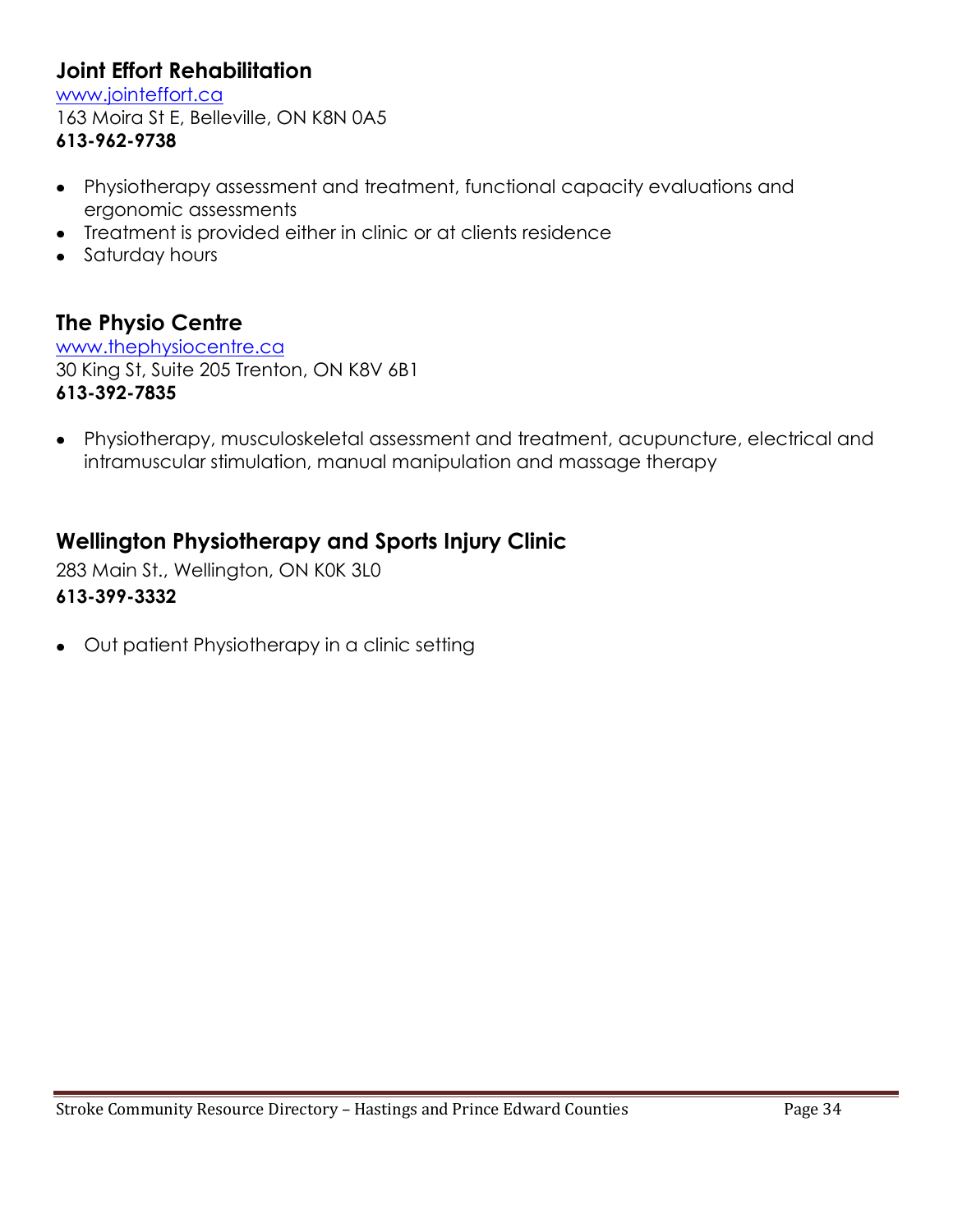## **Leisure and Recreation**

For more information on any of the following services or schedules, please visit the websites or call.

#### **Belleville Recreation, Culture and Community Services**

[www.belleville.ca](http://www.belleville.ca/) 265 Cannifton Rd, Belleville, ON K8N 4V8 **613-966-4632**

#### **Copperfield Fitness and Rehabilitation Centre**

[www.copperfieldsfitness.com](http://www.copperfieldsfitness.com/) 421 Dundas St Trenton ON K8V 3S4 **613-392-1825**

Aerobics, Aqua fit, Steam Sauna, Weights, Pool, Whirlpool.

#### **One to One Health and Fitness Centre**

[www.onetoonefitness.ca](http://www.onetoonefitness.ca/) 269 Palmer Rd Belleville ON K8N 5V1 **613-962-2032**

Offers personal training, athletic training and various fitness classes

#### **Prince Edward County Community Care for Seniors Association**

[www.communitycareforseniors.org](http://www.communitycareforseniors.org/) The Armoury, Suite 3A, Picton, ON K0K 2T0 **613-476-7493**

- Social and recreational programs such as a Walking program in Picton and Wellington
- Call for details

#### **Quinte Sports and Wellness Centre**

[www.quintesportsandwellnesscentre.ca](http://www.quintesportsandwellnesscentre.ca/)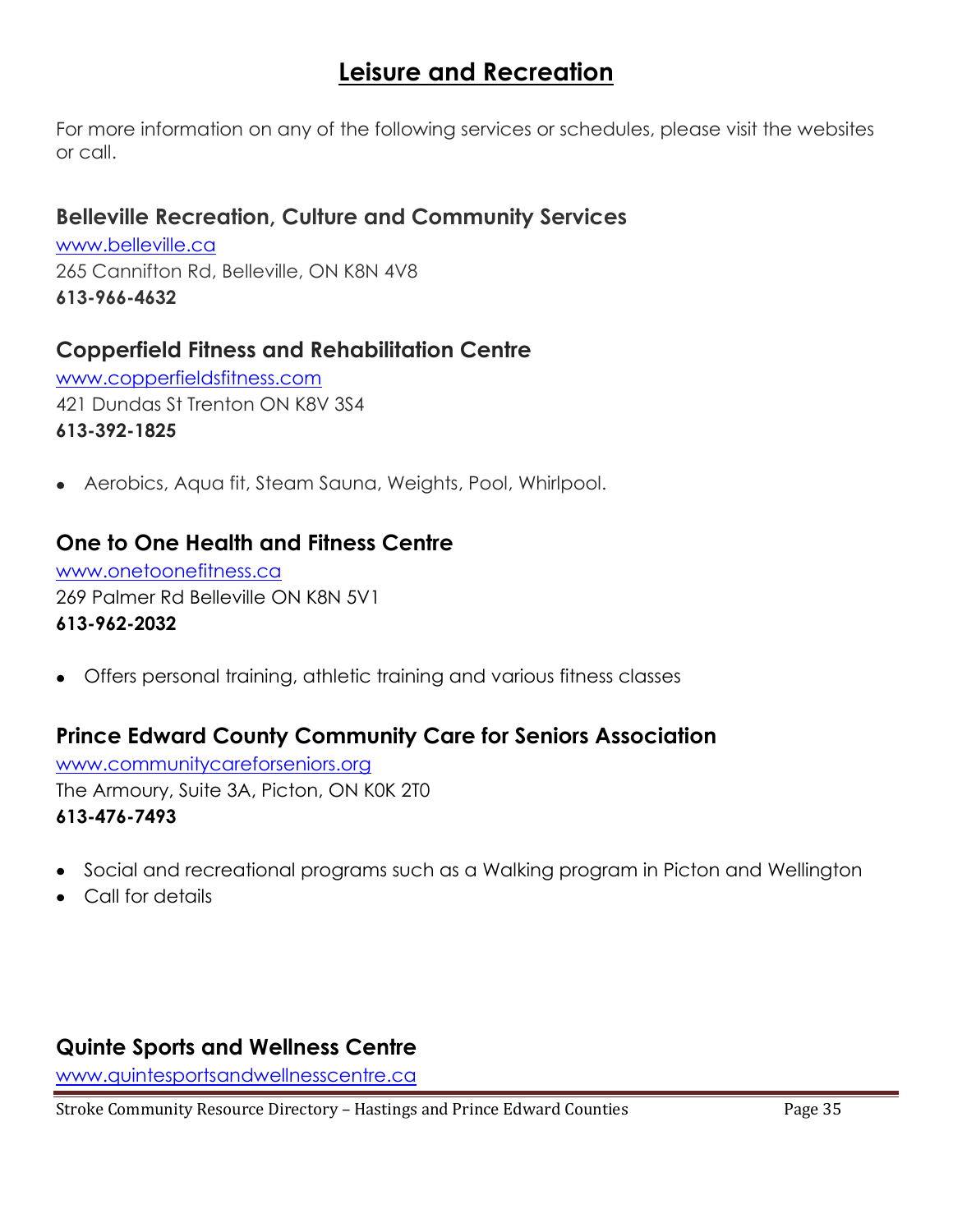#### 265 Cannifton Rd, Belleville, ON K8N 4V8 **613-966-4632**

- Provides programs geared to individuals with cardiac and stroke related issues
- Land and water fitness options
- Please call or visit the website for a full list of activities and schedules

#### **Quinte West Recreation, Culture and Community Services**

[www.city.quintewest.on.ca](http://www.city.quintewest.on.ca/)  7 Cresswell Dr, Trenton, ON K8V 5R6 **613-392-2841**

#### **YMCA of Belleville**

[www.bellevilleymca.ca](http://www.bellevilleymca.ca/) 433 Victoria Avenue, Belleville, ON K8N 2G1 **613-966-9622**

- Provides programs geared to individuals with cardiac and stroke related issues.
- Land and water fitness options
- Please call or visit the website for a full list of activities and schedules.

#### **YMCA of Quinte West**

# [www.bellevilleymca.ca](http://www.bellevilleymca.ca/)

50 Montgomery Place, Trenton ON K8V 6S3 **613-394-9622** 

- Provides programs geared to individuals with cardiac and stroke related issues
- Land and water fitness options
- Please call or visit the website for a full list of activities and schedules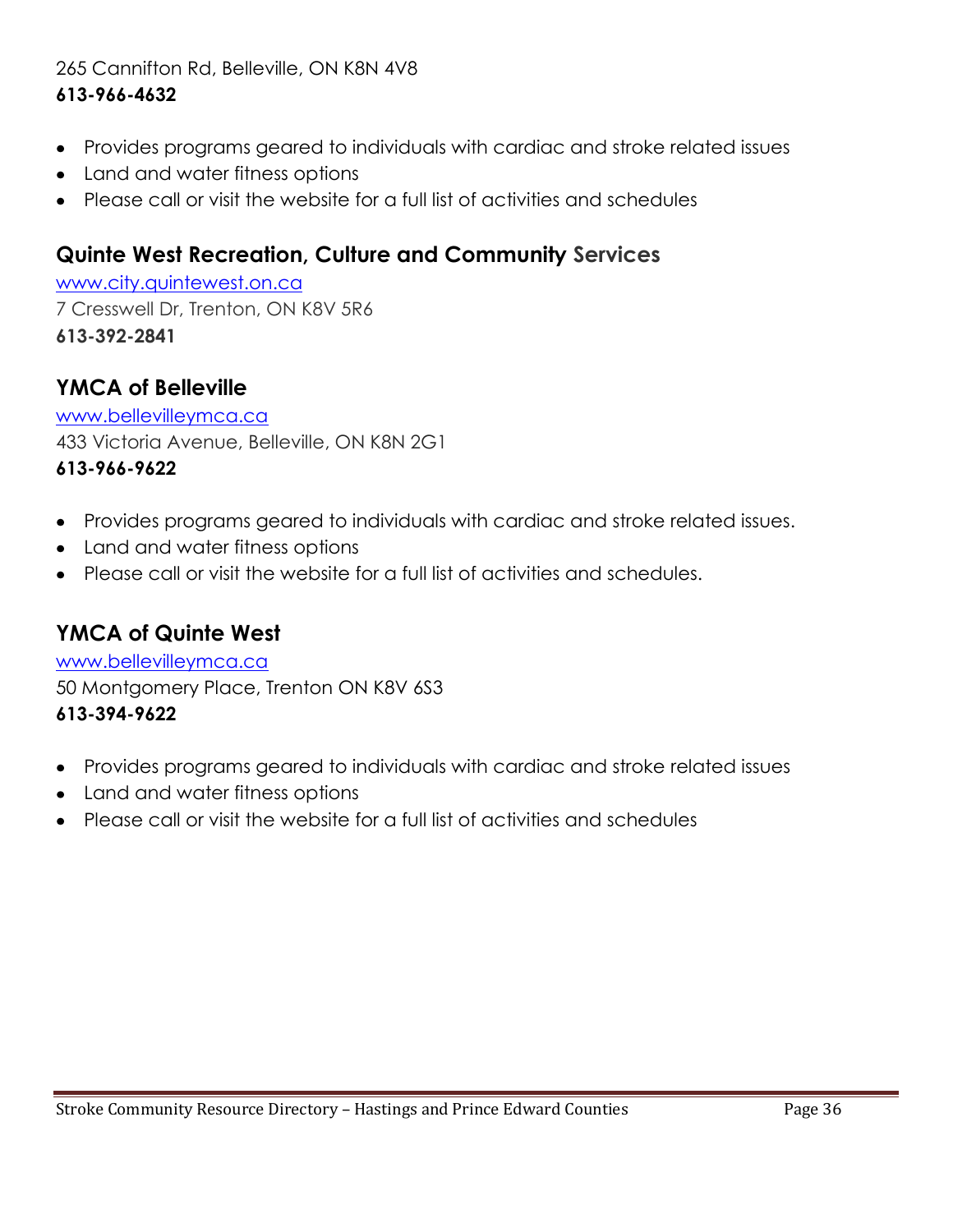## **Friendly Visiting and Telephone Reassurance**

Friendly visiting and telephone reassurance programs provide a regular visit or call to seniors or adults with physical disabilities who are socially isolated. Volunteers are screened and trained and matched based on shared interests or availability. All services are free.

#### **Community Care for Central Hastings**

[www.ccch.ca](http://www.ccch.ca/) 115 Durham St N, Madoc, ON K0K 2K0 **613-473-9009**

• Serves Central Hastings

#### **Community Care for North Hastings**

[www.ccnh.ca](http://www.ccnh.ca/) Professional Services Building 1 Manor Lane, Lower Level, Bancroft, ON K0L 1C0 **613-332-4700**

• Serves North Hastings

#### **Community Care for Prince Edward**

[www.Communitycareforseniors.org](http://www.communitycareforseniors.org/) The Armoury, Suite 3A, 206 Main St, Picton, ON K0K 2T0 **613-476-7493**

Serves Prince Edward County

#### **Community Care for South Hastings**

[www.ccsh.ca](http://www.ccsh.ca/) 470 Dundas St. E, Belleville, ON K8N 3A1 **613-969-8862**

• Serves South Hastings Area

#### **Community Care Northumberland**

[www.commcare.ca](http://www.commcare.ca/) 46 Prince Edward St. Brighton, ON K0K 1H0 **613-475-4190**

• Serves Northumberland County

#### **Mohawks of the Bay of Quinte**

[www.mbq-tmt.org](http://www.mbq-tmt.org/)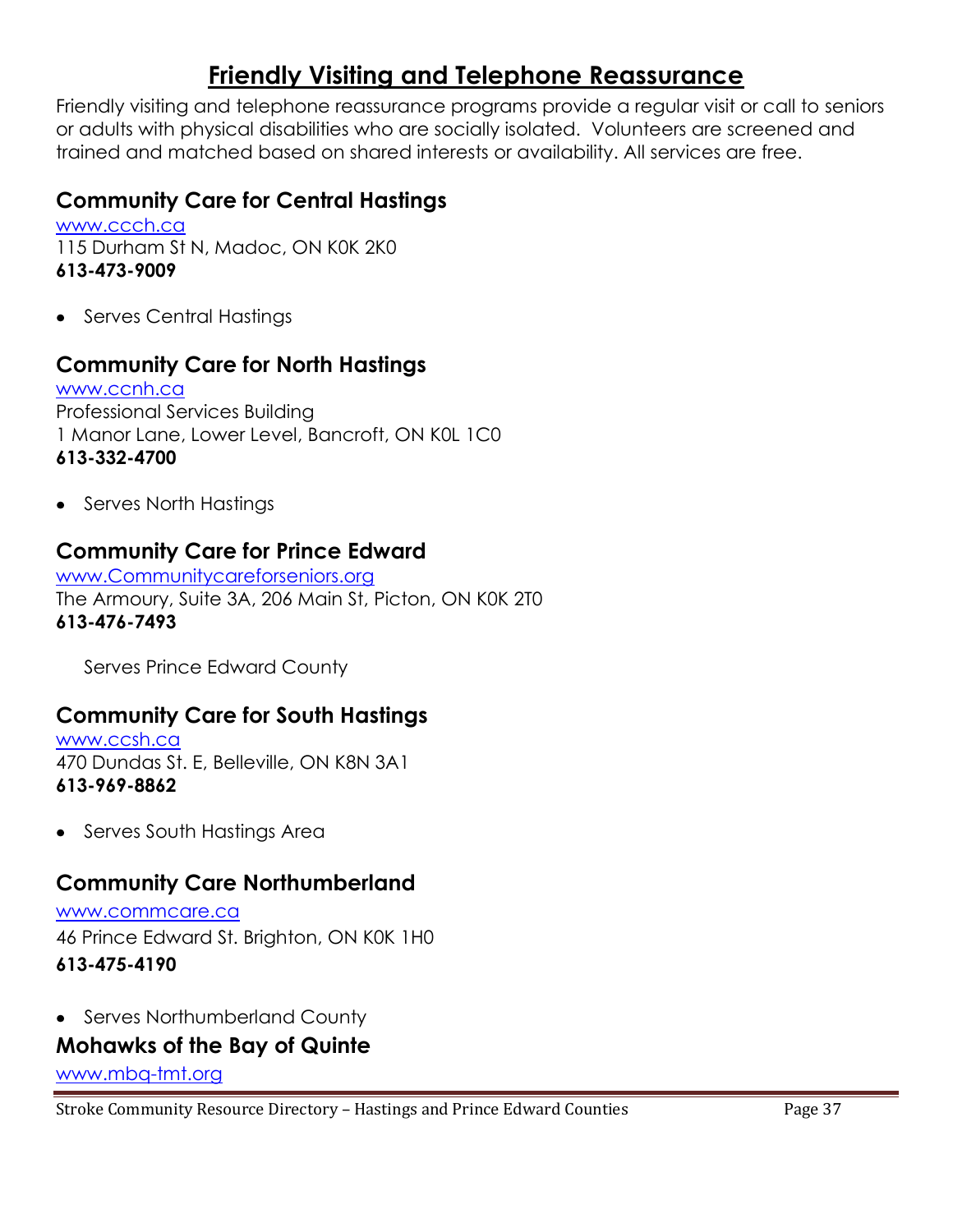#### 50 Meadow Dr. Deseronto, ON K0K 1X0 **613-967-3603**

Must live within the Tyendinaga-Mohawk Territory  $\bullet$ 

#### **VON Community Care**

[www.von.ca](http://www.von.ca/) 80 Division St, Trenton, ON K8V 5S5 **613-392-8852**

• Serves Quinte West

#### **Private Service Provider: Friendly Visiting and Telephone Reassurance**

#### **Wise Owl: Services for Seniors**

<http://wiseowlhastings.om/owlsonline/HOMEPAGE.html> **613-827-7084 or 613-827-5061**

- Provides daily phone check in, friendly visiting, service management, Life's Lock document storage and assisted outings for errands or pleasure
- Fee for services

## **Support, Counselling and Advocacy Services**

Psychotherapy services are not covered by OHIP. However, if you have an extended health insurance plan, it may cover psychotherapy. Check your policy for limitations on the qualifications of the therapist and amount you can claim. The support services listed in this section are all not-for-profit and most are free of charge.

#### **Canadian Mental Health Services**

[www.hastings-cmha.org](http://www.hastings-cmha.org/) or [www.ontario.cmha.ca](http://www.ontario.cmha.ca/) Century Place, 199 Front St, Suite 530, Belleville, ON K8N 5H5 **613-969-8874**

• Serves Hastings and Prince Edward

#### **Community Care for South Hastings Stroke Support Services**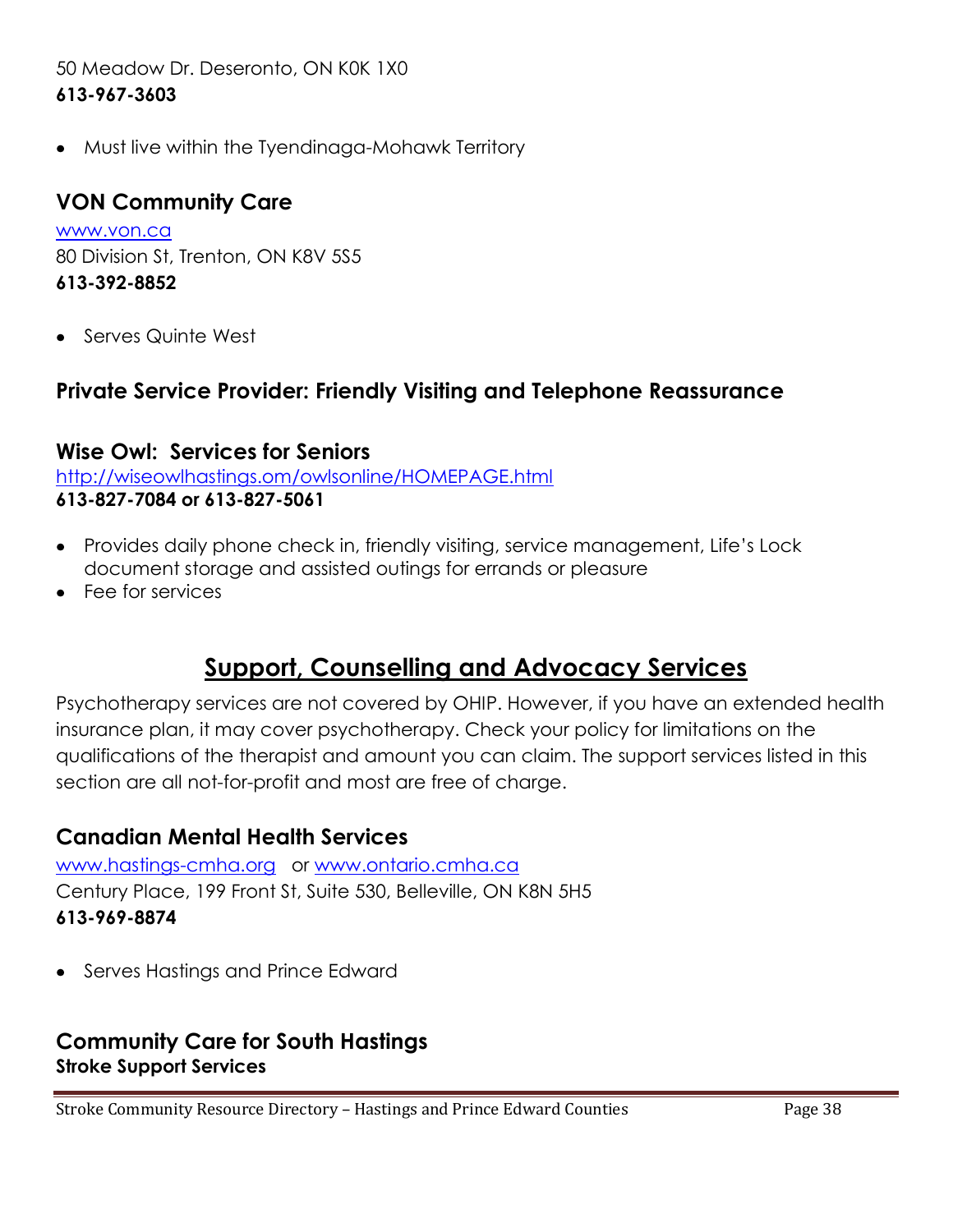#### [www.ccsh.ca](http://www.ccsh.ca/) 470 Dundas St. E, Belleville ON K8N 3A1 **613-962-3180**

- Monthly support groups for Stroke Survivors, Caregivers and Couples
- Offers Individual support as well as referral to community resources
- No fees for service

#### **Counselling Services of Belleville and District**

[www.csbd.on.ca](http://www.csbd.on.ca/) 12 Moira St E, Belleville, ON K8P 2R9 **613-966-7413**

#### **Gateway Community Health Centre**

[www.gatewaychc.org](http://www.gatewaychc.org/) 41 McClellan St, Tweed ON **613-478-1211**

Gateway Community Health Centre (CHC) offers individual / group counselling for mental health, addictions and relationship issues.

#### **Links to Health Centre**

[www.linkstohealth.ca/centre.html](http://www.linkstohealth.ca/centre.html) 91 Chemaushgon Rd, Bancroft, ON K0L 1C0 **613-332-3115** 

Links to Health is an approved employment support provider under the Ontario Disability Support Program. We also provide counselling services.

#### **Quinte and District Rehabilitation**

[www.quinterehab.com](http://www.quinterehab.com/) 11 Bay Bridge Rd. Ste. 106, Belleville, ON K8P 3P6 **613-966-5015**

Assists clients in coping with illness, life adjustments, marital/family dynamics, and long term planning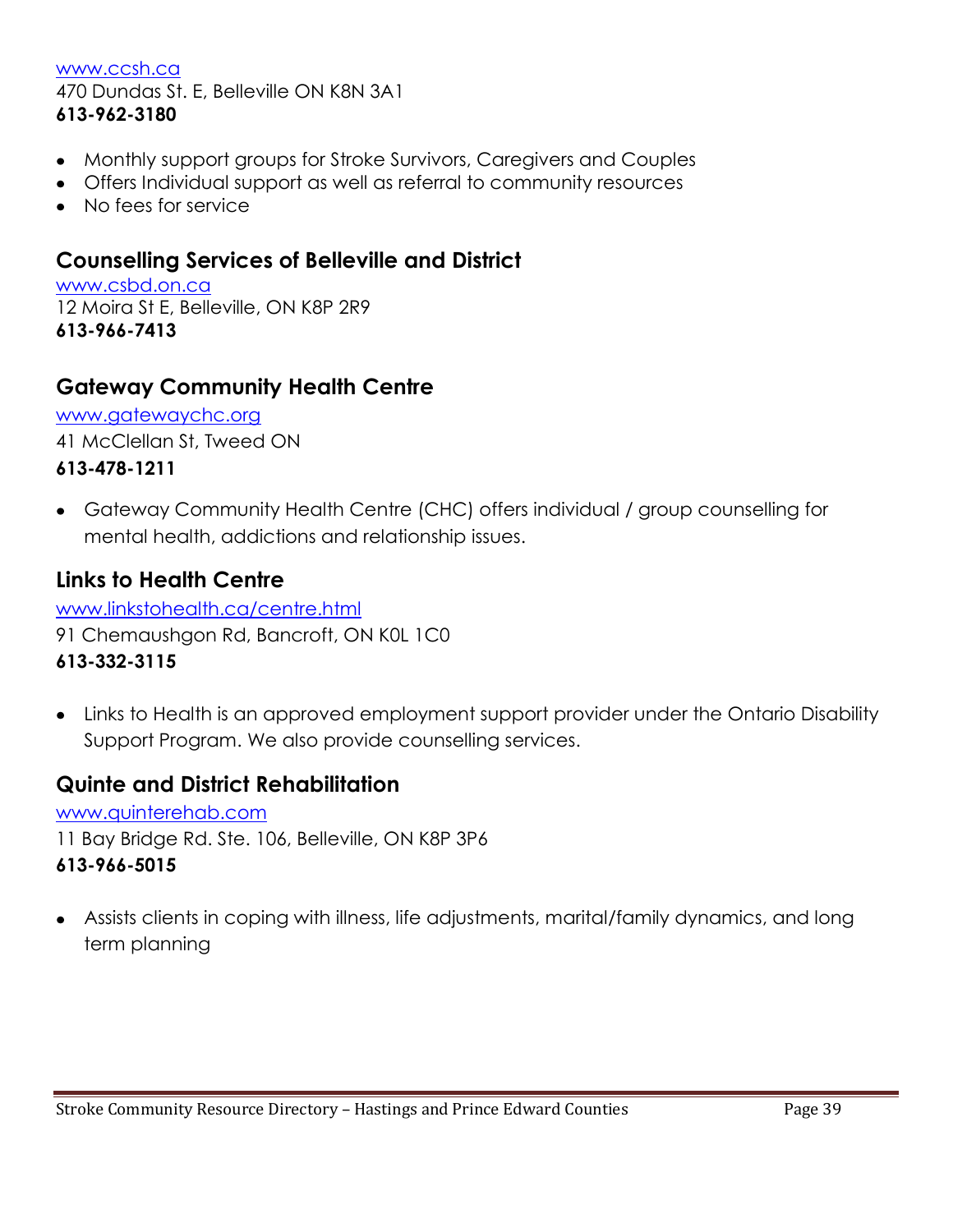#### **Quinte Counselling Service**

[www.qxplore.com](http://www.qxplore.com/)

208 John St. Belleville, ON K8N 3G1 **613-966-4262** 

EAP program, extended health benefits or fees for service  $\bullet$ 

## **Vocational Rehabilitation**

If you are receiving a disability pension from the government (e.g. CPP, ODSP) or an employer, inquire about employment supports that may be available to help you get training, accommodate disabilities or find work.

### **Academy of Learning College**

[www.academyoflearning.com](http://www.academyoflearning.com/) Bayview Mall 470 Dundas St E, Unit 16 Belleville, ON K8N 1G1 **613-967-8973**

- Private vocational school, business office skills, accounting, hospitality, Information Technology, Home Inspection retraining, office administration
- customized programs, flexible hours

### **Community Living Quinte West**

[www.clqw.ca](http://www.clqw.ca/) 11 Canal St. Trenton, ON K8V 4K3 **613-394-2222**

CLQW believes that all persons have the right to live, work and play as valued and integrated members of their community. A variety of services and supports are offered to adults who are developmentally challenged and their families. These include residential supports, supported independent living options, employment skills training, educational and leisure programs. We also offer supports to Transitional Aged Youth aged 14 – 18, to help prepare them for entry into the community.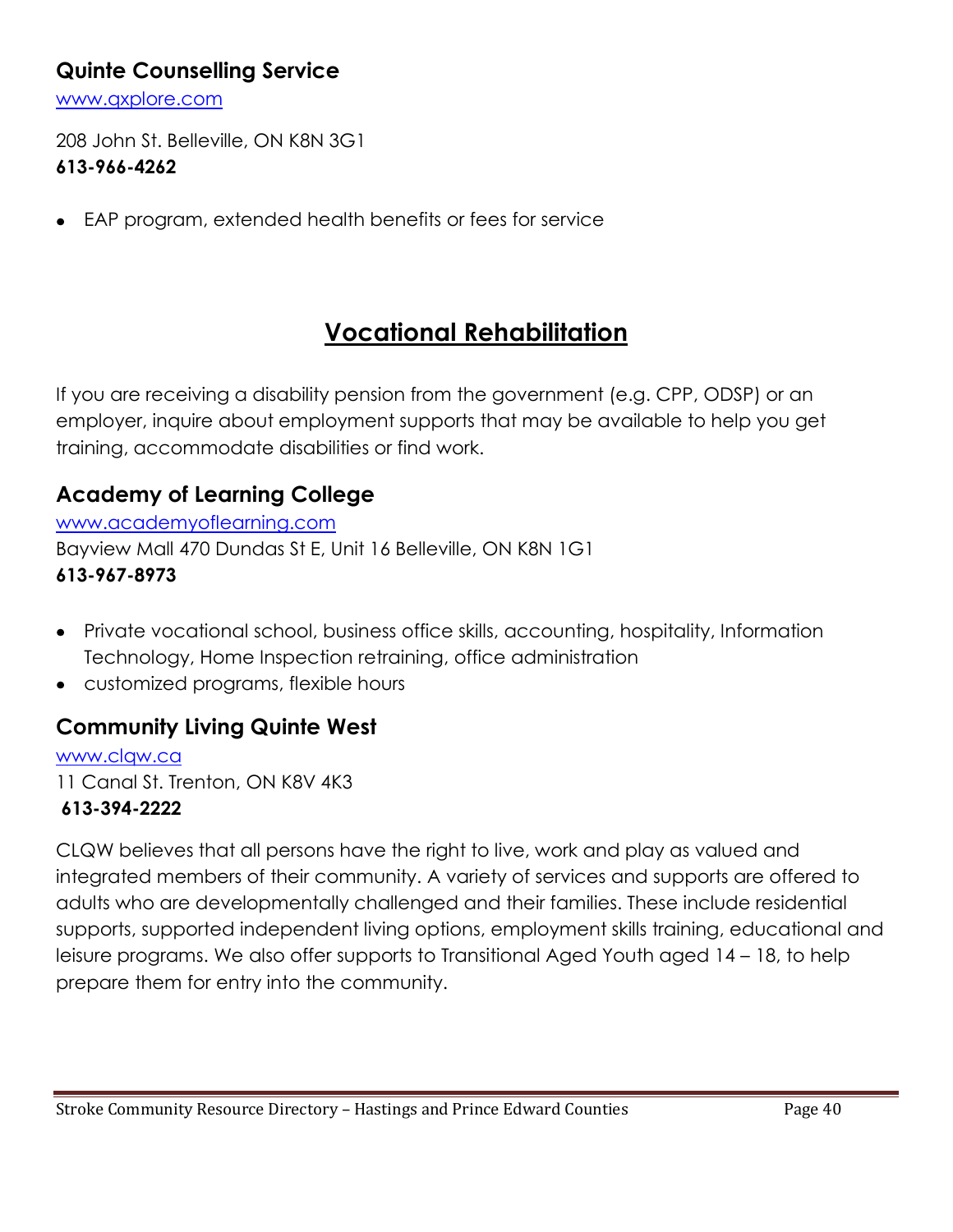## **Community Care Prince Edward**

[www.clpe.on.ca](http://www.clpe.on.ca/) 67 King St Unit#1 Picton ON K0K 2T0

#### **613-476-6038**

- CLPE is a non-profit agency who's Goal and Vision states "That all persons live in a state of dignity, share in all elements of living in the community and have the opportunity to participate effectively". Staffs, along with volunteers, are committed to supporting people with an intellectual disability and their families.
- Comprehensive programs include: Residential Supports in community residences, Supported Independent Living, Associate Family Homes and Family Relief and Respite.
- Vocation Supports: Supported Training and Employment, This and That Workshop, Heart of the County, Splash Works, CLPE Property Maintenance.
- Day Supports: Rick Hotston Centre and Dimension in Living; Planning and Case Management; Resource Consultants and Family Support and Support Groups.

#### **Mental Health and Support Network-Hastings and PE County**

[www.mhsn.ca](http://www.mhsn.ca/) 350 Front St Suite C-2, Belleville ON K8N 5M5 **613-969-0122**

- Offers Peer Support, Employment and Education Opportunities, Social and Recreational Activities,
- Resources Library, Computer/Internet access and Advocating with/for people.  $\bullet$

### **Meta Employment Services**

[www.metaemploymentservices.com](http://www.metaemploymentservices.com/) 161 Bridge St. W. #8, Belleville, ON **613-966-9069**

- Services are client focused
- Knowledge of disability accommodation
- Extensive knowledge of local labour market
- Offices in Belleville, Marmora and Stirling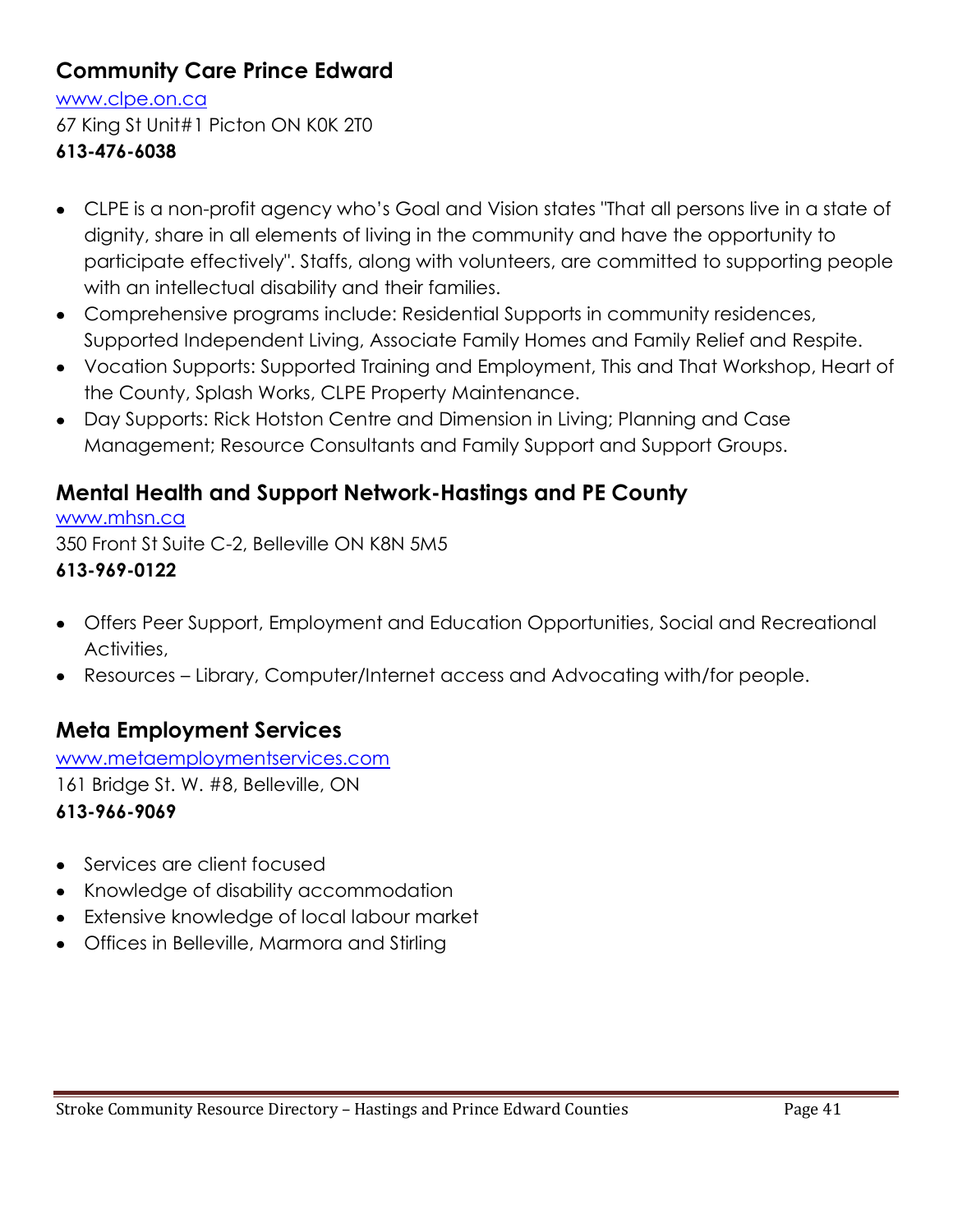#### **North Hastings Community Integration Association**

[www.nhcia.ca](http://www.nhcia.ca/) 2 Alice St Bancroft ON K0L 1C0 **613-332-2090**

- Adult Supports include: Supported Independent Living, Shared home living, Family Home, Adult respite, Day options support, Employment support, connecting to our community, planning to achieve goals
- Assistance to access funding, referrals and resources.

#### **Northern Lights Employment Resource Centre**

[www.northernlightscanada.ca](http://www.northernlightscanada.ca/) 183 Pinnacle St. Belleville, ON K8N 3A5 **613-969-7423**

Provides assessment, client centred and collaborative case management and job search strategies

#### **Pathways to Independence**

[www.pathwaysind.com](http://www.pathwaysind.com/) 289 Pinnacle St. Belleville ON K8N 3B3 **613-962-2541**

Supported living non-profit agency, residential and vocational support, 24 hour staffing or staffing assistance, supported employment, counselling, respite care for families under stress, psychiatric clinic on site once a month

#### **Quinte Vocation Support Services**

[www.qvss.on.ca](http://www.qvss.on.ca/) 50 Hanna Court Bellville ON K8P 5J2

**613-968-5211**

- Formerly ARC Industries of Bellville and District  $\bullet$
- Provides vocational and recreational opportunities to assist persons achieving their employment goals.
- Provides Direct employment via in-house manufacturing, cleaning, training and lamination production.
- Provides community placements services for more independent individuals.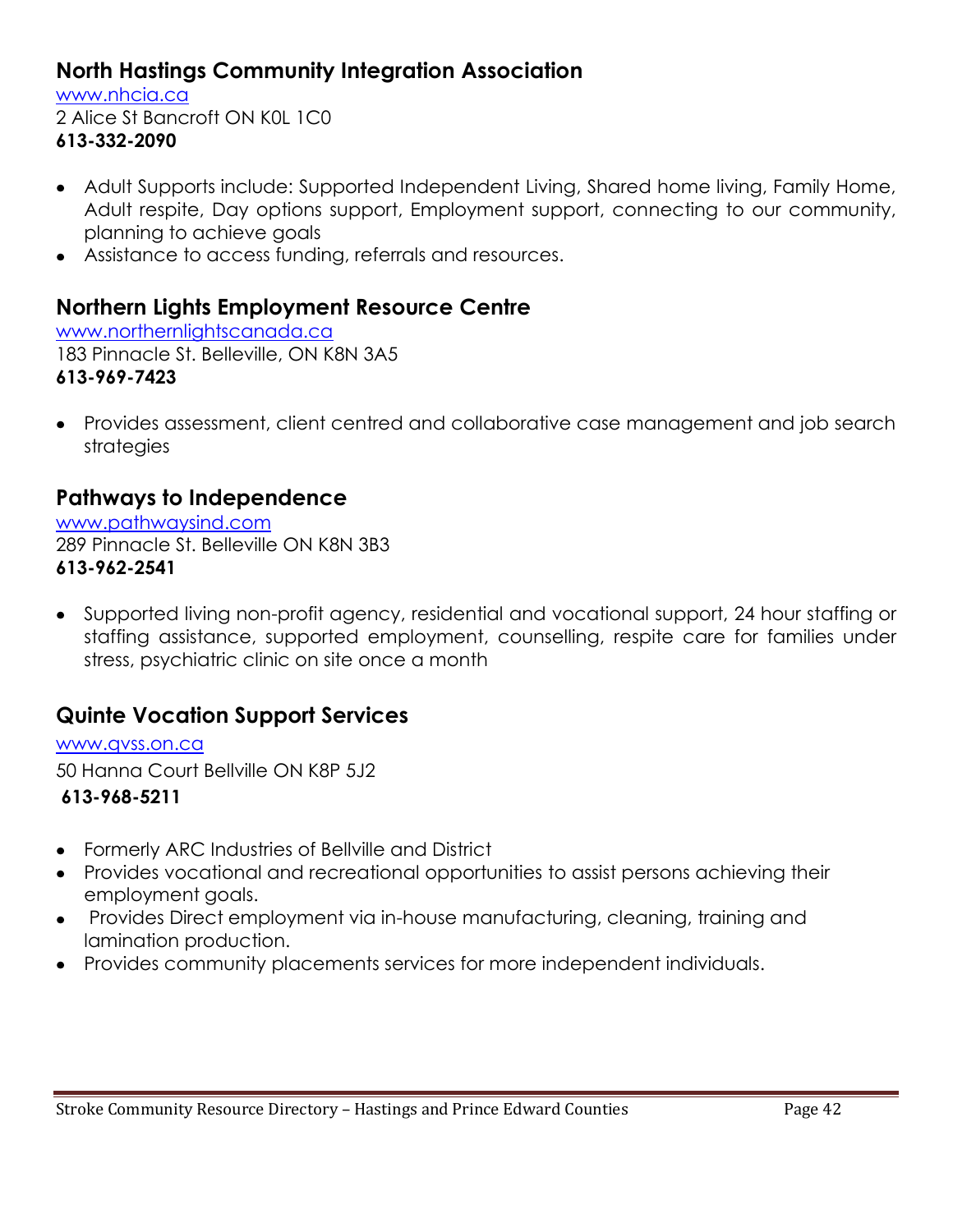## **Information Resources**

## Fraud Prevention Resources

## **Canadian Marketing Association (CMA)**

**Do Not Contact Service**

[www.the-cma.org](http://www.the-cma.org/) **(416) 391-2362**

- The CMA's Do Not Contact Service is offered free of charge to consumers to reduce the number of marketing offers they receive by mail from CMA Members
- Register on-line to have your name removed

## **National Do Not Call List**

[www.lnnte-dncl.gc.ca](http://www.lnnte-dncl.gc.ca/)

**1-866-580-3625** 

- Reduce the number of telemarketing calls to your residential or cell phone by registering your number on the National Do Not Call List
- Register on-line or by fax: 1-888-DNCL-Fax (888-362-5329)

#### **Ontario Securities Commission**

[www.osc.gov.on.ca/en/Investors\\_protect-yourself\\_index.htm](http://www.osc.gov.on.ca/en/Investors_protect-yourself_index.htm) **1-877-785-1555**

Provides protection to investors from unfair, improper or fraudulent practices  $\bullet$ 

#### **Phone Busters**

[www.antifraudcentre.ca](http://www.antifraudcentre.ca/)

#### **1-888-495-8501**

Central agency in Canada that collects information on illegal mass marketing, consumer fraud via mail, telephone or internet, advanced fee fraud letters and identity theft complaints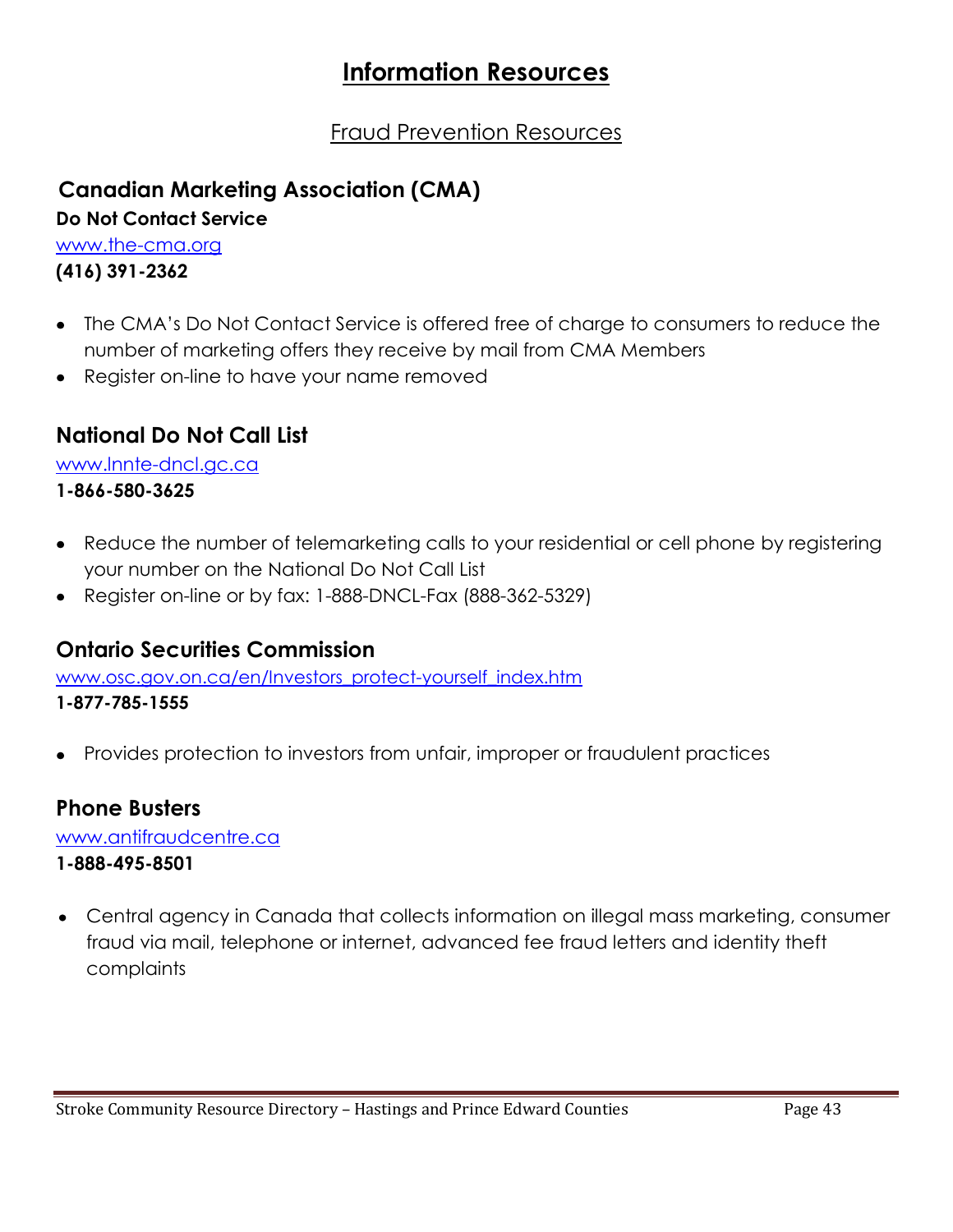#### **Information Resources**

#### **Government of Canada. 1 800 O Canada**

[www.canada.gc.ca](http://www.canada.gc.ca/)

#### **1-800-926-9105**

Main telephone and internet access point for up-to-date information on Government of Canada programs and services

#### **Hastings County**

[www.hastingscounty.com](http://www.hastingscounty.com/) Bancroft: **613-332-3410** Belleville: **613-966-1319** Madoc: **613-473-5258** Trenton: **613-392-1387**

Provides Ontario Works, Childcare, Subsidized Housing, Long Term Care, and Land Ambulance services to residences of Hastings County

#### **Hastings & Prince Edwards Counties Health Unit**

[www.hpechu.on.ca](http://www.hpechu.on.ca/) **Belleville: Main Office** 179 North Park St, Belleville, ON K8P 4P1 **613-966-5500**

**Central Hastings** 108 Russell St. N, Madoc, ON K0K 2K0 **613-473-4247**

**North Hastings** 1 Manor Lane, Unit #1, Bancroft, ON K0L 1C0 **613-332-4555**

**Prince Edward County** 74A King St. Picton, ON K0K 2T0 **613-476-7471**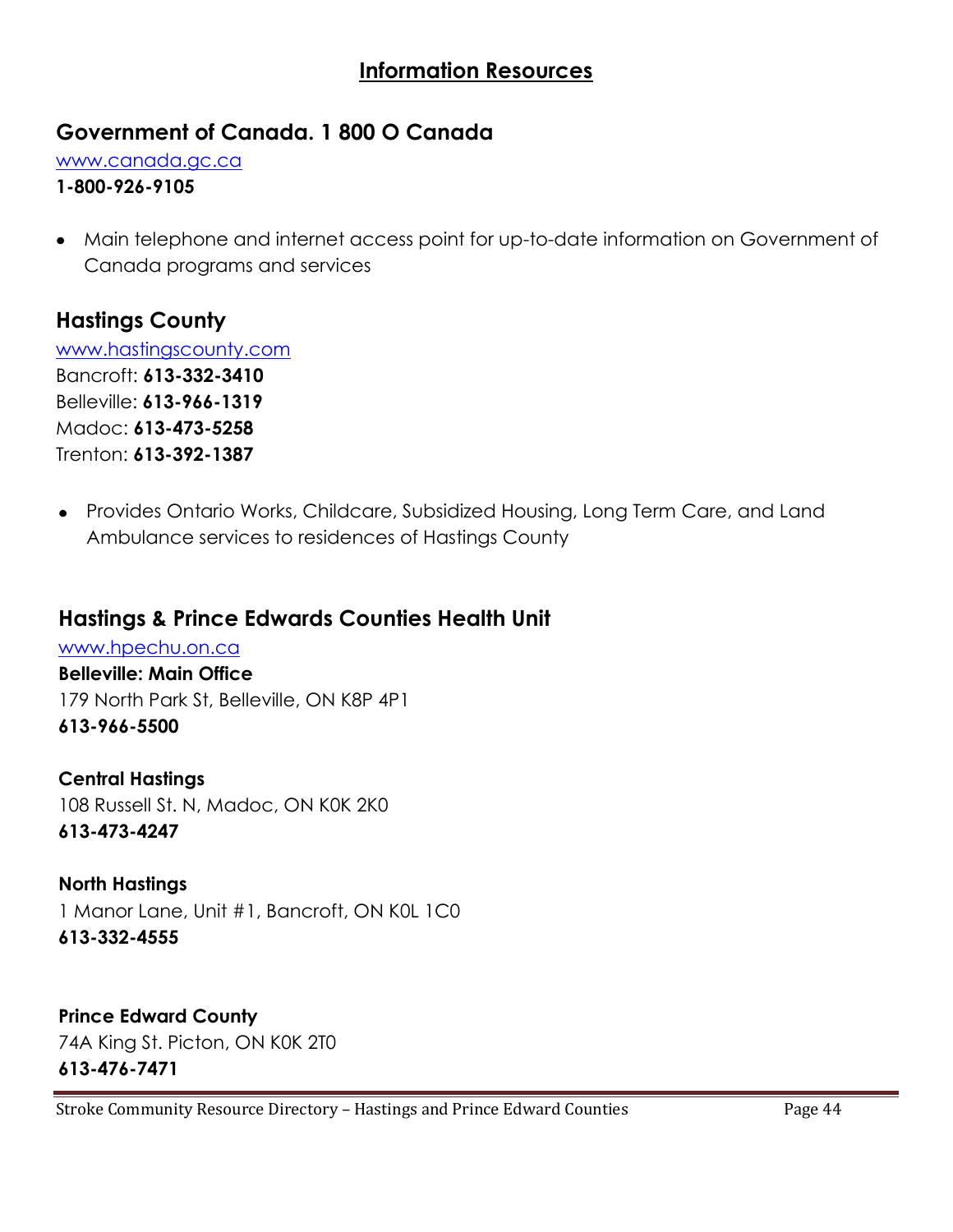#### **Quinte West**

499 Dundas St. W, Trenton, ON K8V 6C4 **613-394-4831**

#### **Heart and Stroke Foundation**

www.heartandstroke.ca 121 Dundas St. E, Belleville, ON **613-962-2502**

- Information about health, research and advocacy related to heart disease and stroke
- Supporting Prince Edward, Hastings, Marmora, Quinte East, Trenton, Tweed, Madoc, Bancroft, and Marmora Lake

#### **Service Ontario**

#### [www.ontario..ca/serviceontario](http://www.ontario..ca/serviceontario)

Brighton: **613-475-2641** Belleville: **1-800-267-8097** Madoc: **613-473-5611** Marmora: **613-472-2114** Picton: **1-800-267-8097** Trenton: **613-965-1261**

Services include:

- Drivers licences, parking permits
- Vehicle registration, stickers, licence plates, vehicle records
- Health cards, organ and tissue donation registration
- Address change, land registration
- Ontario photo card, newborn registration, birth, marriage, and death certificates, name change, sex designation change
- Education and training
- Outdoor cards, fishing and hunting licences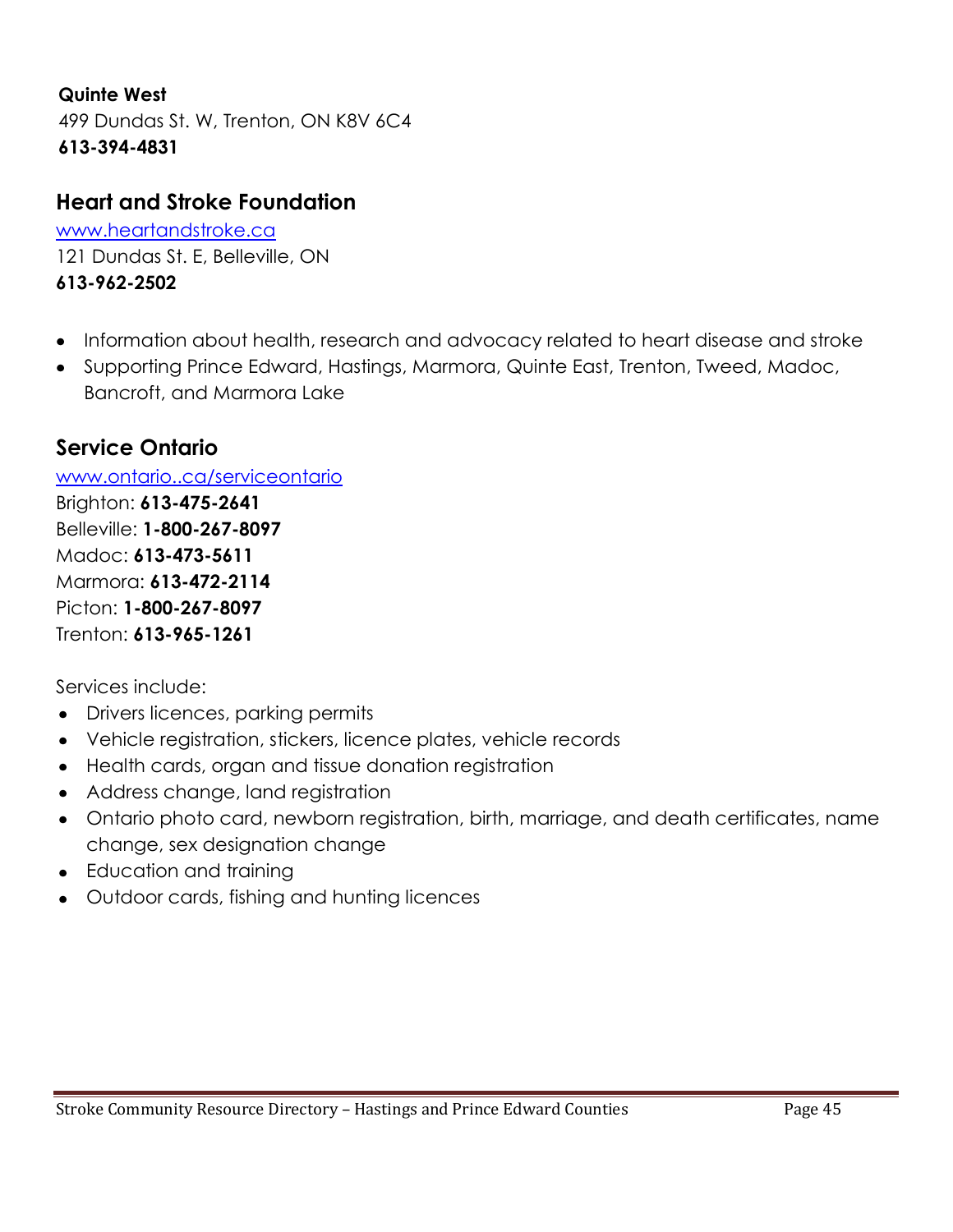### **Telehealth Ontario**

[www.health.gov.on.ca](http://www.health.gov.on.ca/)

#### **1-866-797-0000/24h**

- free, confidential telephone service where callers can get health advice or general health information from a Registered Nurse
- can help clients decide whether to care for themselves, make an appointment with their doctor or go to a hospital emergency room

#### **Volunteer & Information Quinte**

[www.viq.ca](http://www.volunteerkingston.ca/) Century Place 199 Front St. Suite 121, Belleville ON K8N 5H5 **613-969-8862**

Offers a free, confidential helpline for information about programs, services and activities available in Eastern OntarioSelf-serve information is available through an online, searchable database on the website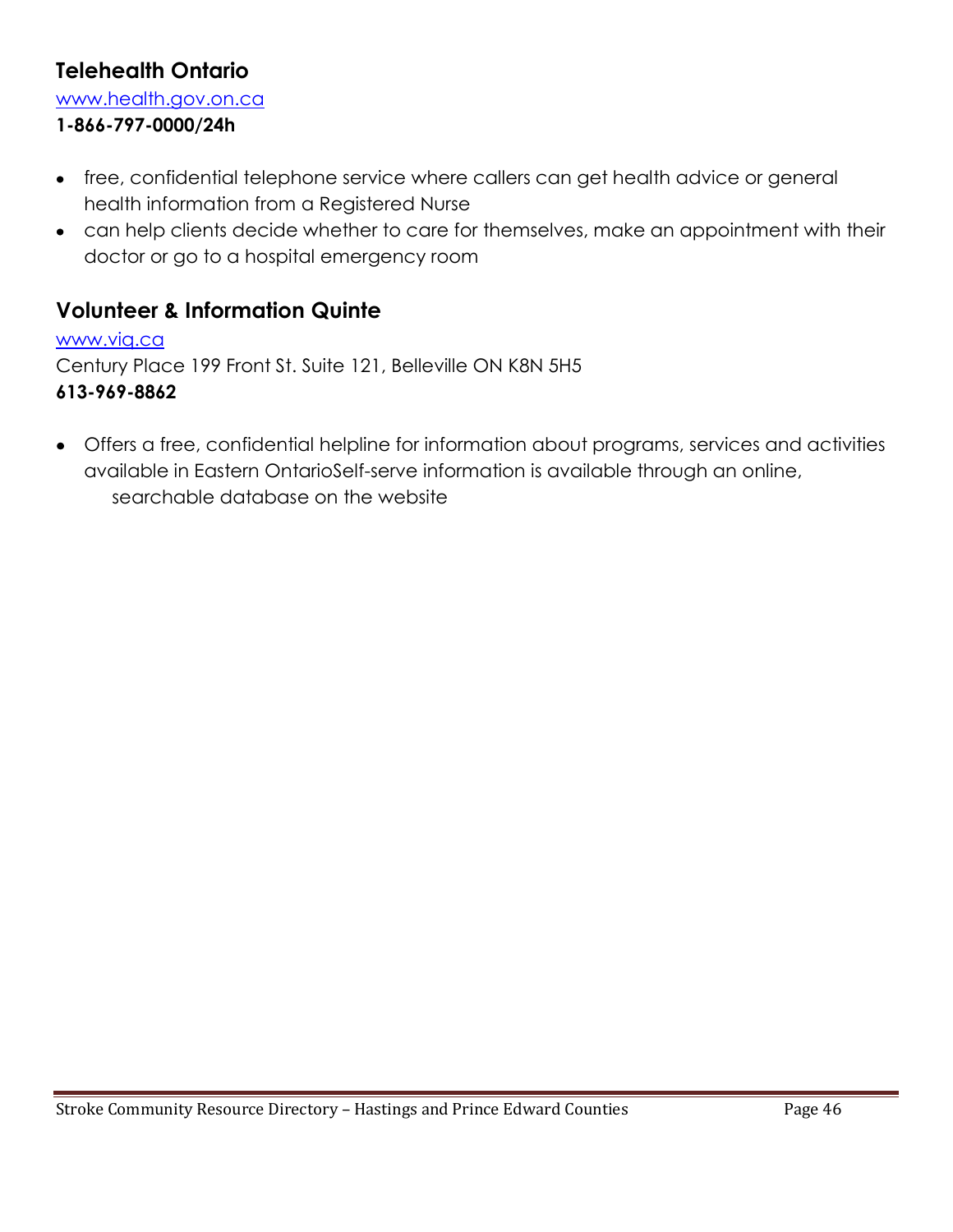## **On-Line Resources**

#### **Canadian Stroke Network**

[www.canadianstrokenetwork.ca](http://www.canadianstrokenetwork.ca/)

Presents new information about stroke prevention, treatment and rehabilitation

#### **Seniors Info**

[www.seniorsinfo.ca](http://www.seniorsinfo.ca/)

Access to information, programs and services from all levels of government

#### **Stroke Engine**

[www.medicine.mcgill.ca/Strokengine/](http://www.medicine.mcgill.ca/Strokengine/)

created by a group of experts in stroke rehabilitation, provides scientific evidence about stroke rehabilitation

#### **Stroke Network**

[www.strokenetwork.org](http://www.strokenetwork.org/)

- An online stroke support network of stroke information
- Message board and online chats for stroke survivors and stroke caregiver support

#### **Stroke Recovery Canada**

[www.marchofdimes.ca/dimes/national\\_programs/national\\_programs/src/](http://www.marchofdimes.ca/dimes/national_programs/national_programs/src/)

A program of the March of Dimes Canada offering post-recovery support, education and  $\bullet$ community integration programs for stroke survivors, their caregivers, families and health care providers

#### **Stroke Strategy of Southeastern Ontario**

[www.strokestrategyseo.ca](http://www.strokestrategyseo.ca/)

Website has a listing of community services available to stroke survivors and their families across the continuum of care from prevention to discharge.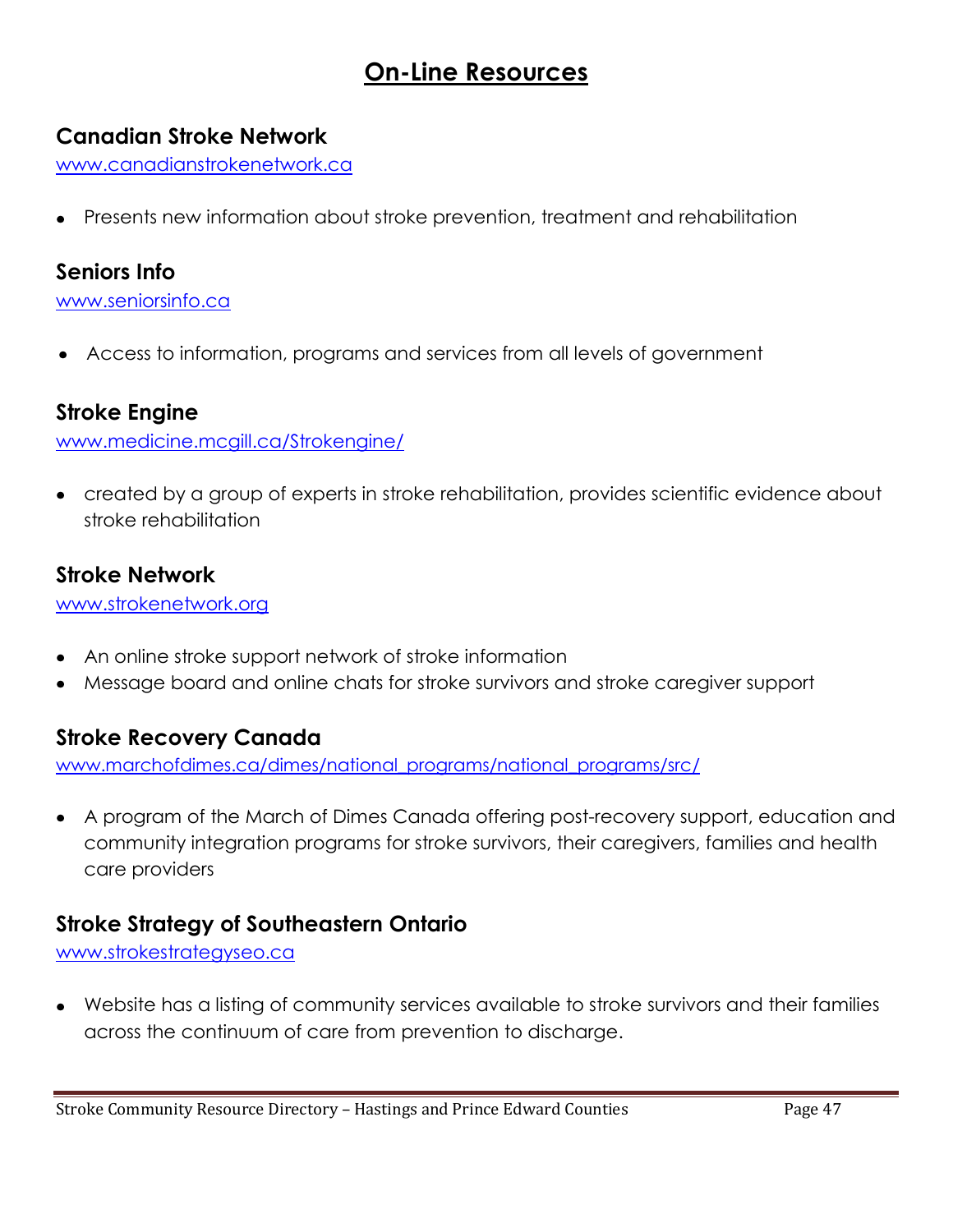## **Non-Profit Housing and Seniors Apartments**

Non-profit housing offers subsidized (rent-geared-to-income – RGI) units. An application and income assessment are usually required and waiting lists vary. For subsidized units, application must be made through the **Hastings County Social Housing Registry** or the **Prince Edward, Lennox and Addington Social Services.** These are centralized lists for social housing in Hastings County, and Prince Edward, Lennox and Addington County. For market rent (not subsidized) units, application may be made directly through the housing provider.

#### **Hastings County Social Registry**

[www.hastingscounty.com](http://www.hastingscounty.com/) 15 Victoria Ave. 2<sup>nd</sup> Floor, Belleville, ON K8N 1Z5 **613-968-3465 or 1-800-267-2804**

- 1431 social housing units
- 274 rent supplement units
- 851 non-profit units owned by 15 different non-profit housing and cooperative corporations
- Units are available in Bancroft, Belleville, Deseronto, Madoc, Marmora, Stirling, Quinte West (Trenton & Frankford), Coe Hill, Tweed

#### **Hastings Housing Resource Centre**

[www.hastingshousing.com](http://www.hastingshousing.com/) Belleville: **613-969-1748, ext.231** Central Hastings: **613-473-0400** North Hastings: **613-332-8156** Trenton: **613-392-9157**

A complete listing of available housing through Hastings County $\bullet$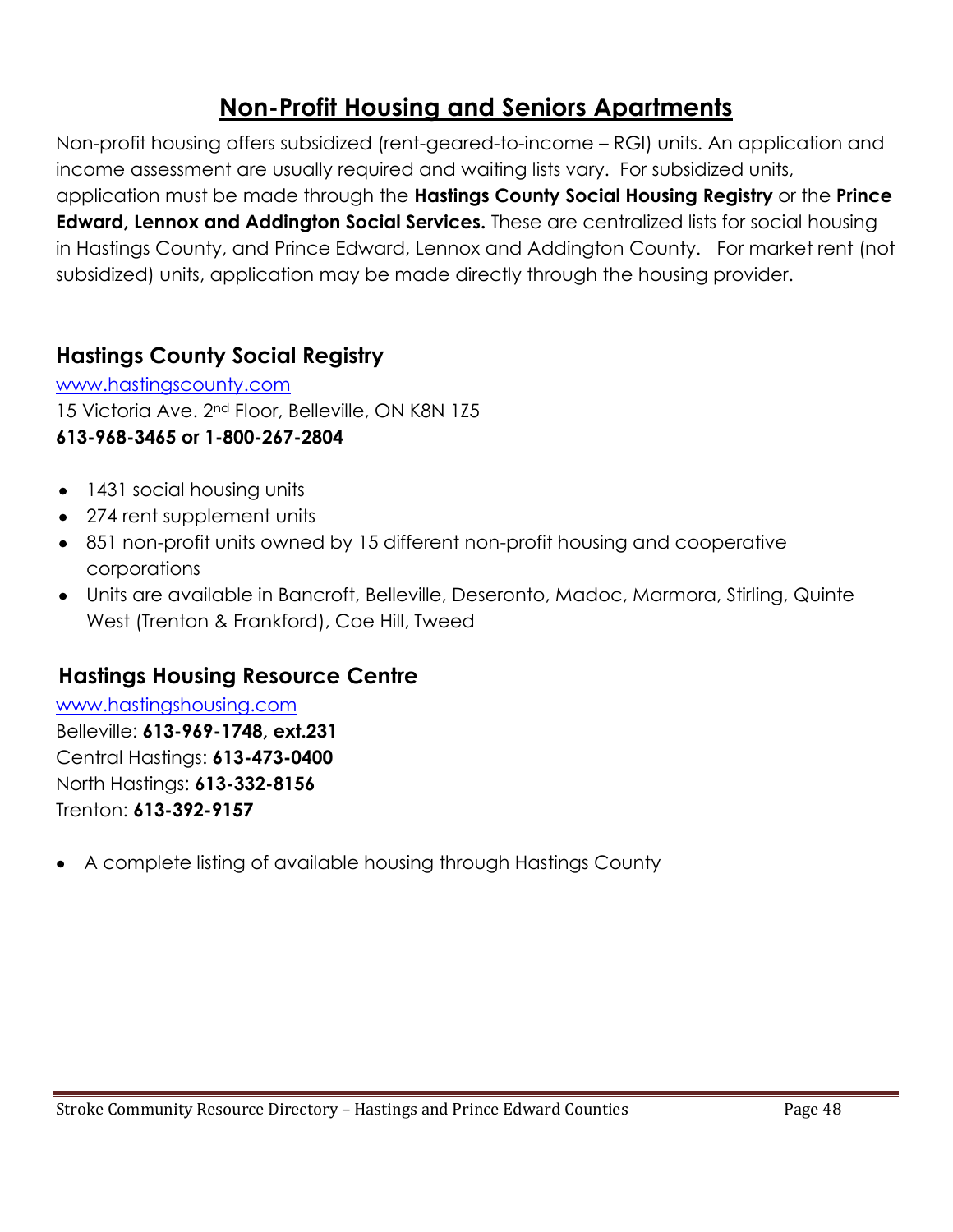### **Picton Ontario Works Office and Resource Centre**

[www.pelass.org/housing.htm](http://www.pelass.org/housing.htm) 6A 206 Main St., The Armory, Picton, ON K0K 2T0 **613-476-2842 or 1-866-476-2842**

- 305 rent geared to income apartments
- 30 rent geared to income row houses
- 15 rent geared to income duplexes
- 4 rent geared to income scattered houses
- Units available in Picton, Napanee, Northbrook, Odessa, Tamworth, Wellington

#### **Prince Edward, Lennox and Addington Housing Resource Listings**

[www.pelass.org/buildings.htm](http://www.pelass.org/buildings.htm) Picton: **613-476-2842** Napanee: **613-354-5695**

A complete listing of available housing through Prince Edward, Lennox and Addington **County** 

### **Trenton Ontario Branch 110 Legion Non Profit Housing**

120 George St Trenton ON K8V 6S5 **613-394-9973**

Trenton Ontario Branch 110 Legion Non-Profit Housing Inc. has 50 apartments available to seniors. There is both one and two bedroom units with wheelchair accessibility's in some units. Both market and rent geared to income are offered. Applicants must be 65 years or older to qualify.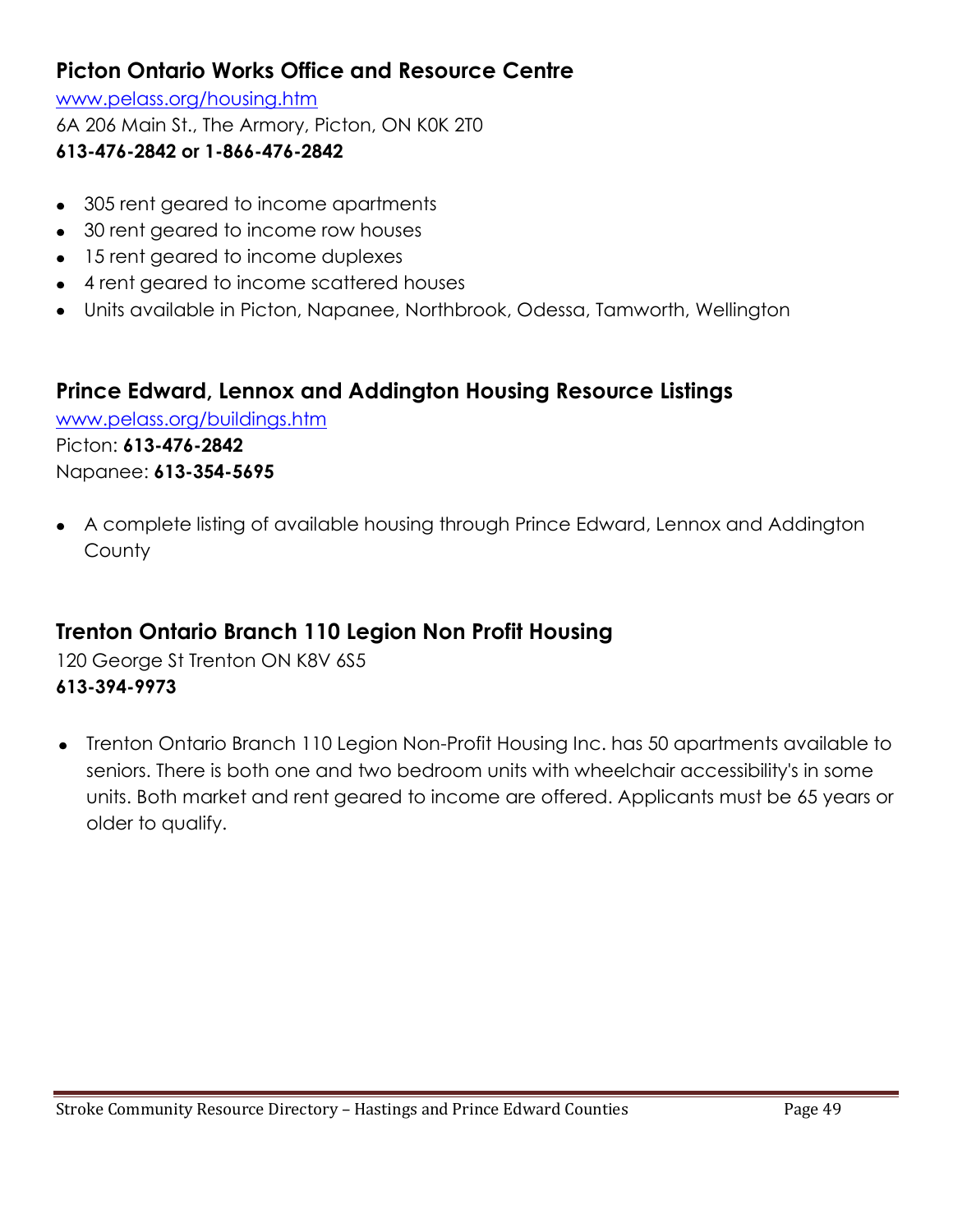| <b>Retirement Homes in</b><br><b>Belleville</b>                                 | <b>Residence</b>                                             | <b>Phone</b>             | <b>Capacity</b> |
|---------------------------------------------------------------------------------|--------------------------------------------------------------|--------------------------|-----------------|
| Aldersgate Village Apartments<br>www.aldersgatevillage.com                      | 7 Aldersgate Dr.<br><b>Belleville ON</b><br><b>K8P 4W9</b>   | 613-962-1192             | 87 units        |
| Amica at Quinte Gardens<br>www.amica.ca                                         | 30 College St W<br><b>Belleville ON</b><br><b>K8P 2G2</b>    | 613-966-5815             | 250 beds        |
| <b>Bel Marine Retirement Residence</b>                                          | 228 Dundas St. E<br>Belleville, ON<br><b>K8N 1E4</b>         | 613-969-2200             | 110 beds        |
| <b>Bridge St Retirement Residence</b><br>www.carerendersretirementliving.com    | 85 Bridge St. E<br><b>Belleville ON</b><br><b>K8N 1L9</b>    | 613-968-7449             | 61 beds         |
| Chartwell Bayview Retirement<br>www.chartwell.com                               | 435 Dundas St. W<br>Belleville, ON<br><b>K8P 1B6</b>         | 613-966-6268             | 57 beds         |
| <b>Edan Place Retirement and Wellness</b><br>Home<br>www.edenplacebelleville.ca | 38 Everett St.<br>Belleville, ON<br><b>K8P 3K2</b>           | 613-968-8206<br>ext. 200 | 42 beds         |
| <b>Highland House</b>                                                           | 83 Highland Ave<br><b>Belleville ON</b><br><b>K8P 3R2</b>    | 613-967-4663             | 10 beds         |
| Maple Manor Residence<br>www.maplemanorresidence.ca                             | 132 Avonlough Rd<br><b>Belleville ON</b><br><b>K8P 5G3</b>   | 613-962-7333             | 64 beds         |
| The Richmond<br>www.richmondretirement.ca                                       | 175 North Front St<br><b>Belleville ON</b><br><b>K8P 4Y8</b> | 613-966-4407             | 82 beds         |
| Sunset on Quinte Home<br>www.sunsetonquintehome.com                             | 1223 Massassauga Rd<br>Belleville, ON<br><b>K8N 4Z7</b>      | 613-661-4718             | 7 beds          |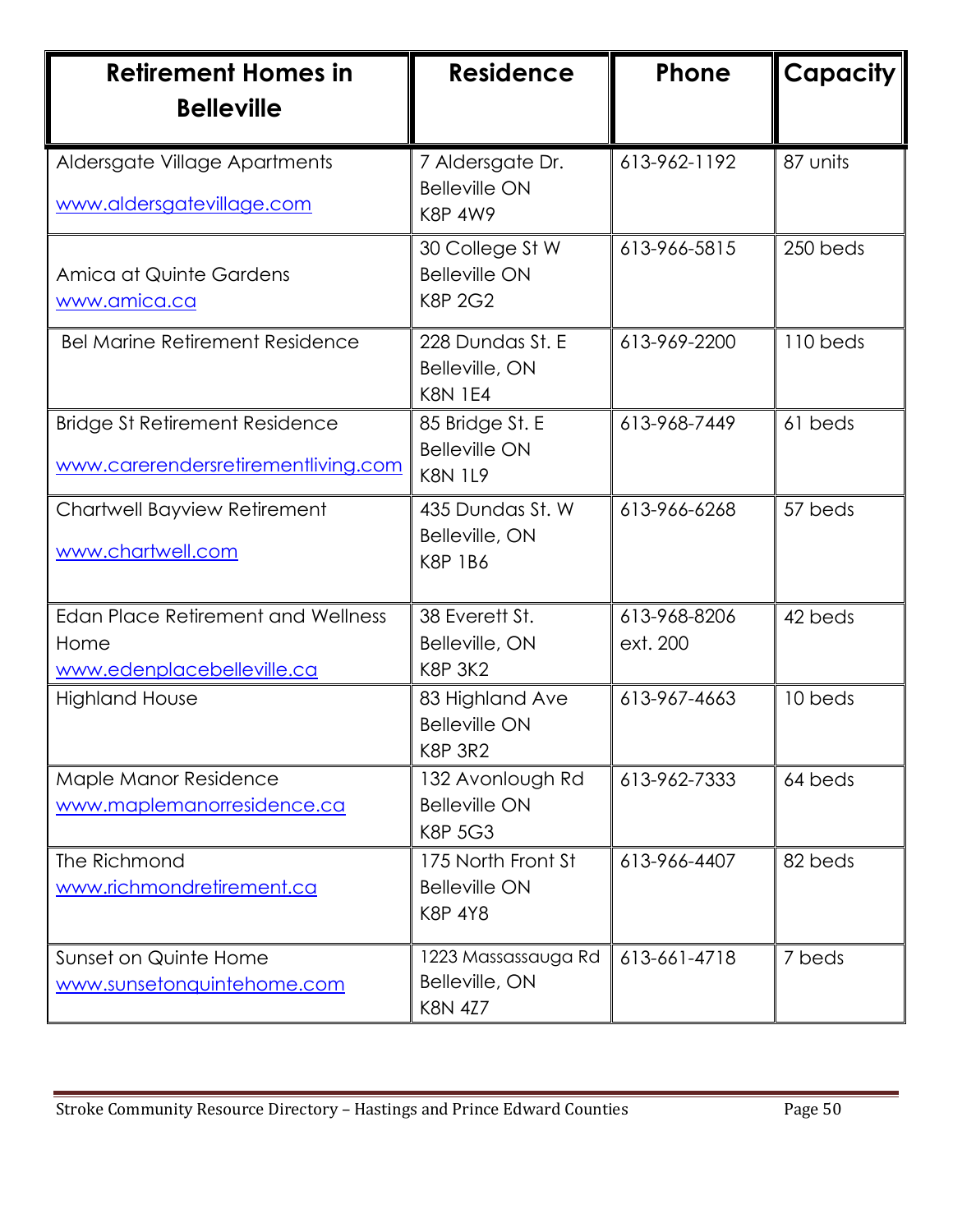| <b>Retirement Homes in Central</b><br>and North Hastings   | <b>Residence</b>                                               | <b>Phone</b> | Capacity |
|------------------------------------------------------------|----------------------------------------------------------------|--------------|----------|
| Caressant Care Marmora Retirement<br>www.caressantcare.com | 58 Bursthall St.<br>Marmora, ON<br>KOK 2MO                     | 613-472-3130 | 40 beds  |
| <b>Heather Brook Manor</b><br>www.heatherbrookmanor.ca     | <b>RR#2</b><br>Tweed, ON<br>KOK 3JO                            | 613-478-6135 | 8 beds   |
| LaCole Manor                                               | 167 Lawrence St. E<br>Madoc, ON<br>KOK 2KO                     | 613-473-4209 | 27 beds  |
| Riverstone Residence<br>www.riverstoneresidence.com        | 34 Hastings St. S<br>Bancroft, ON<br>KOL 1CO                   | 613-332-3337 | 30 beds  |
| <b>Stirling Towers Retirement</b>                          | 63 West Front St.<br>Stirling, ON<br>KOK 2EO                   | 613-395-2640 | 23 beds  |
| <b>Retirement Homes in Prince</b><br><b>Edward County</b>  | <b>Residence</b>                                               | <b>Phone</b> | Capacity |
| Carriage House (The)                                       | 1530 County Rd.#10<br>Cherry Valley, ON<br>KOK 1PO             | 613-476-7277 | 17 beds  |
| Fraser House Retirement Home                               | 71 Queen St.<br>Picton, ON<br><b>KOK 2TO</b>                   | 613-476-7527 | 10 beds  |
| Manor ON Loyalist Parkway<br>www.mlpresidence.ca           | 13468 Loyalist<br>Parkway RR#1<br>Picton, ON<br><b>KOK 2TO</b> | 613-476-0444 | 36 beds  |
| <b>Maples Retirement Home</b>                              | 1133 County Rd.#5<br>Picton, ON<br><b>KOK 2TO</b>              | 613-476-6318 | 10 beds  |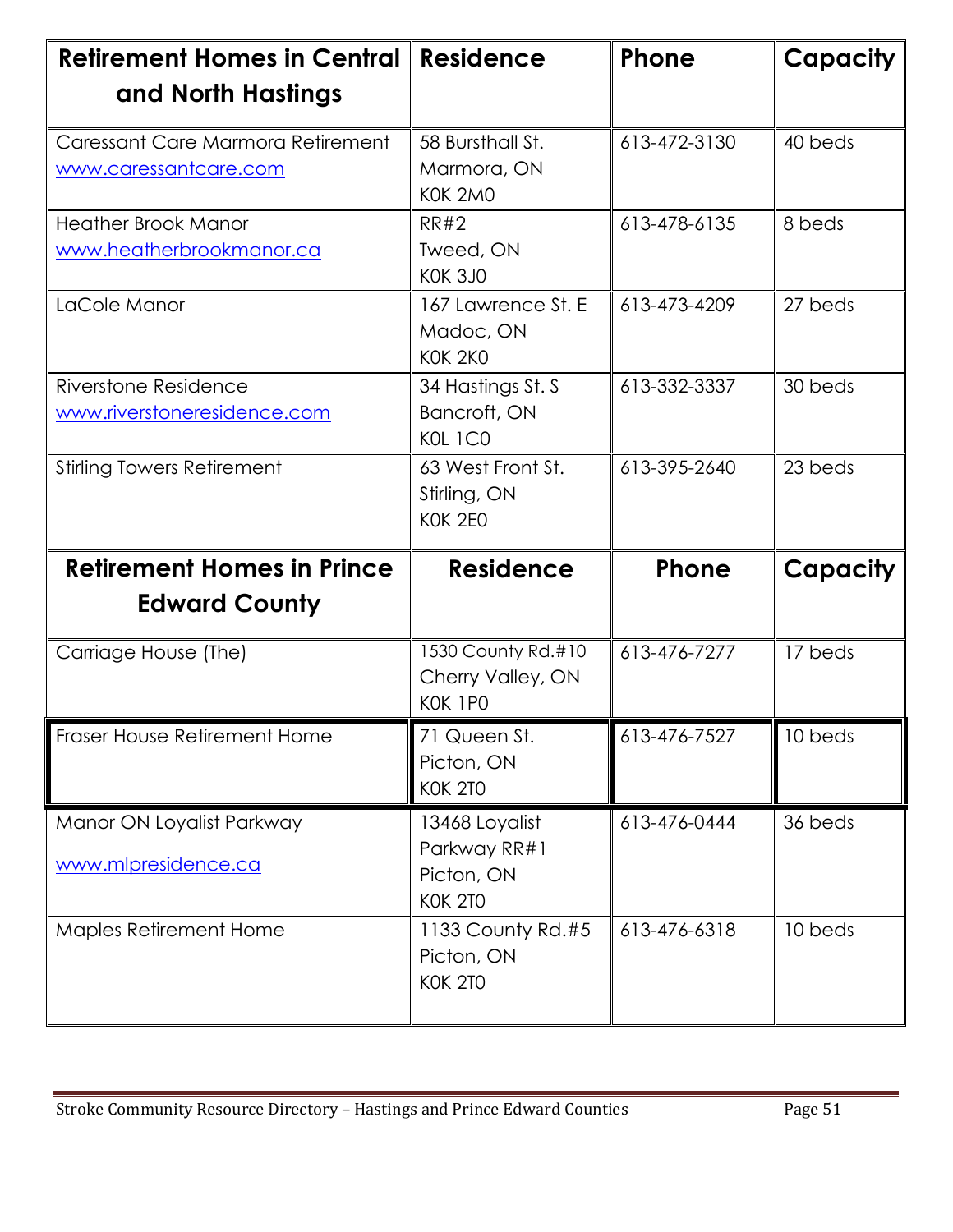| <b>Publow House Retirement</b><br>www.publowhouse.com            | 73 King St.<br>Picton, ON<br><b>KOK 2TO</b>        | 613-476-1103 | 10 beds  |
|------------------------------------------------------------------|----------------------------------------------------|--------------|----------|
| Retirement Homes in Trenton                                      | <b>Residence</b>                                   | <b>Phone</b> | Capacity |
| and Quinte West                                                  |                                                    |              |          |
| Applefest Retirement Lodge<br>www.applefestlodge.com             | 120 Elizabeth St.<br>Brighton, ON<br>KOK 1HO       | 613-475-3510 | 66 beds  |
| Carrington (The) – Retirement<br>www.thecarringtonretirement.com | 114 Whites Rd.<br>Trenton, ON<br><b>K8V 5P5</b>    | 613-392-1615 | 38 beds  |
| Crown Ridge (The) – Retirement<br>www.crownridgehealth.ca        | 106 Crown St.<br>Trenton, ON<br><b>K8V 6R3</b>     | 613-392-1289 | 63 beds  |
| Golden Pond Retirement Residence<br>www.goldenpondretirement.ca  | 387 Goodrich Rd.<br>Codrington, ON<br>KOK 1RO      | 613-475-4846 | 28 beds  |
| <b>Seasons Dufferin Centre</b><br>www.seasonsretirement.com      | 344 Dufferin Ave.<br>Trenton, ON<br><b>K8V 5G9</b> | 613-965-1717 | 125 beds |

Unlike long-term care homes, retirement homes operate without any government regulation. Costs, accommodation and services vary.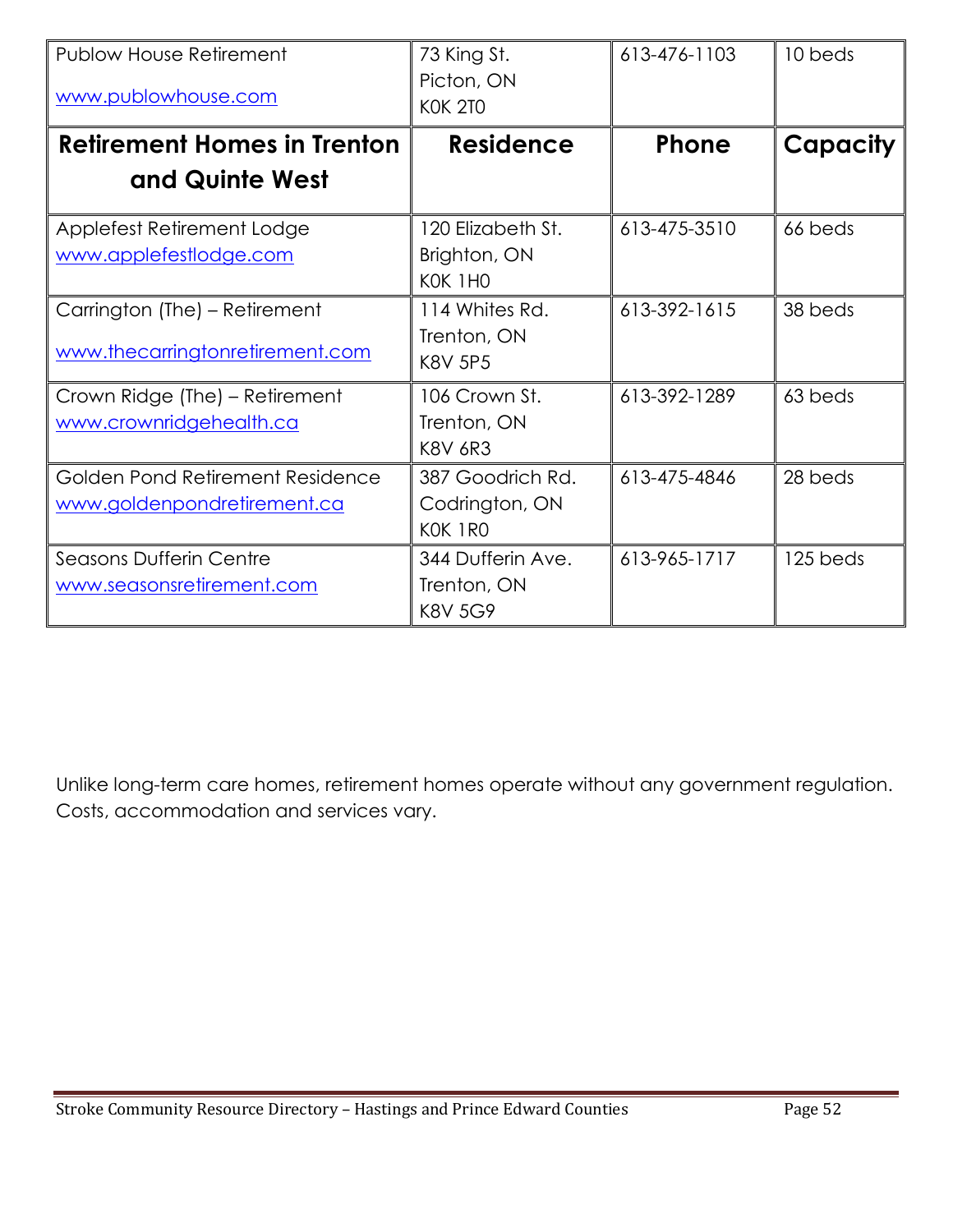## **Ontario Retirement Communities Association**

2390 Bristol Cir, Unit 6, Oakville, ON L6H 6M5 1-800-361-7254 [www.orca-homes.com](http://www.orca-homes.com/)

- sets professional operating standards, inspects and accredits retirement residences in Ontario \* not all retirement residences are ORCA approved, only those that meet and maintain ORCA's standards for accreditation
- Operates a toll-free, government- funded, Retirement Homes Complaints Response & Information Service that seniors and their families can call for information about the care options available and to get answers to questions or help resolving a complaint about any retirement residence in Ontario, not just those that are a member of ORCA
- "Tips on Choosing a Retirement Residence" available on website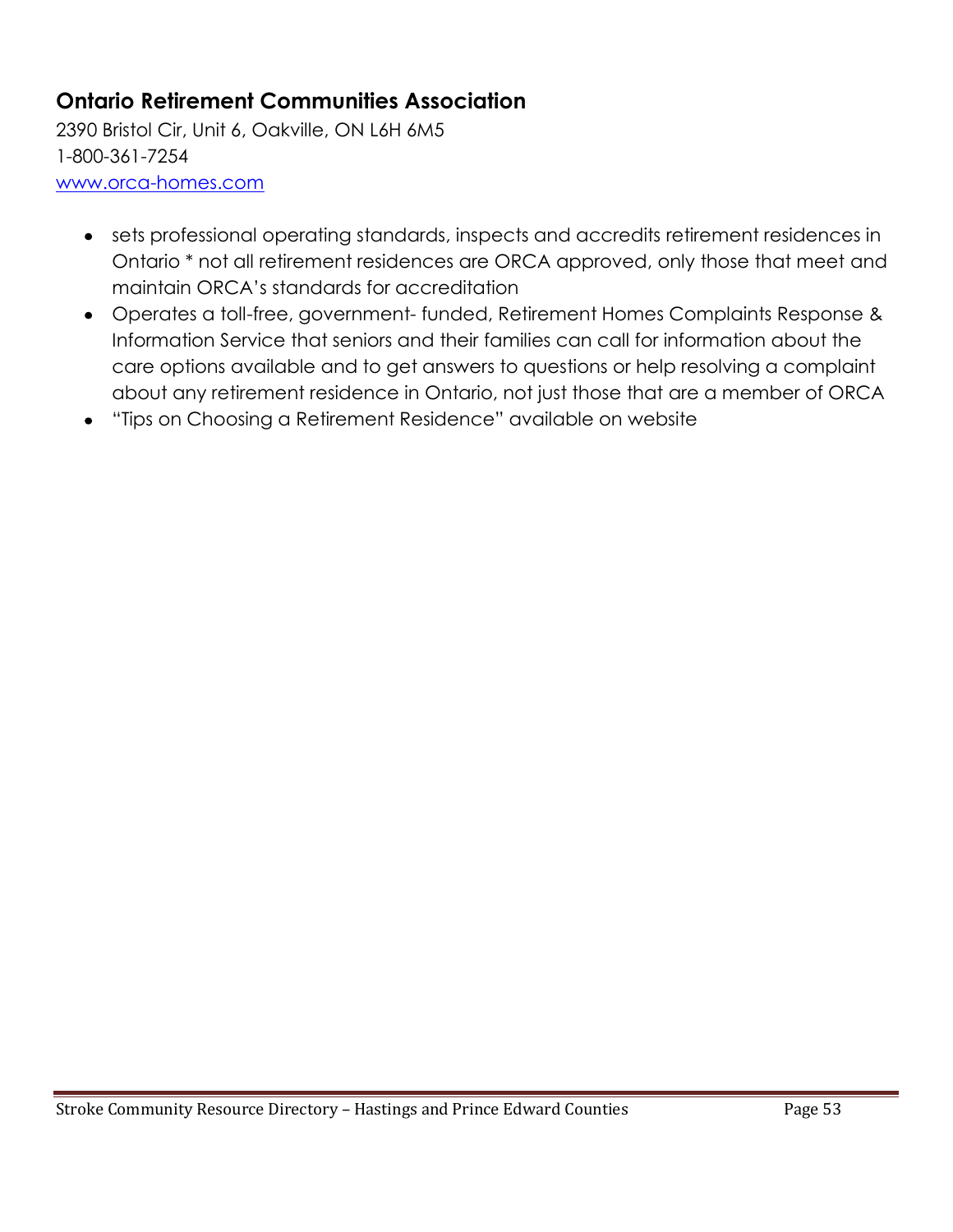# **Long Term Care Homes**

Long term care homes are regulated and funded by the Ministry of Health and Long Term Care. They provide 24-hour supervision, personal support and nursing services. Applications for long-term care must be made through your local Community Care Access Centre (CCAC) (see p. 3 for contact information). Costs vary depending on type of accommodation selected, and a subsidy is available. The CCAC case manager can provide detailed information about services and waiting lists for long term care homes in your area.

| <b>Homes in Belleville</b>                                                             | <b>Address</b>                                             | Phone        | <b>Capacity</b>                     |
|----------------------------------------------------------------------------------------|------------------------------------------------------------|--------------|-------------------------------------|
| <b>Belcrest Nursing Home - Belmont</b><br>Long Term Care Facility<br>www.chartwell.com | 250 Bridge ST W,<br><b>Belleville ON</b><br><b>K8P 5N3</b> | 613-968-4434 | 128 beds<br>short stay-no           |
| E.J. McQuigge Lodge<br>www.mcquiggelodge.com                                           | 38 Black Diamond Rd,<br>Cannifton, ON<br>KOK 1KO           | 613-966-7717 | 56 beds<br>short stay-1<br>bed      |
| Hastings Manor Long Term Care Facility<br>www.hastingscounty.com                       | 476 Dundas St W,<br><b>Belleville ON</b><br><b>K8N 5B2</b> | 613-967-0128 | 253 beds<br>short stay-3<br>beds    |
| Westgate Lodge Nursing Home<br>www.crownridgehealth.ca/westgate-lodge                  | 37 Wilkie St.<br>Belleville, ON<br><b>K8P 4E4</b>          | 613-966-1323 | 88 beds<br>Short stay-1<br>male bed |
|                                                                                        |                                                            |              |                                     |

Stroke Community Resource Directory - Lanark Leeds & Grenville Page 54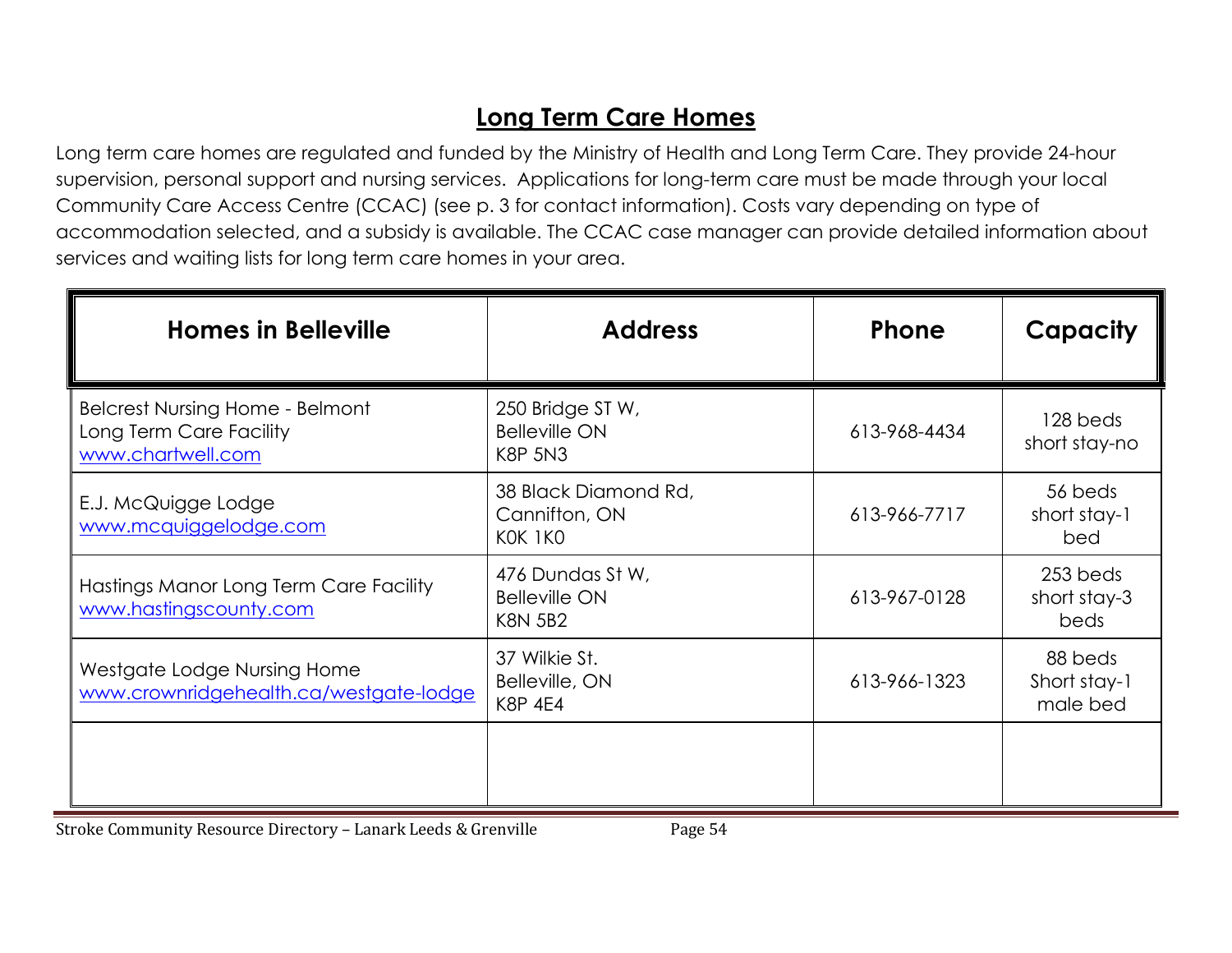| <b>Homes in Central and North</b><br><b>Hastings</b>        | <b>Address</b>                                                         | Phone                   | Capacity                                       |
|-------------------------------------------------------------|------------------------------------------------------------------------|-------------------------|------------------------------------------------|
| <b>Caressant Care</b><br>www.caressant.com                  | 58 Bursthall,<br>Marmora ON<br>KOK 2MO                                 | 613-472-3130            | 84 beds<br>short stay-no                       |
| Hastings Centennial Manor<br>www.hastingscounty.com         | 1 Manor Lane<br>Bancroft, ON<br>KOL 1CO                                | 613-332-2070            | 110 beds<br>short stay-2<br>beds               |
| Moira Place<br>www.moiraplace.com                           | 415 River St. W<br>Tweed, ON<br><b>KOK 3JO</b>                         | 613-478-5524            | 128 beds<br>short stay-no                      |
| <b>Stirling Manor Nursing Home</b><br>www.stirlingmanor.com | 218 Edward St.<br>Stirling, ON<br>KOK 3EO                              | 613-395-2596            | 75 beds<br>short stay-no                       |
| <b>Prince Edward County and</b><br><b>Surrounding Area</b>  | <b>Address</b>                                                         | Phone                   | Capacity                                       |
| <b>Friendly Manor</b>                                       | 9756 County Road #2<br>Deseronto, ON<br>613-396-3438<br>KOK 1XO        |                         | 60 beds<br>Short stay-no                       |
| H.J. McFarland Memorial Home                                | 603 Hwy 49,<br>Picton, ON<br><b>KOK 2TO</b>                            | 613-476-2138<br>ext.132 | 84 beds<br>short stay-no<br>Veterans-2<br>beds |
| Hallowell House LTC by Revera<br>www.reveraliving.com       | 13628 Loyalist Parkway<br>Picton, ON<br>613-476-4444<br><b>KOK 2TO</b> |                         | 97 beds<br>short stay-2<br>beds                |

Stroke Community Resource Directory - Lanark Leeds & Grenville Page 55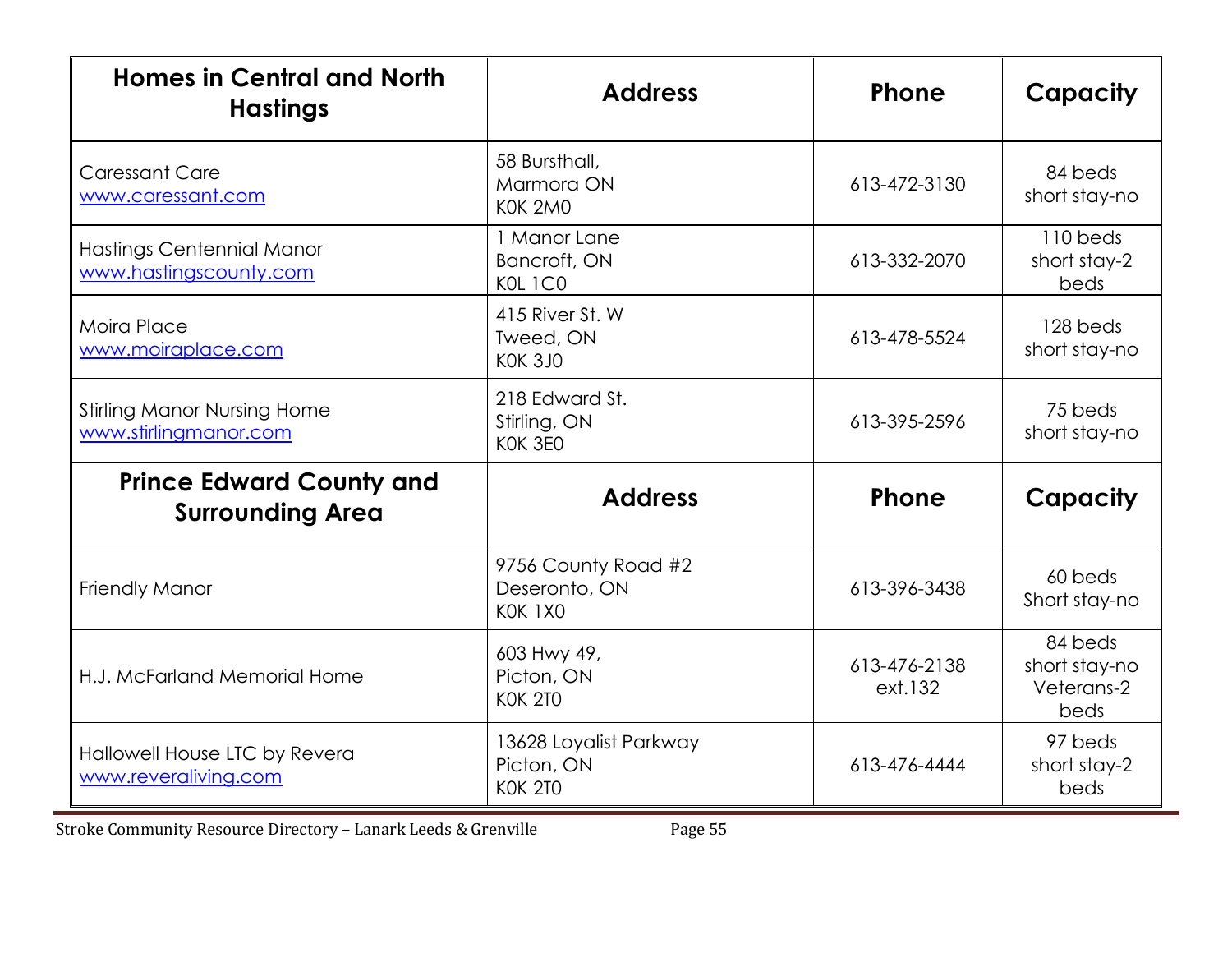| <b>OMNI - Kentwood Park</b><br>www.omniway.ca                          | 2 Ontario St,<br>Picton, ON<br><b>KOK 2TO</b>     | 613-476-5671 | 45 beds<br>short stay-no               |
|------------------------------------------------------------------------|---------------------------------------------------|--------------|----------------------------------------|
| <b>OMNI - West Lake Terrace</b><br>www.onmiway.ca                      | 1673 County Rd #12<br>Picton ON<br><b>KOK 2TO</b> | 613-393-2055 | 47 beds<br>short stay-no               |
| <b>Homes in Trenton and Quinte</b><br>West                             | <b>Address</b>                                    | <b>Phone</b> | Capacity                               |
| Crown Ridge Place<br>www.crownridgehealth.ca                           | 106 Crown St,<br>Trenton, ON<br><b>K8V 6R3</b>    | 613-392-1289 | 116 beds<br>short stay-1<br>female bed |
| OMNI Healthcare - Maplewood - Long<br>Term Care Home<br>www.omniway.ca | 12 Maplewood Ave.<br>Brighton, ON<br>KOK 1HO      | 613-475-2442 | 49 beds<br>short stay-no               |
| <b>Trent Valley Lodge Nursing Home</b><br>www.tvlodge.ca               | 195 Bay St,<br>Trenton, ON<br><b>K8V 1H9</b>      | 613-392-9235 | 102 beds<br>short stay-no              |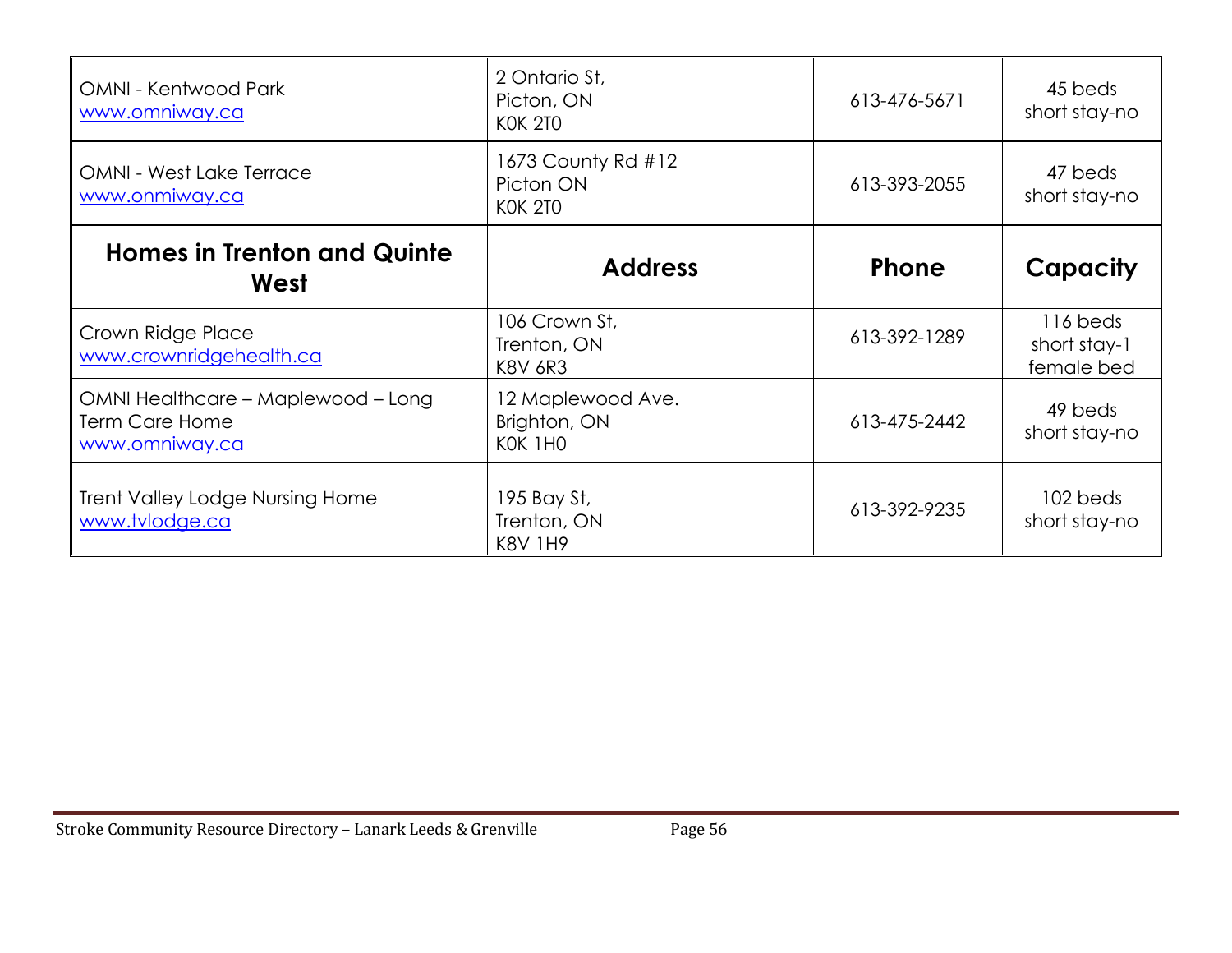## *Appendix: Non-Profit Organizations that Provide Personal Care and Home Help*

| Name                                                           | Area<br>Served | Self-<br>Referral<br>accept<br>ed | Wheelchair<br>accessible<br>office | Personal<br>Care | Home<br>Help | Transport<br>-ation | Respite   | Other<br>Services                                                                            | Subsidized (may<br>be part or full) |
|----------------------------------------------------------------|----------------|-----------------------------------|------------------------------------|------------------|--------------|---------------------|-----------|----------------------------------------------------------------------------------------------|-------------------------------------|
| CCAC South-<br>East<br>613-310-2222                            | H&PE           | Yes                               | Yes                                | Yes              | <b>No</b>    | <b>No</b>           | Yes       | PT, OT,<br>Speech,<br>SW <sub>1</sub>                                                        | Yes                                 |
| Canadian Red<br>Cross<br>613-966-0730/                         | H&PE           | Yes                               | No <sup>2</sup>                    | Yes              | Yes          | <b>No</b>           | Yes       |                                                                                              | Available                           |
| Community<br>Care H&PE<br>Counties<br>(numbers on<br>page 5&6) | H&PE           | Yes                               | Yes                                | <b>No</b>        | Yes          | Yes                 | <b>No</b> | Form<br>filling,<br>visiting,<br>Homemak<br>ing, meals<br>on wheels,<br>telephone<br>support | <b>No</b>                           |

 1 Physiotherapy, Occupational therapy, Speech therapy, Social Work

<sup>&</sup>lt;sup>2</sup> Interviews can be arranged at accessible locations